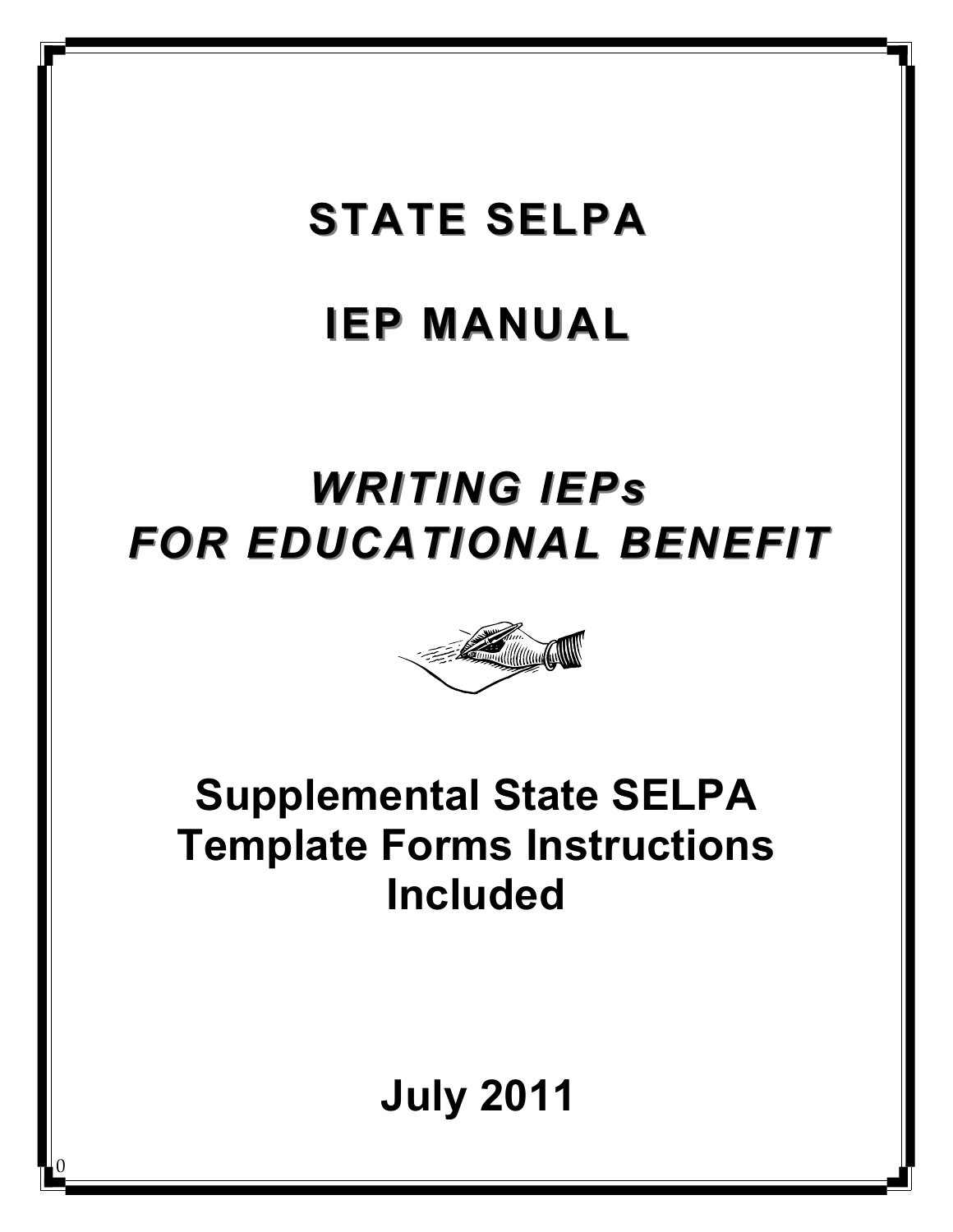#### **Introduction**

This manual and accompanying IEP Forms were developed by members of the State SELPA Association to address the legal requirements of IDEA, state law, and the State Performance Plan as appropriate. This IEP is a recommended template to provide greater consistency for districts around California. The California Department of Education, Special Education Division also posts it on their website.

## **The items denoted in bold font on the IEP Forms and in the manual are required CASEMIS fields and must be completed.**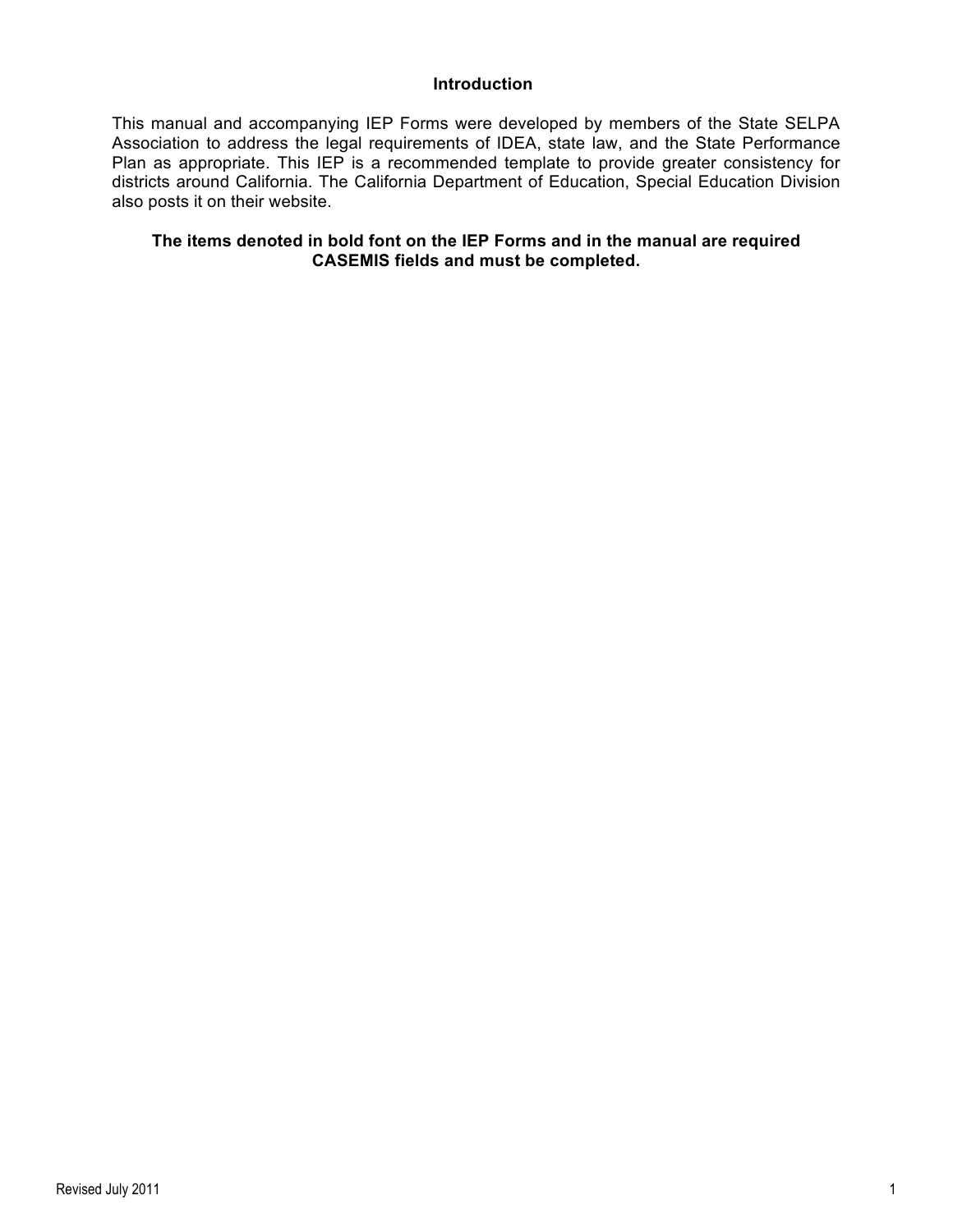## **INSTRUCTIONS FOR USING HYPERLINKS**

Each form is linked to its instruction page.

Each instruction page is linked to this table of contents.

You can return from each form to this table of contents.

- $\checkmark$  Place your cursor over the hyperlink you want and hold the "Control" key and click your mouse.
- $\checkmark$  The top hyperlink for each form will take you to the instructions for that particular form.
- $\checkmark$  The bottom hyperlink for each form will take you to the form itself.
- $\checkmark$  At the bottom of each form is a hyperlink to the instructions for that particular form.
- $\checkmark$  There is a hyperlink to the Table Contents from each section of instructions and at the bottom of each form.

## **Table of Contents**

| IEP Form - IEP Amendment(s) / Addendum Page InstructionsIEPAmendmentsAddendumForm |   |
|-----------------------------------------------------------------------------------|---|
|                                                                                   |   |
| Revised July 2011                                                                 | 2 |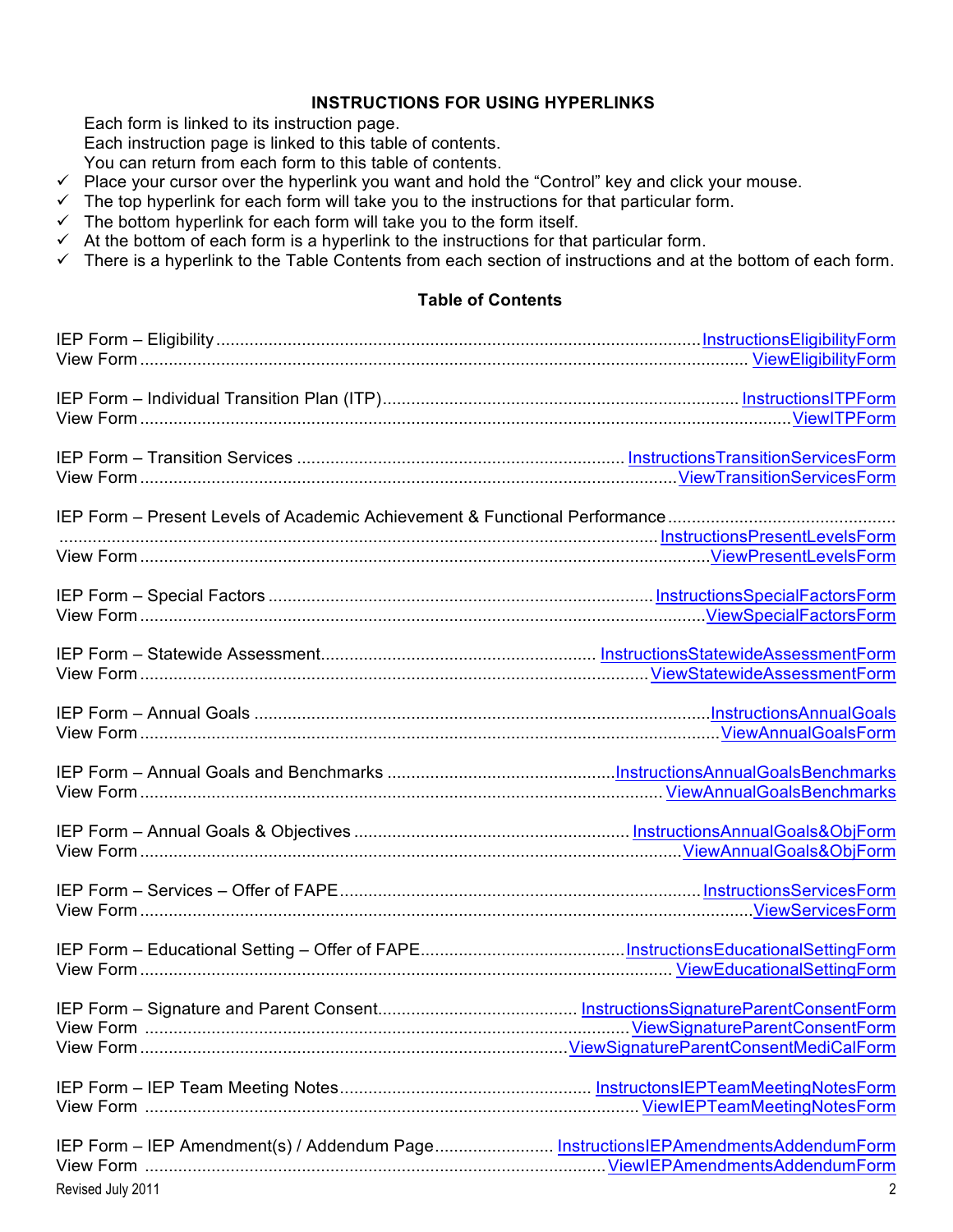|--|--|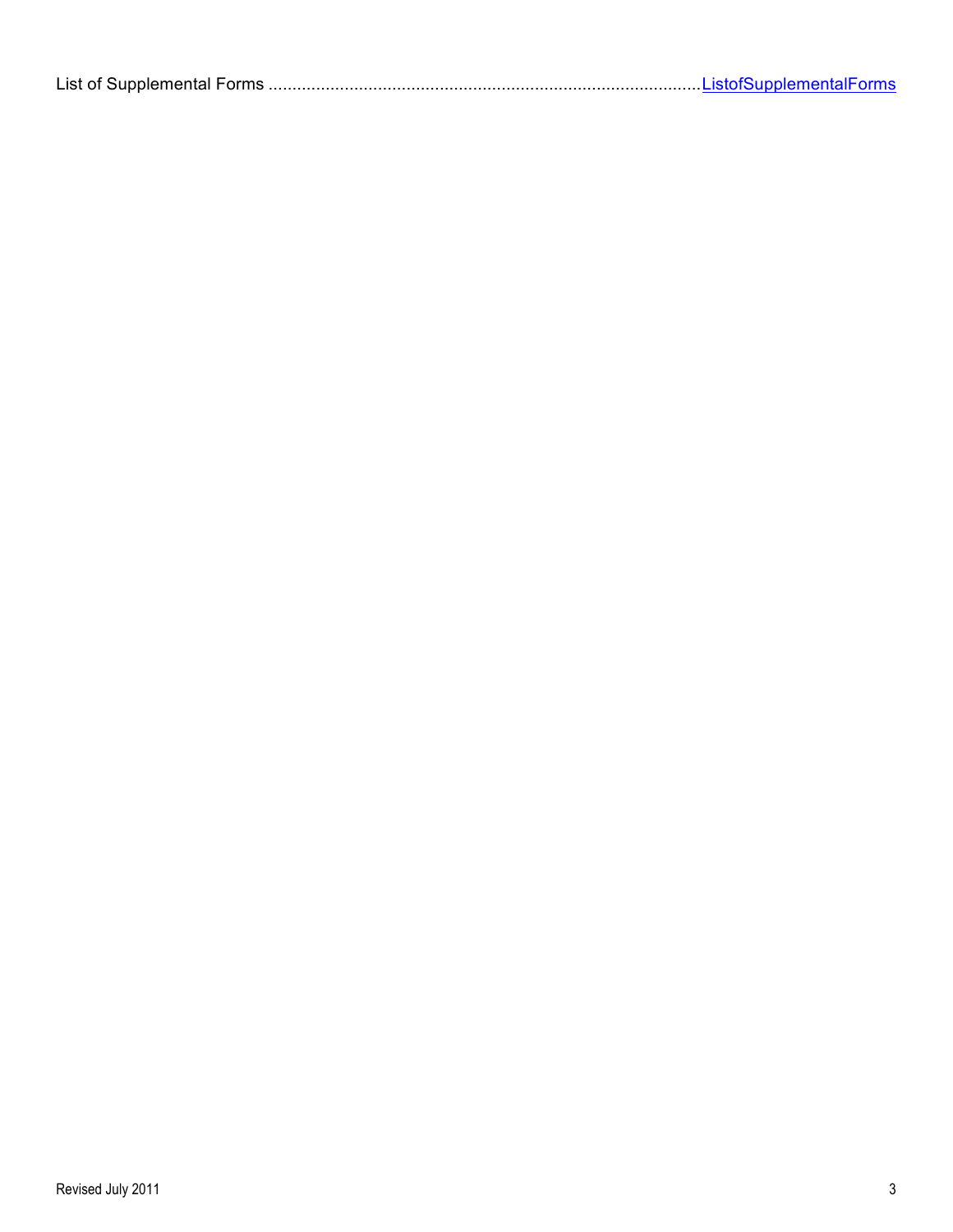### **IEP FORM – INDIVIDUALIZED EDUCATION PROGRAM – ELIGIBILITY**

*Items above the solid line may be completed prior to the meeting, based on information contained in the student information system.*

- 1. Student Name: Enter the student last name and first name.
- 2. **IEP Date: Enter date of the IEP meeting.**
- 3. Last IEP: Enter the date of the last IEP.
- 4. Next IEP: Enter the next IEP date that will be one year from the present date in most cases.
- 5. Original SpEd Entry Date: Enter the date the student first received special education services, including IFSP (0-3 infant services).
- 6. Last Eval: Enter the date of the most recently completed comprehensive assessment to determine or re-determine eligibility for special education and related services (triennial or initial IEP date).
- 7. Next Eval: Enter the date when the next triennial evaluation is due.
- 8. Purpose of Meeting: Select purpose of meeting.
	- *Initial* is the IEP to determine eligibility after initial assessment.
	- *Annual* is the IEP meeting to be held within one year of prior IEP.
	- *Triennial* is the IEP meeting to be held after reassessment. This meeting may also include the Annual IEP Meeting.
	- *Transition* means transition from infant to preschool, preschool to kindergarten, elementary to middle, middle to high school, high school to transition placements, from public school setting to NPS or reverse, etc.
	- *Pre-expulsion* means an IEP meeting that is being held as part of or following a manifestation determination.
	- *Interim* means if the child has an IEP and transfers into a district from another district.
	- *Expanded IEP* means an IEP meeting which includes CMH representatives.
	- *Other*
- 9. Birthdate: Enter the exact birthdate.
- 10. Age: The student's age as of the IEP meeting date.
- 11. Gender: Enter M or F.
- 12. Grade: Enter the appropriate grade designation.
- 13. Migrant: Check Yes or No to reflect the student's Migrant status.
- 14. Native Language: This field was previously known as home language. This is the student's home language or birth language.
- 15. EL: Check if the student is an English learner or has been redesignated. (R-FEP)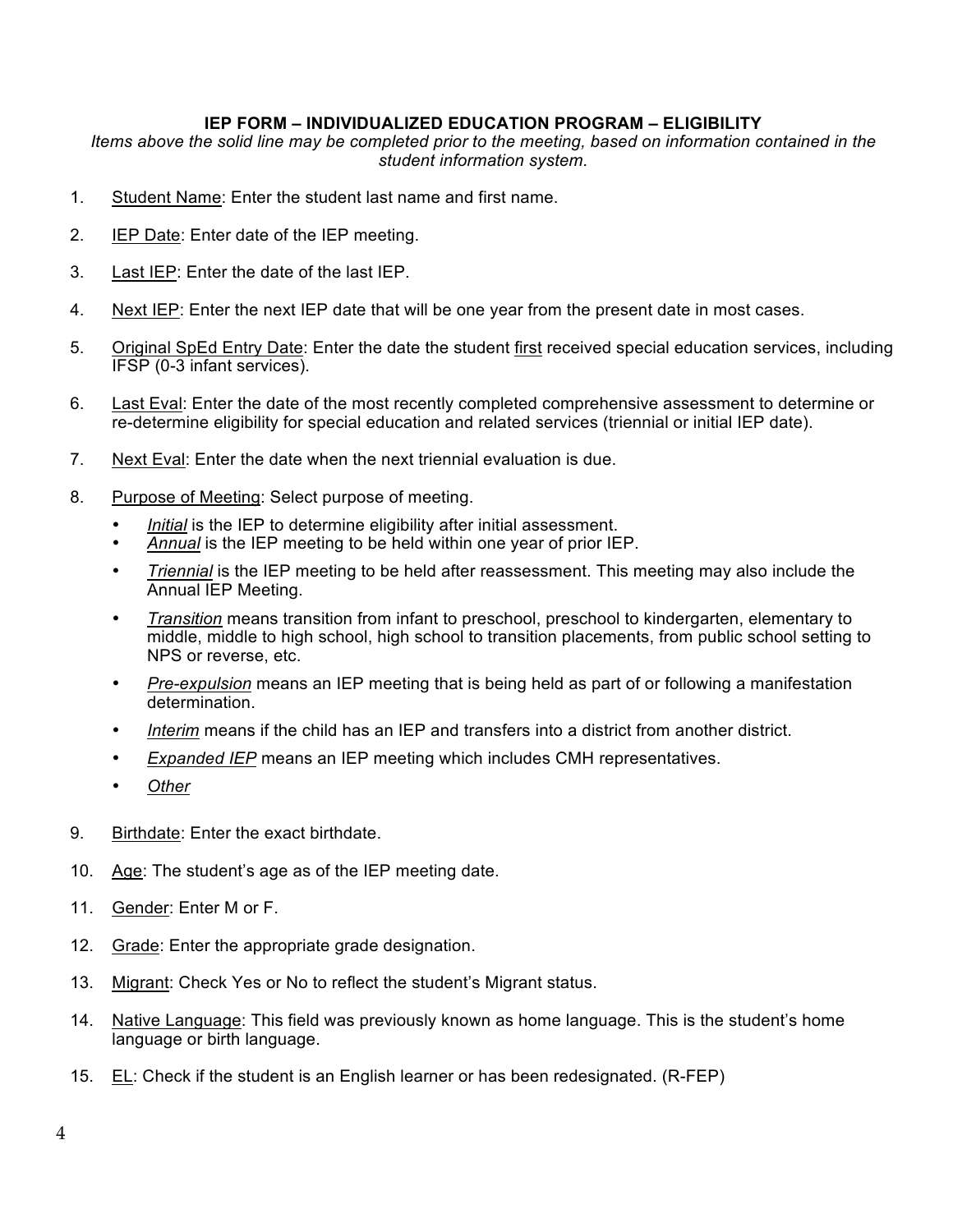- 16. Interpreter: Check if an interpreter is needed for the IEP meeting.
- 17. Student ID and SSID: The student ID number is automatically assigned through CASEMIS. The SSID formerly CSIS is assigned by the State. Each student must have a SSID. Social Security Number is optional.
- 18. Residency: This is the student's residential status.
- 19. Parent/Guardian Information: Enter the contact information for the parent/guardian. If the student resides in an out-of-home placement through a non-educational agency, put the parent contact information in the second contact area, if known.
- 20. District of Residence: This is the student's district of residence.
- 21. Residence School: Enter the child's neighborhood school.
- 22. Ethnicity: **Answer the two part question and then check** the appropriate ethnicity(s). Note: Only four ethnicities can be listed. This should be the ethnicity designated by the parent on the student enrollment form at the school site.
- 23. Disability: Mark primary disability with "P" and secondary disability with"S". The primary disability should be the one that has the most significant impact on the student's ability to access the general education environment. Note: For funding purposes, low incidence disabilities marked as secondary will generate low incidence funding.

If team determines the student has a *specific learning disability*, complete *Specific Learning Disability Team Determination of Eligibility*. Evaluation team members sign form as appropriate.

24. Severe/Non Severe: Check appropriate box.

*56030.5. "Severely disabled" means individuals with exceptional needs who require intensive instruction and training in programs serving pupils with the following profound disabilities: autism, blindness, deafness, severe orthopedic impairments, serious emotional disturbances, severe mental retardation, and those individuals who would have been eligible for enrollment in a development center for handicapped pupils under Chapter 6 (commencing with Section 56800) of this part, as it read on January 1, 1980.*

- 25. If the student is not eligible or no longer eligible for special education:
	- Document reason for decision and other options to address the student's educational needs on *IEP Team Comments Page* (Form 7).
	- IEP team members sign as appropriate on (Form 6). If parent(s) do not agree that the child is not eligible for special education services, note their concerns, discuss options for resolving their concerns, and review *Notice of Procedural Safeguards.*
- 26. How Disability Affects Educational Performance: Write a statement which describes the disability and its impact, i.e. "*auditory processing deficits adversely impact the student's ability to complete activities within the general education setting", "significant speech and language deficits interfere with the student's ability to interact with other students in the preschool setting"*
- 27. Triennial (3 Year) Re-Evaluation: Check the appropriate box. If the triennial evaluation is due prior to the next IEP meeting; check one of the following: Summary of Progress and Current Educational Performance, Full Evaluation, or Other. If other is check specify measurement.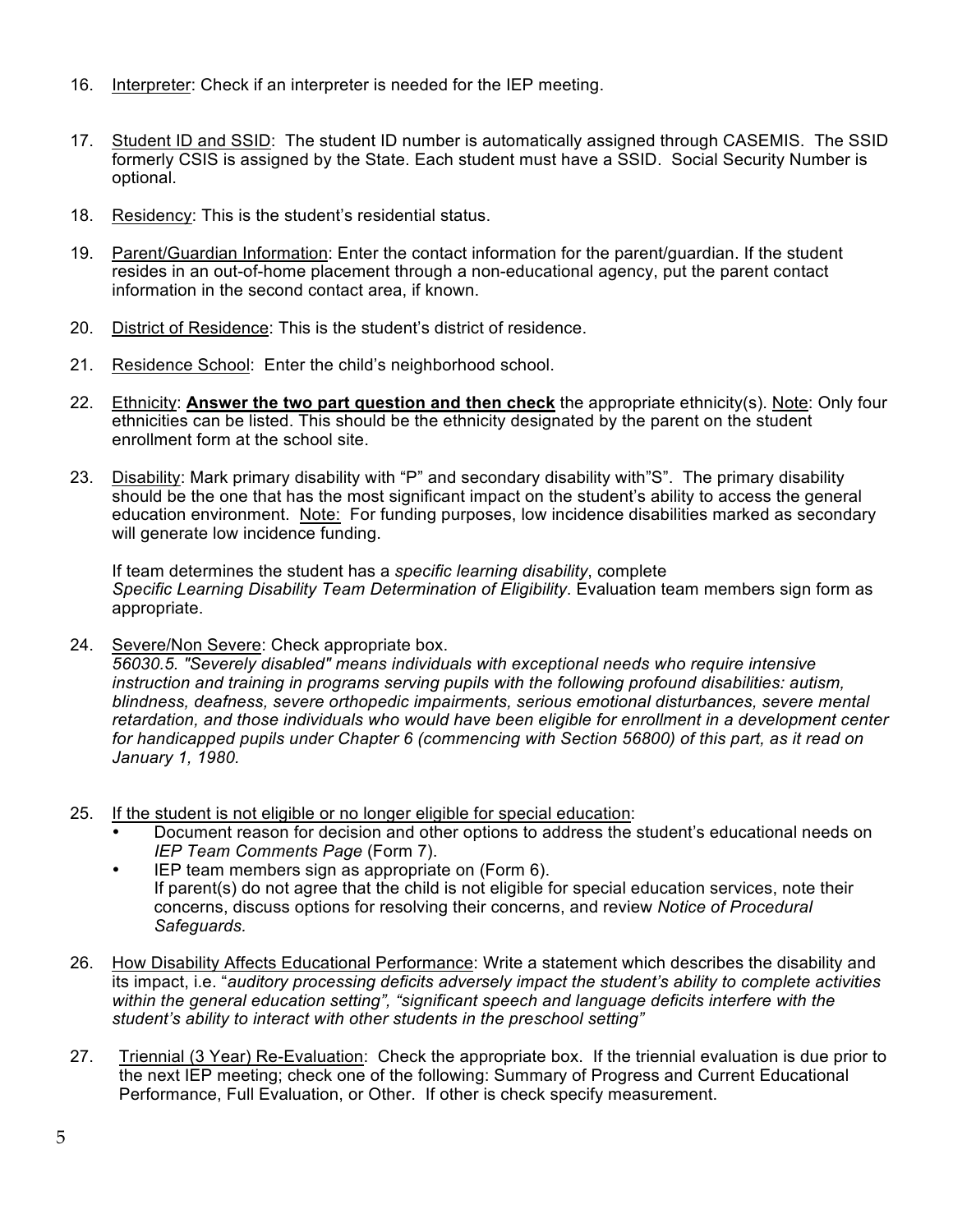## For Initial Placements Only (Ages 3 to 22 only – Do not include infant referral dates)

- 1. Has the Student Received Coordinated Early Intervening Services (CEIS) under the IDEA in the Past Two Years: Coordinated Early Intervening Services (CEIS) are coordinated interventions for students not currently identified as requiring special education who need additional academic and behavior support to succeed in a general education environment. **NOTE: Do not confuse this with early intervention**. Coordinate early intervening services include educational and behavioral evaluations, services and supports including scientifically based literacy instruction. If the student received coordinated early intervening services (CEIS) during the past two years, check "yes". If you check "yes" then it is assumed that the district has moved 15% of their Federal Local Assistance (IDEA) funds to general education and that data is being collected on the students who have are receiving CEIS. Coordinated early intervening services are only required for districts who have been identified as *significantly disproportionate*. Otherwise, check no.
- 2. Date of Initial Referral for Special Education Services: Enter the date of the initial referral to assess and determine eligibility for education services (ages 3-22).
- 3. Person Initiating the Referral: Select the person initiating the referral (Parent, Teacher, SST, Other School/District Personnel, Other).
- 4. Date District Received Parent Consent: Enter the date the district received parent signature/consent for initial evaluation.
- 5. Date of Initial Meeting to Determine Eligibility: Enter the date of IEP Team meeting to review initial evaluation and determine eligibility for special education.



- *Is all of the information complete and correct?*
- *How will the manager of the school MIS system be informed of any changes?*
- *Does the IEP clearly specify the child's disability(s)?*
- *Did the IEP Team identify how the child's disability affects his or her involvement and progress in the general curriculum or participation in appropriate activities for the preschool child?*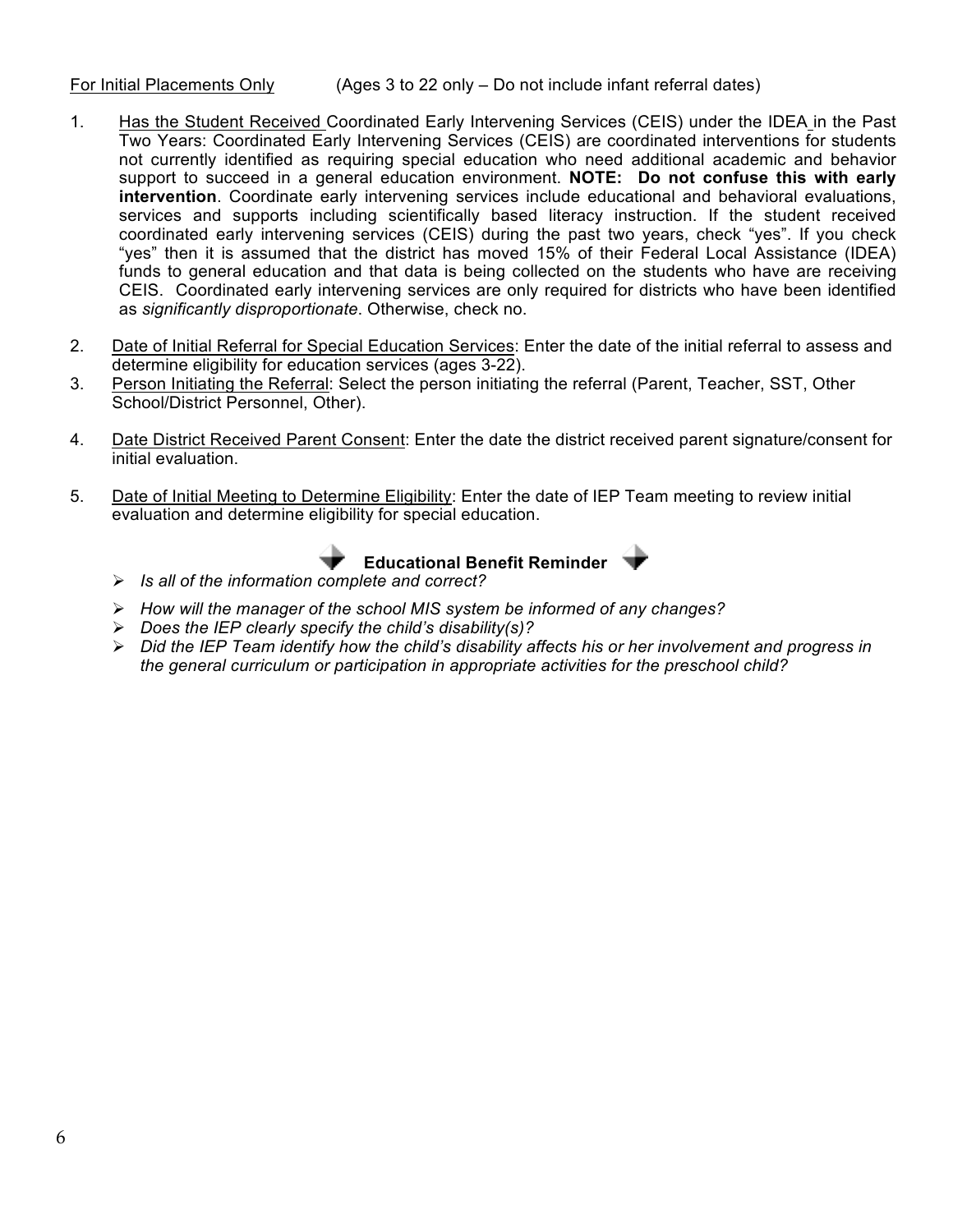### **FORM 1A – INDIVIDUAL TRANSITION PLAN (ITP)**

*This form must be completed in time to be in effect when the student reaches 16 years of age (i.e. at the annual review or via an addendum before the student's 16th birthday).The IEP Team may determine that*  consideration is appropriate for younger students. If the student is younger than age 16 and consideration of *transition is not appropriate, skip IEP Forms 1A and 1B and go to IEP Form – 2 Present Levels of Academic Achievement and Functional Performance*

- 1. Student was invited: The student (16 years and above or will be 16 years old before next IEP meeting) is to be invited on the meeting notification. If the student was invited mark YES. Keep the documentation in the student's file
- 2. Agency was invited: When appropriate support agencies need to be invited on the meeting notification, with the parent/guardian/students permission. If an agency was invited mark YES. Keep the documentation in the student's file. At this time if it is not appropriate to invite an agency please note that in the meeting notes.
- 3. How the Student Participated in the Process: Describe how the student participated in the process by choosing the best answer in the pull down menu. The choices will be; Present at meeting, Interview Prior, Interest inventories, or questionnaire.
- 4. Age-appropriate transition assessments/instruments were used: Age-appropriate transition assessments/instruments are to be used and drive the ITP portion of the IEP. When used mark YES. The next step is to record the transition assessment information/results used to identify the student's preferences and interests for transition planning as they relate to his/her post secondary goals Assessment needs to be comprehensive NOT JUST Vocational. This information serves as Present Levels for the transition section of the IEP. The post secondary goals are what the student plans on doing upon graduation/completing school. The gap between the results of the transition assessment and the student's interests is the basis for the post secondary goals.

*There are three areas for documenting Post Secondary Goals. The three areas are: Training or Education, Employment, and if appropriate Independent Living. For each area you will be including a post secondary goal based on age-appropriate assessment, an annual goal to support the post secondary goal, person/agency responsible for support, transition service codes, activities to support the post secondary goal, community experiences to support the post secondary goal, and any related services that may be needed to support the post secondary goal in that specific area. Complete this process for the top two areas on all students and the third area as appropriate.*

- 5. Student's Postsecondary Goals: The team must include measurable postsecondary goals in Training or Education, Employment and if appropriate, Independent Living. Document what the student plans on doing upon exiting school (post secondary goals) in each of these areas. The post secondary goals will be based on the results of the age-appropriate transition assessments and the student's desired outcomes. Identify the specific areas of need to be addressed within the next year to assist the student in meeting his/her post secondary goals. Indicate the annual goal number that is linked to the post secondary goal. (ex. Upon completion of school I will join the army or Upon completion of school I will enroll in Shasta Community College PSG) link to annual English Language Arts goal on write a letter of application.) The key is to make the annual goal contextual and it can serve both as a content area goal and a transition goal.
- 6. Transition Services Codes: Chose an appropriate Transition Service Code that will be used to support the student's post secondary goal. (please see 800 code descriptions)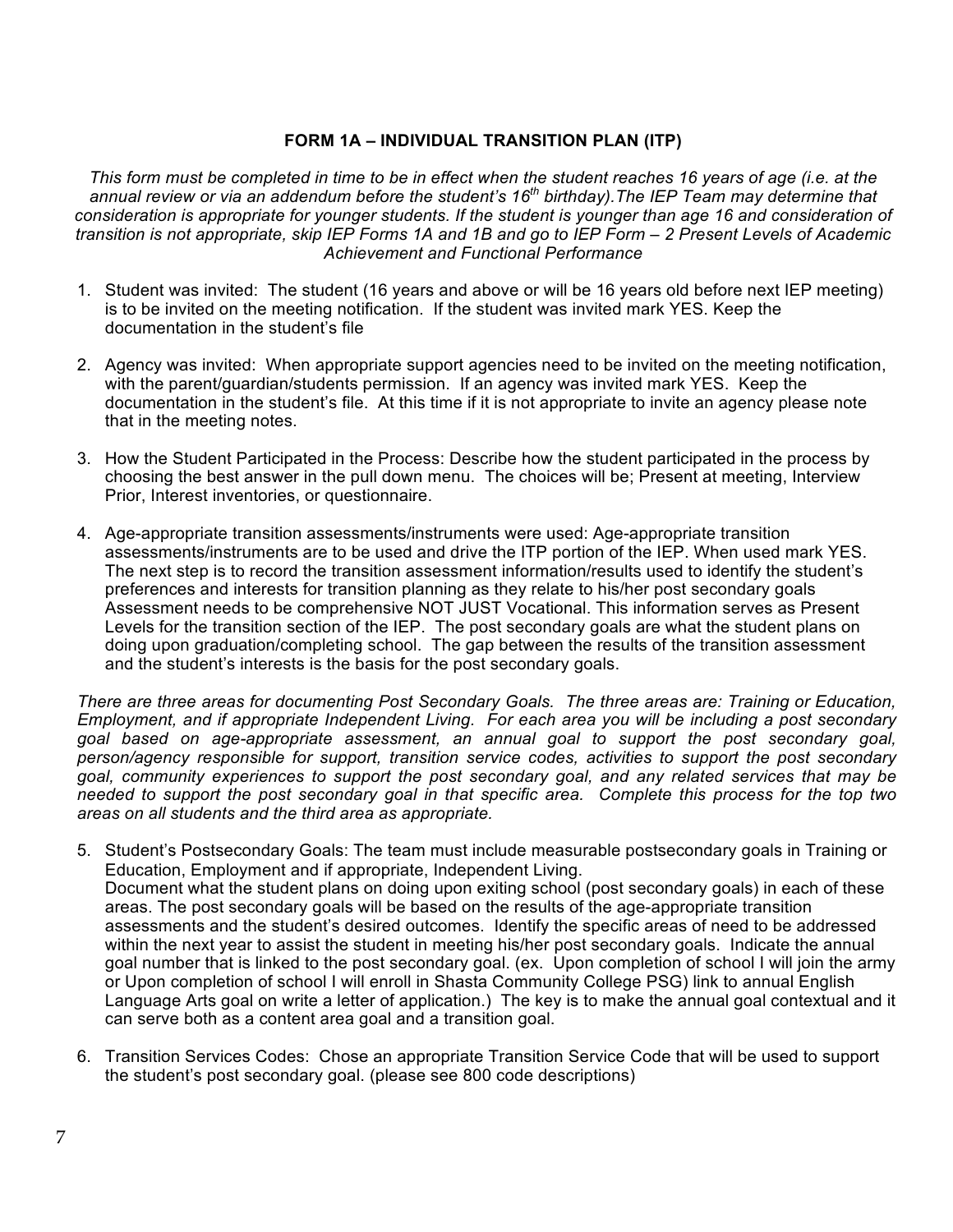- 7. Activities to Support Transition Service: Identify different activities that will be employed to help the student achieve his/her post secondary goal. (career research paper, college application, job applications, resume writing, self-help unit on cooking, workability job etc.)
- 8. Community Experiences as Appropriate: Identify any activities in which the student will be participating in the community. (ex. Job shadowing, community based instruction, service learning, community service, youth group, scouts, ballet)
- 9. Related Services as Appropriate: Include any related services the student may need based on their disability that will help the student achieve his/her post secondary goal. (ex. transportation, career counseling, a DIS service)

*You are to answer the four questions at the end of the page once you have completed page Form ITP 1A. These questions are a check to make sure the transition section of the IEP is complete.* 

## **IEP FORM – INDIVIDUAL TRANSITION PLAN (ITP) 1B** *Beginning not later than the first IEP, to be in effect when the child turns 16, or younger if determined appropriate by the IEP team.*

- 1. Units/Credits: Identify which courses are required for graduation. Add the additional courses related to goals and/or vocational interests. Update the units/credits the student has completed up to this meeting and then the units/credits the student still has to complete or has pending for a diploma/certificate including what the student will take in the next IEP cycle. Check if student is working toward a Diploma or Certificate. Include the projected date for Diploma or Certificate.
- 2. California High School Exit Exam: Enter the date and score on the ELA and Math section of the CAHSEE and indicate if the student passed or failed. In the CAHSEE Other section you can put if the student is getting an exemption, waiver, or taking the CAPA.
- 3. Transfer of Rights: On or before the student's  $17<sup>th</sup>$  birthday, explain that he and/or she will assume all special education rights and protections upon turning 18 (unless a conservator has been appointed by the court). Review the *Notice of Procedural Safeguards* with the student*.* Have the student and parent sign this section.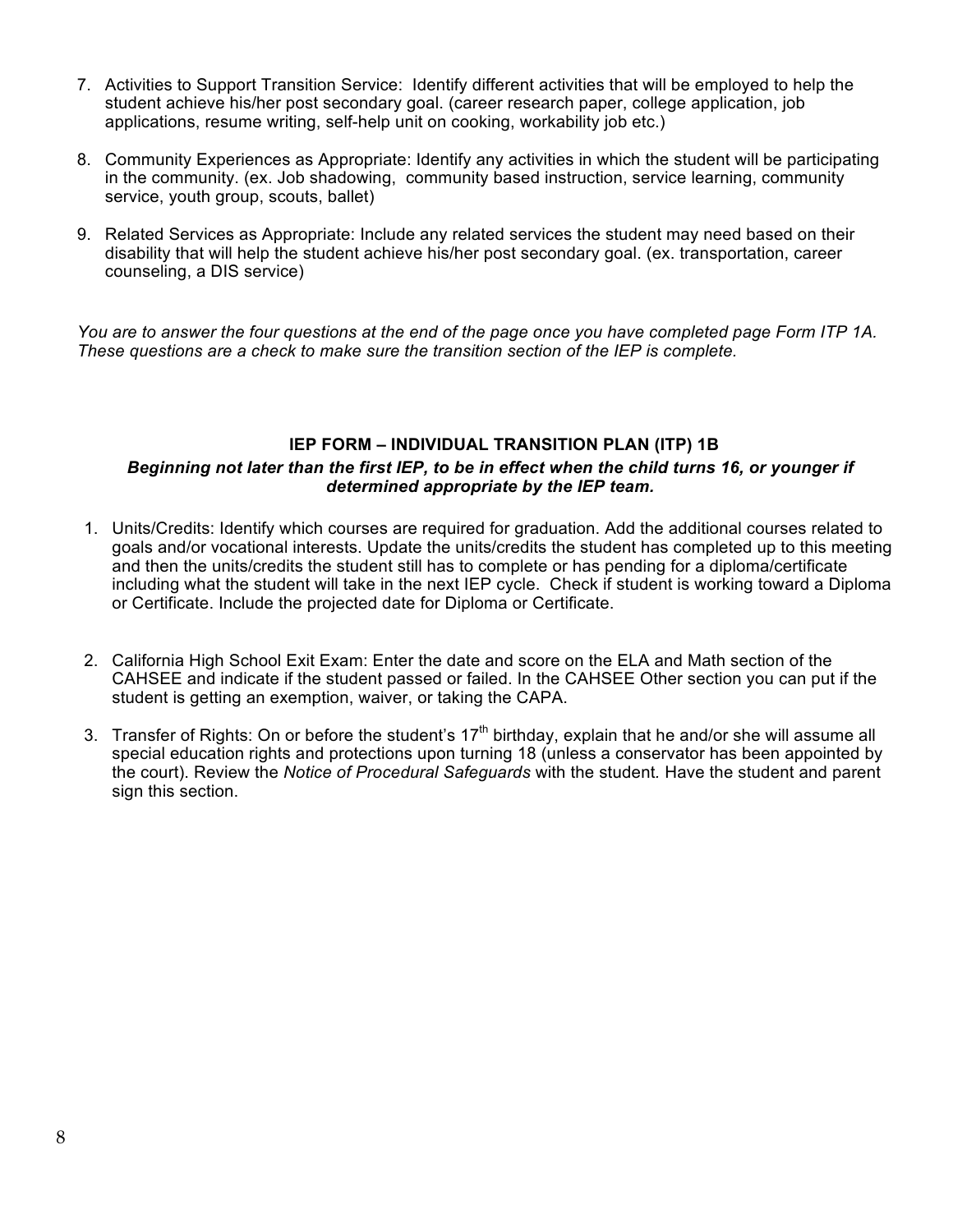

**Educational Benefit Reminder** 

- **Is there an appropriate measurable post secondary goal or goals that covers education or training, employment, and as needed, independent living?**
- **Are the post secondary goals updated annually?**
- **Are the post secondary goals based on age appropriate transition assessments?**
- **Are there transition services in the IEP that will reasonably enable the student to meet his/her post secondary goals?**
- **Does the course of study reasonably enable the student to meet their post secondary goals?**
- **Is there an annual IEP goal related to the student's transition services needs?**
- **Was the student invited and involved in their transition planning?**
- **Was a representative of any participating agency invited to the IEP Team meeting with prior consent from parent, guardian, or student?**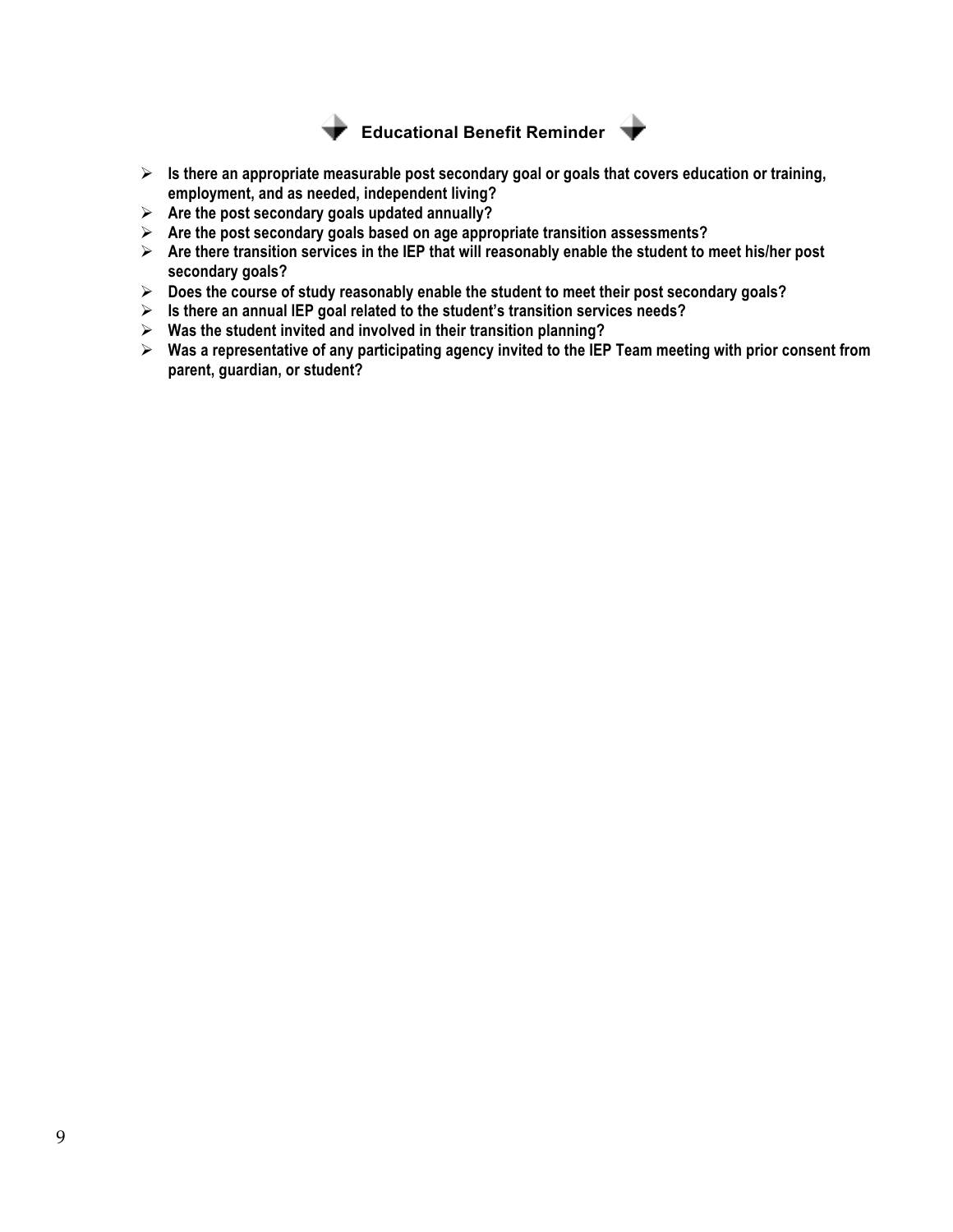## **IEP FORM – PRESENT LEVELS OF ACADEMIC ACHIEVEMENT AND FUNCTIONAL PERFORMANCE**

*Except for the Concerns of the Parent, a draft of this portion of the IEP may be prepared prior to the meeting. Each section should be discussed at the meeting and changes made as appropriate based on input by members of the IEP team.*

- 1. Strengths, Preferences, and Interests: Identify the student's strengths, preferences, and interests.
- 2. Parent Concerns related to Educational Performance: This information should be discussed at the IEP Team meeting.
- 3. Test Scores: Scores reflecting the student's performance on state, district wide and other assessments may be gathered prior to the meeting. Review results of the assessments including (as appropriate):
	- California Standards Test (CST) Advanced Far Below Basic
	- California Modified Assessment (CMA) Advanced<sup>></sup>Far Below Basic
	- CAT-6 Standard Score
	- California Alternate Performance Based Assessment (CAPA)
	- CELDT: Write in the CELDT scores.
	- Physical Fitness Test
	- Other Assessment Data, including results of district wide and/or individually administered assessments. For preschoolers include DRDP *access.*
	- Hearing and Vision Screening: Enter date and if the student passed or failed the hearing and vision screening. This data may be from a prior year IEP. Note the reason for "other", such as parent exemption.
- 4. Pre-academic/Academic/Functional Skills: Summarize Pre-academic/Academic/ Functional skills, including the student's performance in the classroom, levels of mastery of the California content standards, progress in the curriculum, etc. Pre-academic and Functional skills should address the student's development of readiness concepts for continued academic progress in the general education curriculum, as appropriate. Include classroom performance in all academic areas.
- 5. Communication: For the students with identified areas of need in communication, describe the student's articulation, voice, fluency, and language needs. If none, indicate "*no concerns noted at this time."*
- 6. Gross/Fine Motor Development: For a student, who has been identified with motor development concerns, describe his or her specific skills and/or needs. If none, indicate "*no concerns noted at this time."*
- 7. Social/Emotional/Behavioral Development: Describe the student's social/emotional/ behavioral strengths and needs. If the student's behavior is appropriate in the educational setting indicate "*no concerns noted at this time."*
- 8. Vocational: Include strengths, interests, and needs related to pre-vocational/ vocational skills. Address traits, such as work habits, initiative, completion of classroom or school site jobs, etc.
- 9. Adaptive/Daily Living Skills: For those students with needs in self-help, specify skills such as dressing, toileting, feeding, etc. Indicate "*age appropriate"* if no concerns are noted.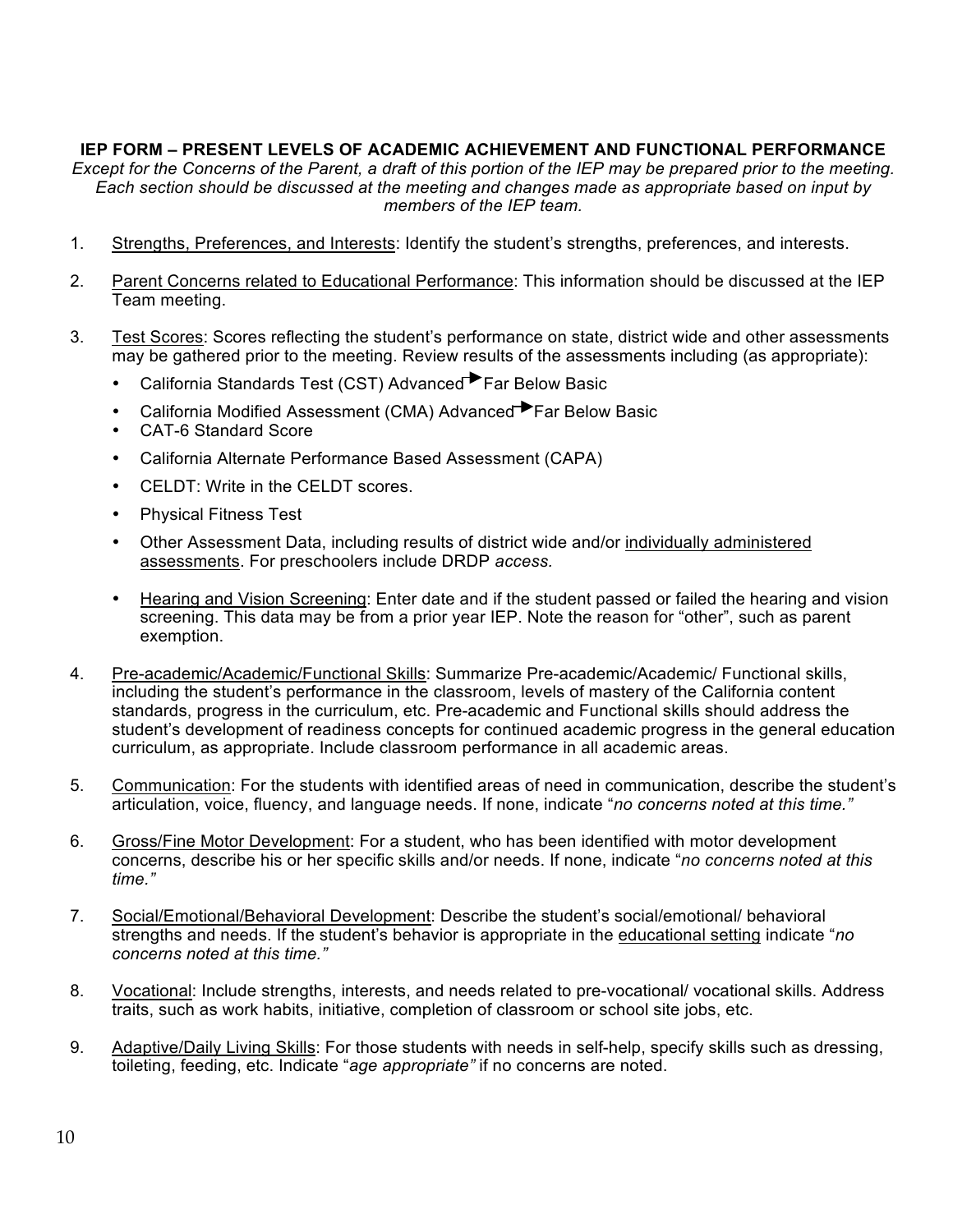10. Health: Describe pertinent medical information that relates to the student's educational progress. If none, indicate "*no concerns noted at this time."*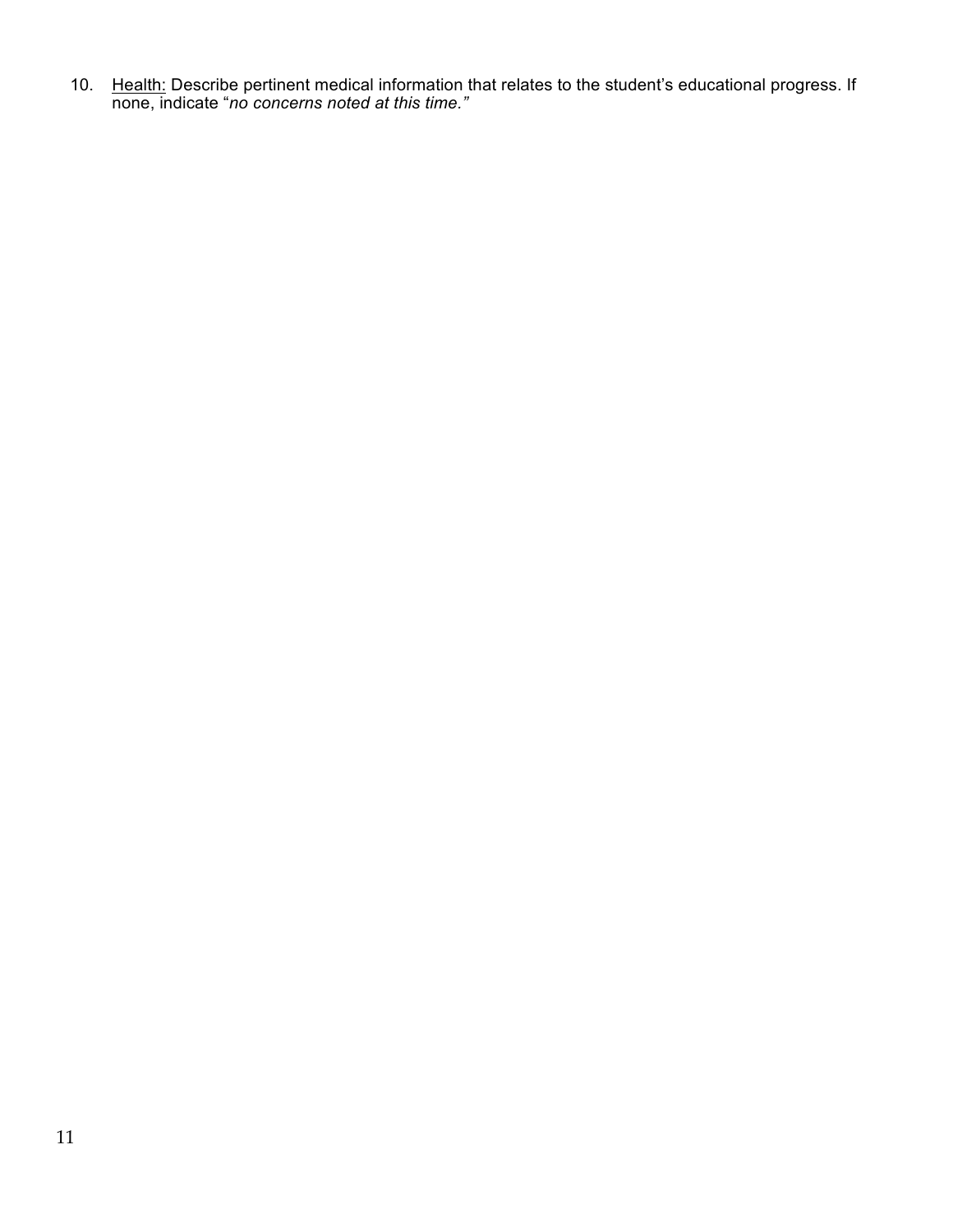## **Educational Benefit Reminder**

- *Are the student's strengths, preferences, and interests clearly identified?*
- *Are the concerns of the parent identified?*
- *Are all sections of the Present Levels of Academic Achievement and Functional Performance addressed including documentation of "no concerns noted at this time?*
- *Does this clearly reflect the student's performance in the educational setting?*
- *Do the Present Levels of Academic Achievement and Functional Performance reflect all needs identified in the assessments?*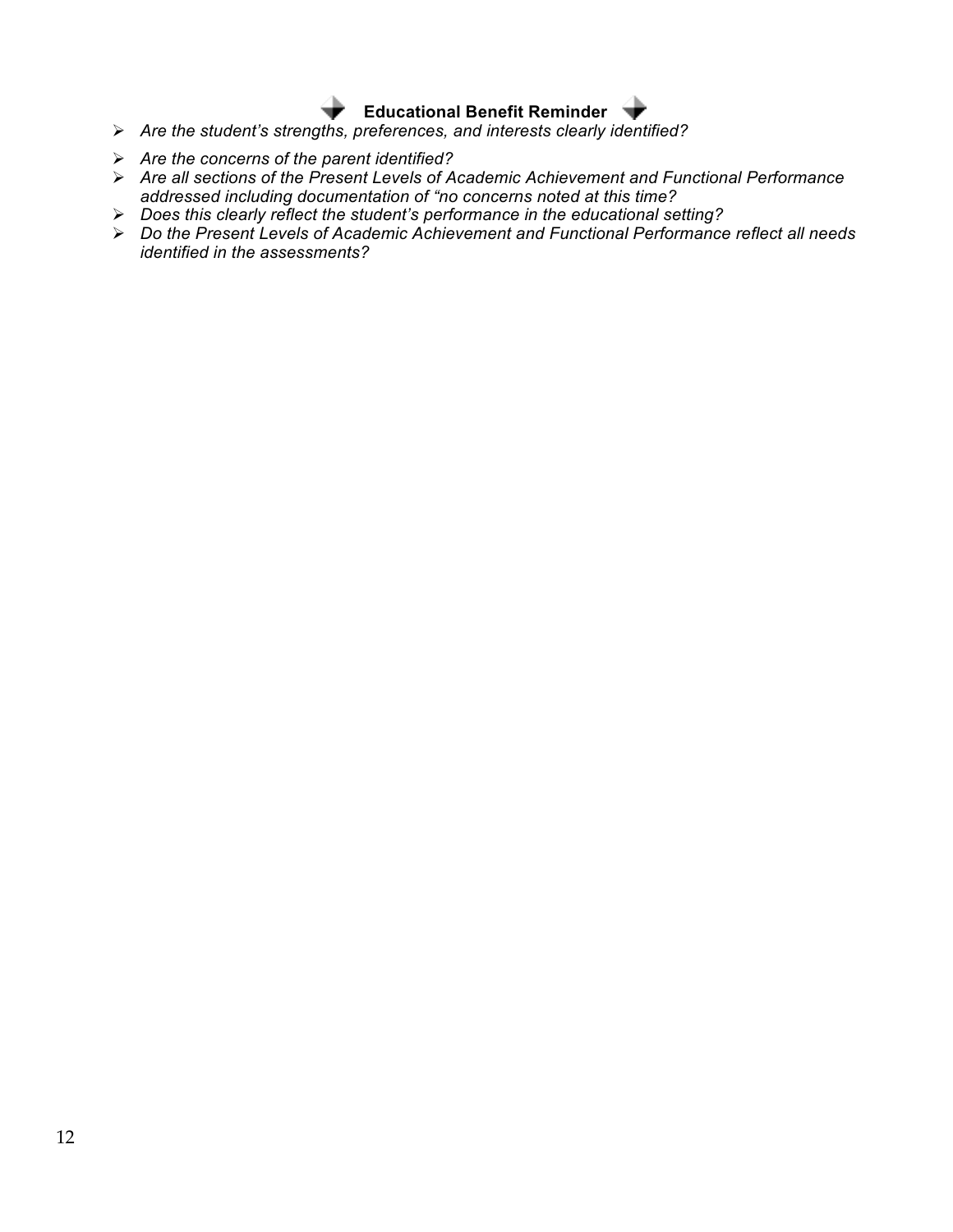## **IEP FORM – SPECIAL FACTORS**

- 1. Assistive Technology: Does the student require assistive technology devices and services or low incidence services, equipment and materials to meet educational goals and objectives? Check yes or no. If yes, specify the type of devices, services, equipment, and/or materials needed.
- 2. Low Incidence: *This applies only to the students with the following eligibility categories: DB, VI, OI, HH, and Deaf.* Low incidence equipment is indicated only if it is required to meet specific educational needs. Check yes or no. If yes, specify. Note: Best practice – assistive technology should be addressed in the Supplemental Aids and Services section and/or in a goal.
- 3. Blindness or Visual Impairment: Is the student blind or visually impaired? If the student is visually impaired, indicate whether instruction in Braille will be provided, and if not, why? If the student will not be using Braille he/she may use large print text or other modified input.
- 4. Deaf or Hard of Hearing: If the student is deaf or hard of hearing, consider the student's language and communication needs, opportunities for direct communications with peers and professional personnel in the student's language and communication mode, academic level, and full range of needs including opportunities for direct instruction in the student's language and communication mode. If the student is not deaf or hard of hearing, indicate "N/A".
- 5. English Learner: If the student is an English Learner complete the sections listed below:
	- a. Indicate if the student will take CELDT (reminder: all EL students take CELDT unless an alternative is designated by the IEP team via the IEP).
	- b. Is an alternative to CELDT designated by IEP team (for low functioning students)?
	- c. Will the student need accommodations or modifications on CELDT? If so, list them.
	- d. Will the student need primary language instruction (preview/review or directions given) If yes, indicate the title of the staff member(s) who will provide this support.
	- e. Indicate what the language of instruction will be. It must be English unless the IEP team has designated otherwise.
	- f. Indicate who by title (such as general education teacher, special education teacher, etc.) will provide the student's ELD services. All EL students MUST receive ELD services unless a parental exception waiver has been submitted.
	- g. EL students get either English language Mainstream (ELM) or Structured English Immersion (SEI) services depending on their CELDT scores or proficiency in English. A student must get SEI if they score at the beginning or early intermediate level on CELDT or have "less than reasonable fluency" in English.
- 6. Behavior: Does the student's behavior impede learning? Check yes or no. If yes, describe how the behavior impedes learning. Specify positive behavior interventions, strategies, and supports to address the behaviors. Check if there is a Behavior Support Plan or Behavior Intervention Plan and attach a copy. If there is a behavior goal check the box to indicate a goal is in the IEP. Check which type of plan is attached.
- 7. Areas of Need: Indicate areas of educational need that have been identified by the IEP Team based on assessments and present levels of academic achievement and functional performance and/or special factors. For every identified area of need there must a goal.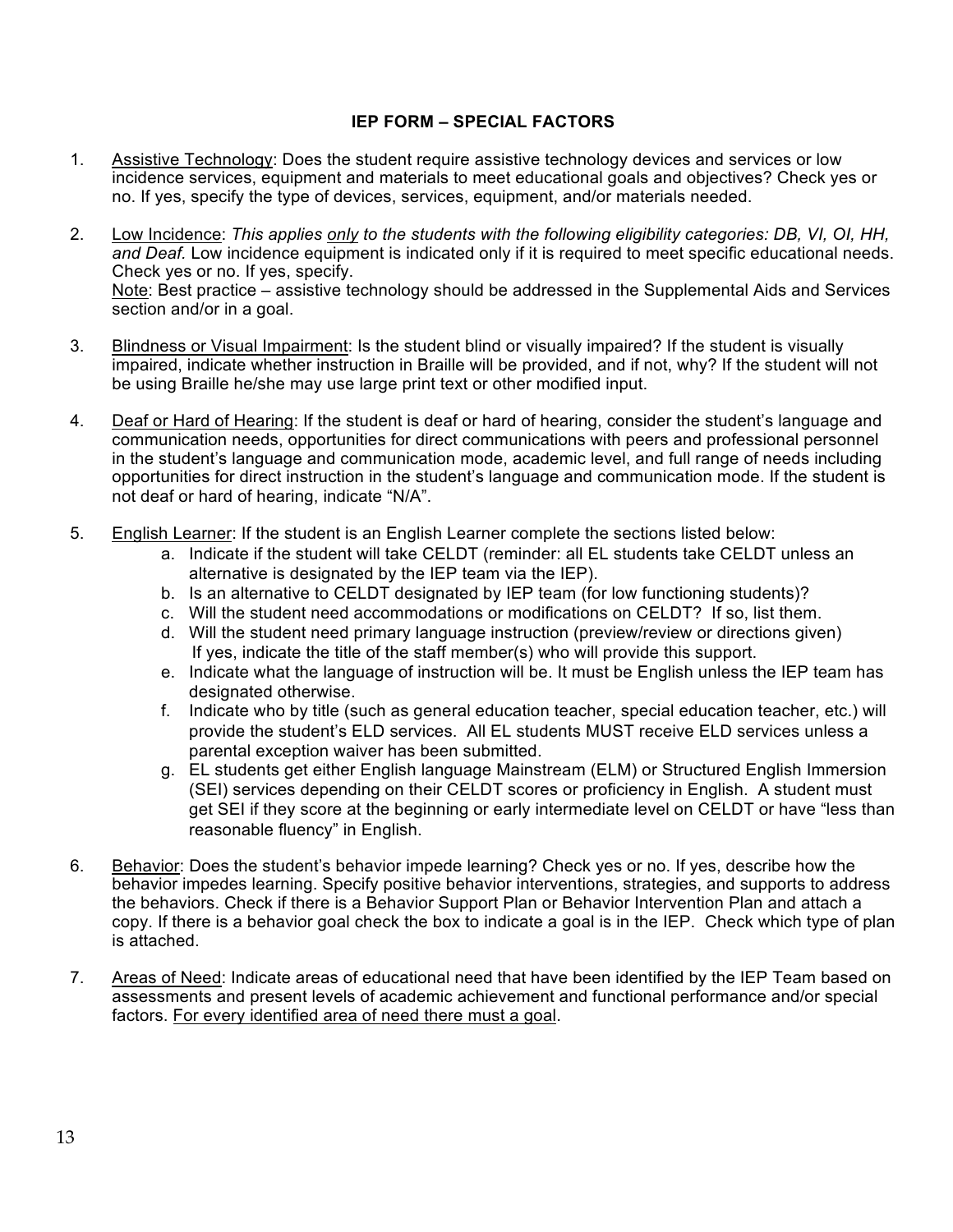## **IEP FORM – STATEWIDE ASSESSMENTS**

1. Participation in State-wide Assessment Program (STAR): Indicate how the student will participate in STAR:

NOTE: THE IEP TEAM MAY NOT WAIVE STATE ASSESSMENTS.

The State Testing and Reporting (STAR) include the California Standards Test/CAT-6, California Modified Assessment (CMA), and the California Alternate Performance Based Assessment (CAPA). The IEP Team must determine which test will be the most appropriate for the student to take. If the student is taking CMA or CAPA, the IEP Team must have reviewed the criteria for taking the alternate assessment.

- Outside of testing range (before grade 2 and after grade 11) Check the box to indicate that the student is below grade 2 or above grade 11 and therefore is exempt from the STAR.
- For the areas of English Language Arts, Math, Science, and History/Social Science determine if the student will be taking CST/CAT-6 or CMA and document any allowable accommodations or modifications. Check the appropriate boxes.

NOTE: A student may take a test in an area on the CST/CAT-6 and in another area on the CMA. If the student is taking CAPA he/she must take it in all areas. (Refer to http://www.cde.ca.gov/sp/se/fp/ for the *Test Variation Matrix*)

- California Alternate Performance Assessment (CAPA). If the student has a significant cognitive impairment, indicate the CAPA Level that is most appropriate to measure student progress. If the student is taking the CAPA, document why the student cannot participate in the CST/CAT-6. Also state why participation in the CAPA is appropriate.
- For 3, 4, & 5 preschoolers note if the child will take DRDP $_{R}$  or DRDP *access*. If the child is at the developmental level of 3 years or below, the IEP Team should recommend the DRDP *access.* If the child needs adaptations in the preschool setting, then the IEP Team should document the adaptations. (Refer to http://www.draccess.org website for a list of adaptations.)
- Specify any accommodations or modifications the student may need to participate in other state/district wide assessments, including writing proficiencies, physical fitness tests, etc. This would also be the place to note if the student is taking the Standards-based Test in Spanish (STS). This test is required for English learners who will have been enrolled in a school in the United States less than 12 months on the first day of testing or who are receiving instruction in Spanish regardless of the length of time he she has been enrolled in school in the United States.

NOTE: Do not put parent exemption on the IEP form as a reason that the student will not participate in statewide assessment. The IEP Team must address how the student would participate even if there is a parent exemption. The parent must file the exemption with the school site according to the district procedures for all students.

- Physical Fitness Test (Grades 5, 7, 9 only): Specify if the student will be taking the Physical Fitness Test with accommodations or modifications.
- California High School Exit Exam (CAHSEE): Document if the student will be taking CAHSEE with or without accommodations. If the student will participate in CAHSEE using modifications a waiver is required after the student takes CAHSEE with modifications and passes. Currently there is an exemption for students with disabilities. Check the exemption box if the student will be using the exemption. If the student is taking CAPA check the appropriate box. If the student is outside the testing range check the appropriate box.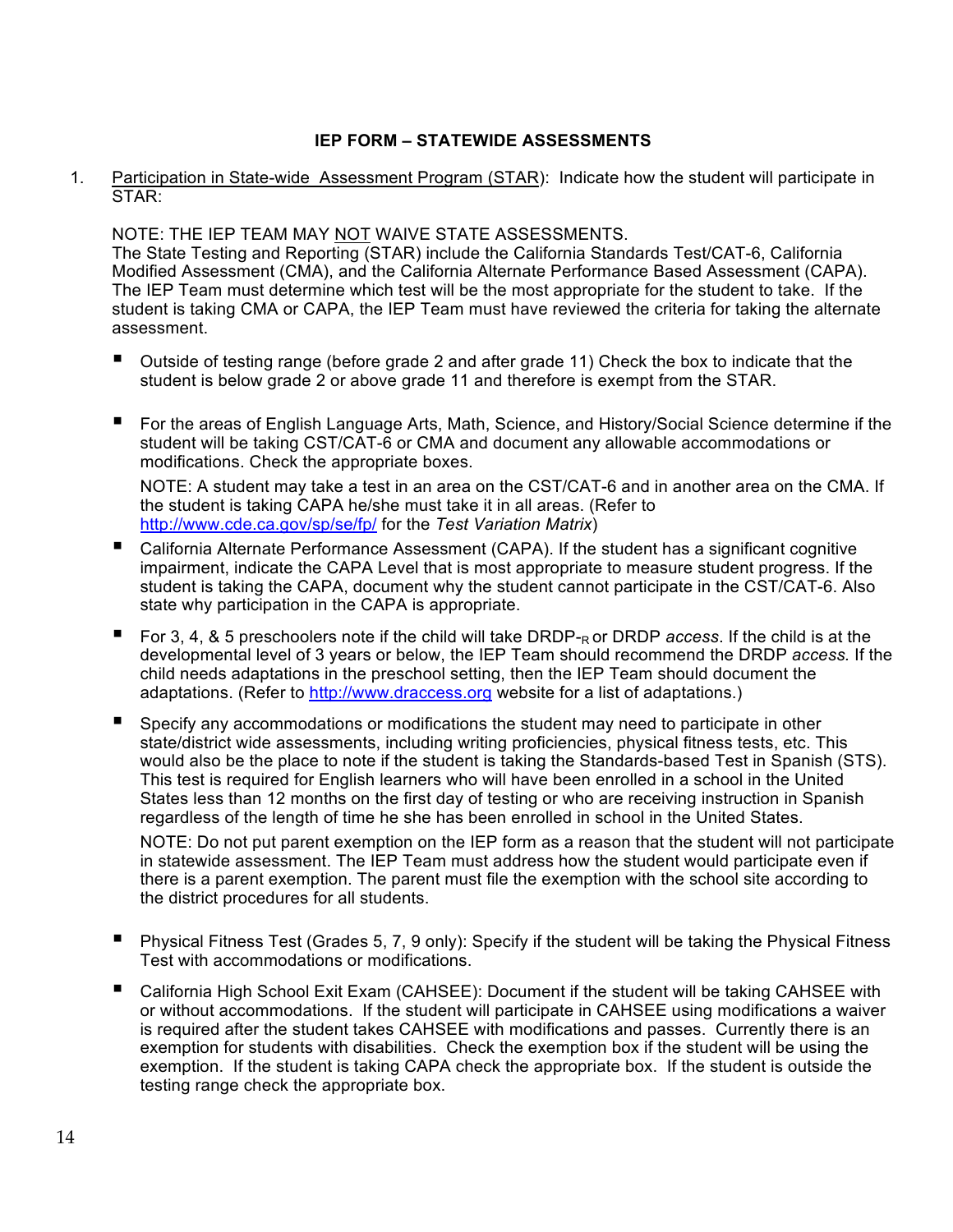2. For English Learners Only

Check the appropriate assessment that the student will be taking. If other is checked document the assessment. For the CELDT, check the area of assessment and for the Standards Based Spanish Test, check the appropriate area of assessment and if the student will need accommodations.

## **Educational Benefit Reminder**

- *Has the IEP Team addressed all the special considerations the student may require?*
- *Does the student demonstrate behavior(s) that impede learning, and if so, how will positive interventions, strategies, and supports be provided?*
- *Does the IEP Team agree on the areas of need to be addressed in goals as identified in the Present Levels of Academic Achievement and Functional Performance and in Special Factors?*
- *Is participation on state and district wide assessments, including accommodations and modifications, in accordance with state guidelines?*
- *Are alternate assessment(s), including the reasons, clearly noted if required?*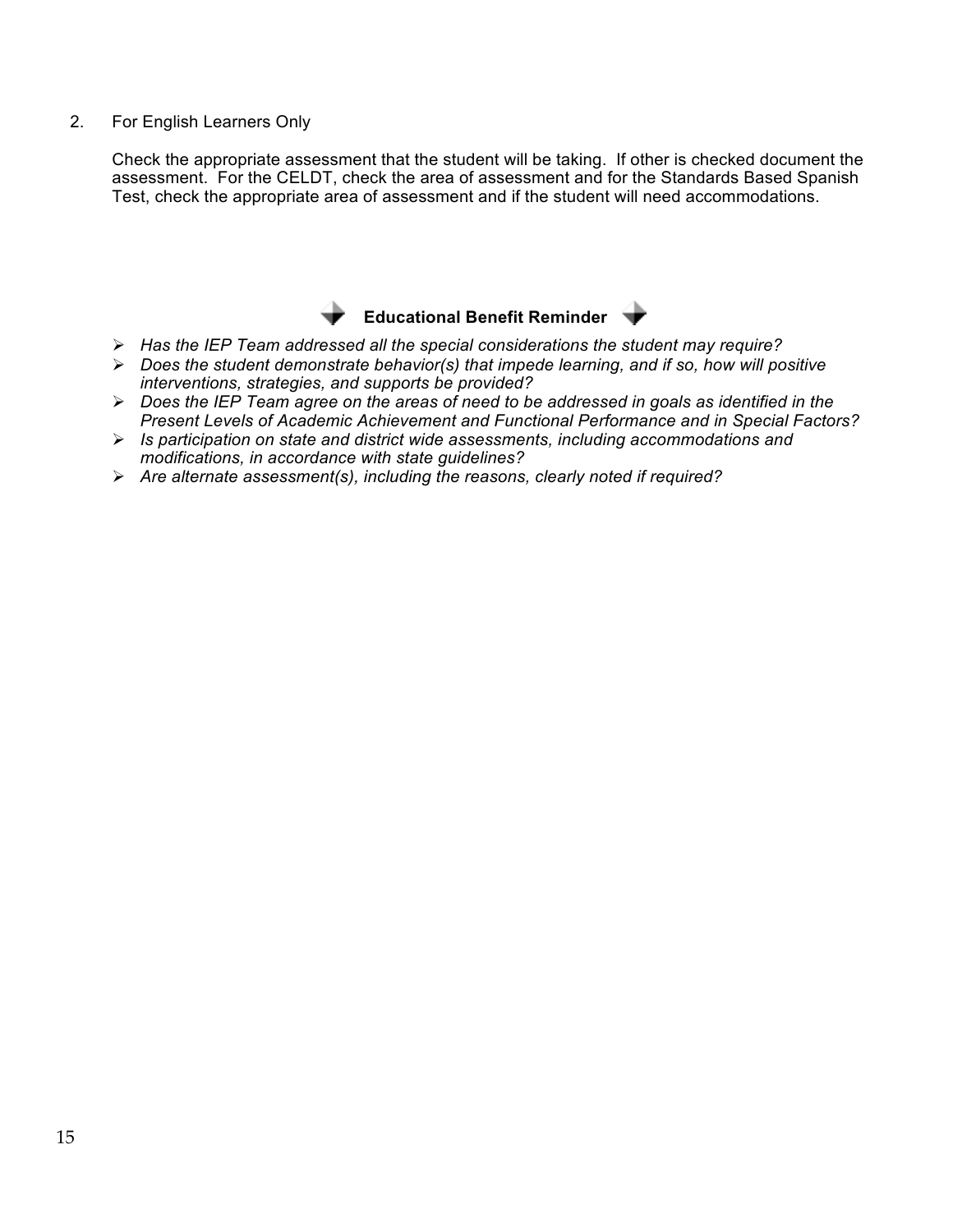## **IEP FORM 4A – ANNUAL GOALS**

*IEP Form 4B is required for students who take the CAPA. These students require annual goals AND objectives. Best practice would be to use Form 4B for any students who are working on pre-academic or functional skills.*

- 1. Area of Need: Indicate the area of need for each goal developed. These areas of need should match the "areas of need" on Form 3. (i.e., math, reading, behavior)
- 2. Baseline: Specify the student's baseline performance. The baseline should describe the child's current performance on the skills identified in the goal. The baseline should be a quantifiable description of classroom performance in the specified area. (i.e., reads 20 sight words, writes a simple paragraph of 2-4 sentences, etc.)
- 3. Measurable Annual Goal #: Enter the number of the annual goal.
- 4. Standard: First consider standards at the student's chronological grade level. Also consider prerequisite skills, levels of the cognitive domain, accommodations, modifications, and assistive technology. NOTE: If the student is taking CMA there must be a grade level standards based goal for each area where the student is taking the CMA.
- 5. Annual Goal: Annual goals must be measurable and relate to the baseline data. Goals must include:
	- Who student
	- Does What **observable behavior (will add single digit numbers)**
	- When by reporting date
	- Given What Given What conditions (when given a paragraph to read)
	- How Much **mastery, criteria (90% accuracy, 3 consecutive days)**
	- How Will It Be Measured performance criteria (as measured by teacher data)
- 6. Enables The student to be Involved and Progress in the General Curriculum: Select if student is working on the goal written to California content standards.
- 7. Addressed other Educational Needs Resulting from Disability: Select if the student is working on other educational needs (i.e., behavior, social skills, self help, etc.). Remember, to be linguistically appropriate, the goals should align to the student's assessed level on the CELDT (if appropriate) and the CDE English Language Standards.
- 8. Secondary Transition Goal: If the goal is related to secondary transition, check the box and then check the appropriate area: Education/Training, Employment, or Independent Living.
- 9. Progress Reports: Document the date and the summary of the progress.

## **Educational Benefit Reminder**

- *Are there goals and objectives/benchmarks (if appropriate) for each area of need and vice versa?*
- *Are the goals and objectives/benchmarks measurable?*
- *Do the goals and objectives/benchmarks enable the student to be involved/progress in the curriculum?*
- *Are all other educational needs resulting from the disability addressed?*
- *If the student is an English Learner, are the goals and objective/benchmarks linguistically appropriate?*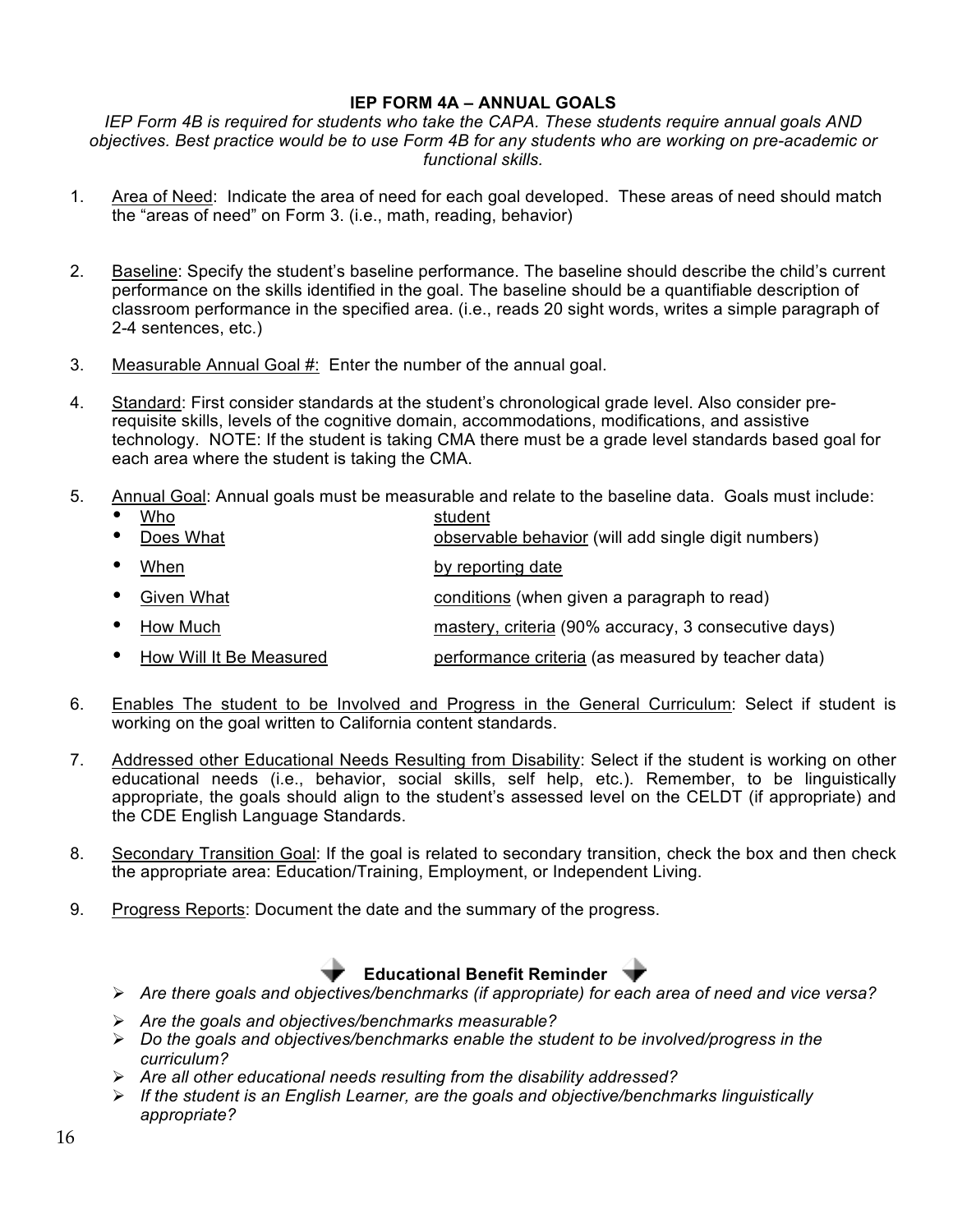*Is the person(s) identified who is primarily responsible for implementing the goals and objectives/benchmarks, and monitoring progress?*

#### **IEP FORM 4B – ANNUAL GOALS AND BENCHMARKS IEP FORM 4C – ANNUAL GOALS AND OBJECTIVES**

*Use IEP Form 4A for students who are not taking CAPA. Objectives or benchmarks are no longer required for students who are accessing the general curriculum. Draft goals (and objectives or benchmarks, if required) may be developed prior to the meeting and reviewed with the team for changes. Annual goals must be measurable, and at least one annual goal must be written for each area of identified need.*

Follow the directions for Form 4A and include measurable objectives.

Objectives are sub skills leading towards goal mastery (i.e. multiply 2 digits by 3 digits; analyze word problem to identify data needed to determine area of a rectangle.).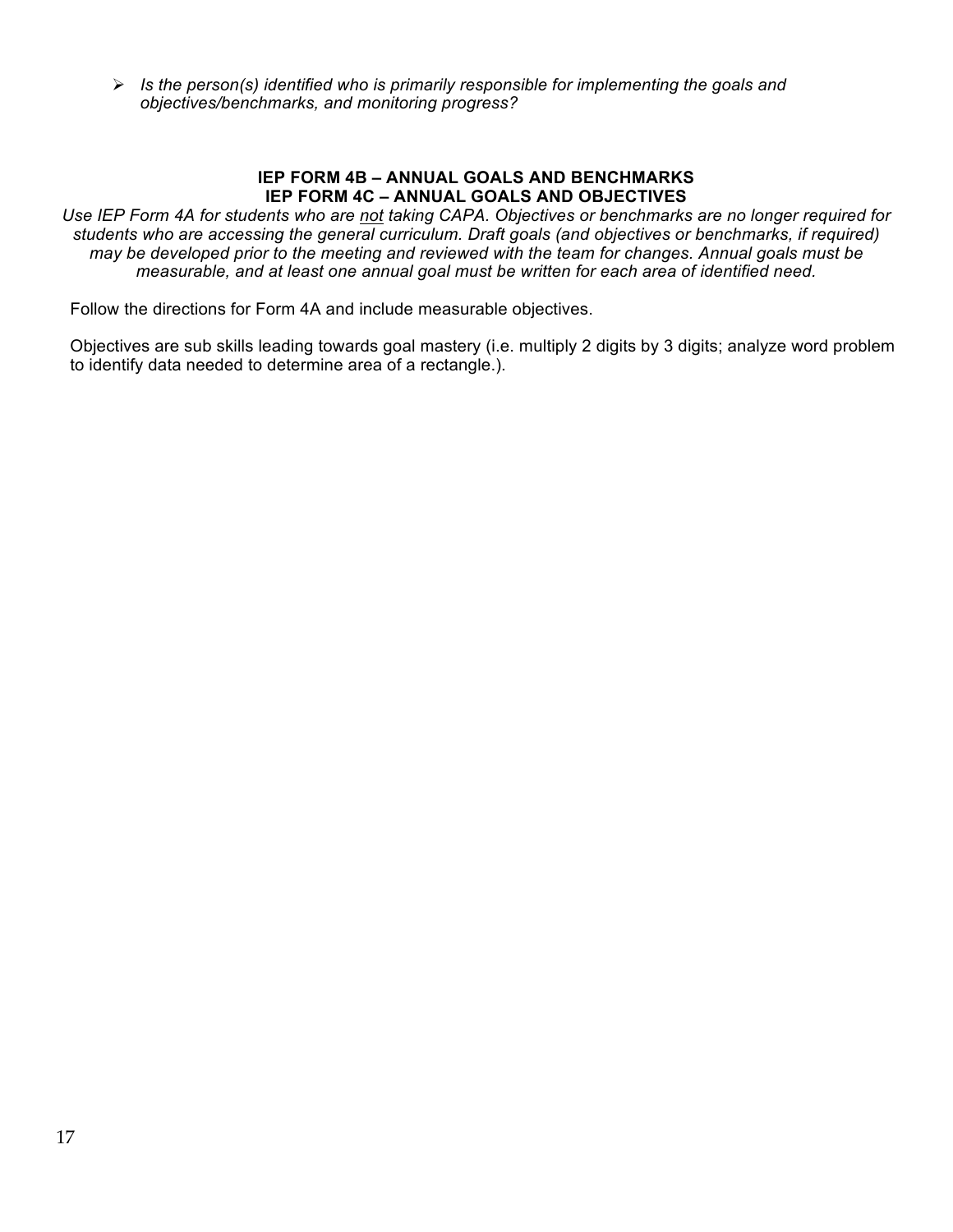#### **IEP FORM – SERVICES OFFER OF FAPE**

*Special education and related services are determined at the IEP meeting only after goals and if appropriate objectives / benchmarks have been finalized. Placement decisions must be made in conformity with the least restrictive environment (LRE) provisions. These provisions direct that to the maximum extent appropriate, students with disabilities be education with typically developing peers, and that special classes, separate schooling or other removal of students from the general education environment occurs only if the nature or severity of the disability is such that education in general education classes with the use of supplementary aids and services cannot be achieved satisfactorily. The placement must be made in the school that the student would attend if the student did not have a disability unless unique circumstances prevent this placement. Special education and related services and supplementary aids and services, should be based on peer-reviewed research to the extent practicable.*

1. Service Delivery Options Considered: Discuss and document service delivery options considered. The team must first consider placement in the general education classroom with supports prior to recommending a more restrictive setting all or part of the day.

Note: In determining the LRE, consideration must be given to any harmful effect on the child or quality of services that the child needs.

Follow the continuum of services below as a guide to determining LRE:

- General Education Class
- General Education Class Supplemental aids or services
- General Education Class Some direct instruction by special education staff. Less than 21% of time out of the classroom for special education services.
- General Education Class 21% to 60% of instructional day in a separate classroom.
- Some/or no instruction in General Education Class 60% or more of the instructional day in a separate classroom (intensive services).
- Special day school Separate facility (public or nonpublic) with no general education students on campus.
- Residential School.
- Hospital Program.
- Home Instruction.
- 2. Supplementary Aids, Services and Other Supports for School Personnel, or for the Student, or On Behalf of the Student: Note supplementary aids and services and/or supports for the student, school personnel (consultation to teachers, preferential seating, enlarged text, etc.). Indicate if the supports are for the student or for school personnel by checking the appropriate box in the grid.

Team must also document modifications and/or accommodations that will be needed in order for the student to progress toward annual goals while participating in the general curriculum. Accommodations *do not* fundamentally alter or lower expectations or standards in instructional level, content, or performance criteria (extended time on a timed task, enlarged text, etc.). Modifications fundamentally alter or lower expectations or standards in instructional level, content, or performance criteria (alternate math assignment, etc.). Indicate who will be responsible for the supplementary aids and services, the start and end date, duration, frequency, and location.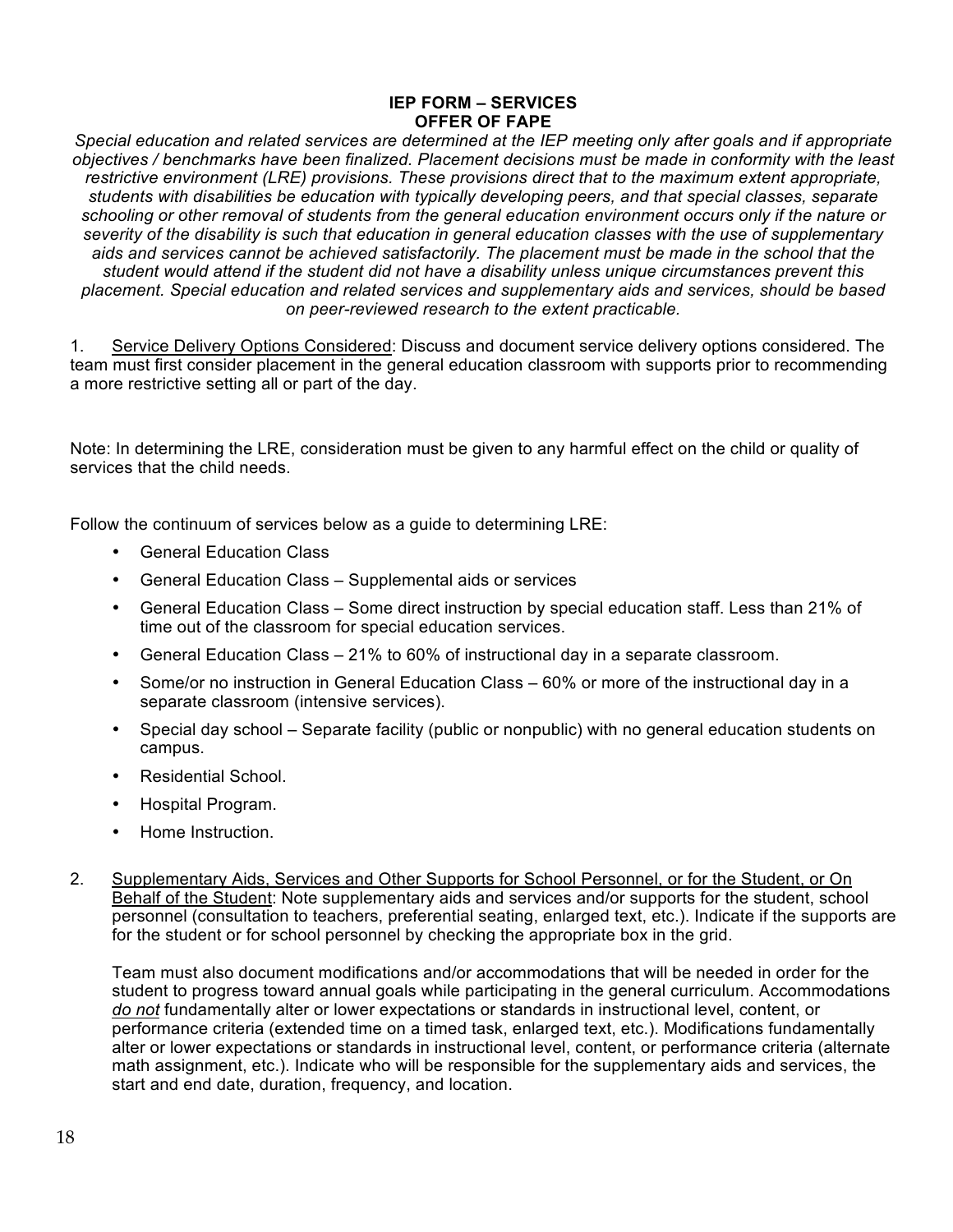- 3. Transportation: Check "No" if the IEP team determines that the student does not need special education transportation. Check "Yes" if the student will require special education transportation and specify the type of transportation (e.g. door to door, wheel chair bus, etc.)
- 4. Special Education and Related Services: The team needs to determine the special education and related services that will provide educational benefit and facilitate progress on the goals for the student (e.g. specialized academic instruction, health and nursing, language and speech, etc). Identify the type of service. Indicate if the service will be individual or group. If the service is to support secondary transition, check the secondary transition box. See CASEMIS codes below:

#### *SPECIALIZED INSTRUCTION*

| 330 | Specialized academic instruction        | Adapting, as appropriate to the needs of the child with a disability<br>the content, methodology, or delivery of instruction to ensure<br>access of the child to the general curriculum, so that he or she<br>can meet the educational standards within the jurisdiction of the<br>public agency that apply to all children. (RSP- school based,<br>RSP, SDC inclusion services, SDC-public integrated, SDC-public<br>segregated, SDC-non-public school.) |
|-----|-----------------------------------------|-----------------------------------------------------------------------------------------------------------------------------------------------------------------------------------------------------------------------------------------------------------------------------------------------------------------------------------------------------------------------------------------------------------------------------------------------------------|
| 340 | Intensive individual instruction        | IEP Team determination that student requires additional support<br>for all or part of the day to meet his or her IEP goals. (1-1)<br>instructional assistant)                                                                                                                                                                                                                                                                                             |
| 350 | Individual & small group<br>instruction | Instruction delivered one-to-one or in a small group as specified in<br>an IEP enabling the individual(s) to participate effectively in the<br>total school program. (FOR PRESCHOOL ONLY)                                                                                                                                                                                                                                                                 |

## *RELATED SERVICES*

| 415 | Language and Speech                                            | Includes receptive and expressive language, articulation, voice,<br>and fluency.                                                                                                                                                                                                                                                                                                                                                                                                  |
|-----|----------------------------------------------------------------|-----------------------------------------------------------------------------------------------------------------------------------------------------------------------------------------------------------------------------------------------------------------------------------------------------------------------------------------------------------------------------------------------------------------------------------------------------------------------------------|
| 425 | Adapted physical education                                     | Direct physical education services provided by an APE.                                                                                                                                                                                                                                                                                                                                                                                                                            |
| 435 | Health & nursing -specialized<br>physical health care services | Specialized physical health care services means those health<br>services prescribed by the child's licensed physician and surgeon<br>requiring medically related training of the individual who performs<br>the services and which are necessary during the school day to<br>enable the child to attend school. SPHCS include but are not<br>limited to suctioning, oxygen administration, catheterization,<br>nebulizer treatments, insulin administration, and glucose testing. |
| 436 | Health & nursing $-$ other<br>services                         | This includes services that are provided to students by qualified<br>personnel pursuant to an IEP when a student has health<br>problems which require nursing intervention beyond basic school<br>health services. Services include managing the health problem,<br>consulting with staff, group & individual counseling, making<br>appropriate referrals and maintaining communication with<br>agencies and health care providers.                                               |
| 445 | Assistive technology services                                  | Any specialized training or technical support for the incorporation<br>of assistive devices, adapted computer technology or specialized<br>media with the educational programs to improve access for<br>students.                                                                                                                                                                                                                                                                 |
| 450 | Occupational therapy                                           | OT includes services to improve student's educational<br>performance, postural stability, self-help abilities, sensory<br>processing and organization, environmental adaptation and use<br>of assistive devices, motor planning and coordination, visual<br>perception and integration, social play abilities and fine motor.                                                                                                                                                     |
| 460 | Physical therapy                                               | Services provided by a register PT pursuant to an IEP when<br>assessment shows discrepancy between gross motor<br>performance and other educational skills.                                                                                                                                                                                                                                                                                                                       |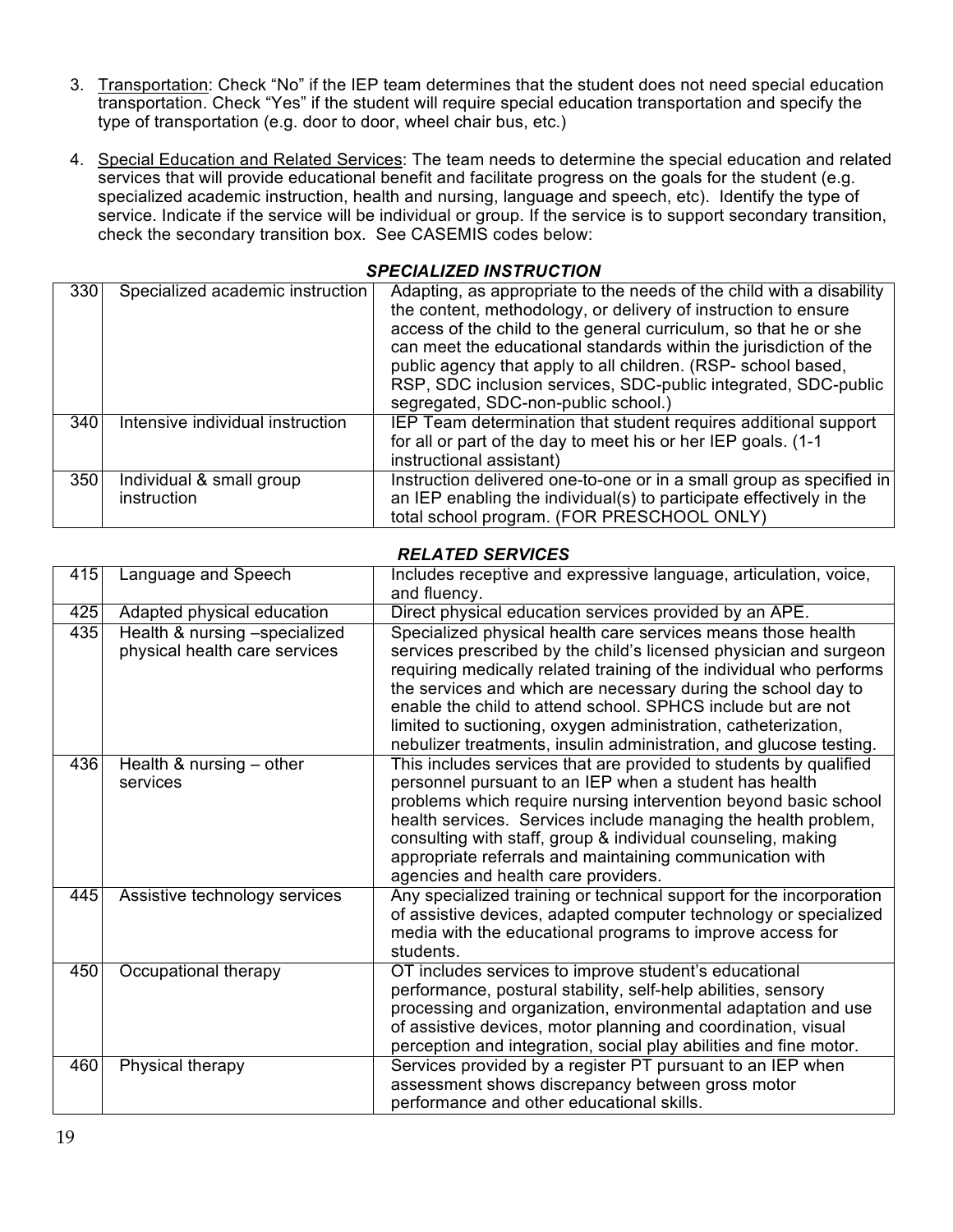## *MENTAL HEALTH SERVICES*

| 510 | Individual counseling                 | One-to-one counseling, provided by a qualified individual<br>pursuant to an IEP.                                                                                                                                                                     |
|-----|---------------------------------------|------------------------------------------------------------------------------------------------------------------------------------------------------------------------------------------------------------------------------------------------------|
| 515 | Counseling & guidance                 | Counseling in a group setting, provided by a qualified individual<br>pursuant to an IEP.                                                                                                                                                             |
| 520 | Parent counseling                     | Individual or group counseling provided by a qualified individual<br>pursuant to an IEP to assist the parent(s) of special education<br>students in better understanding and meeting their child's needs.                                            |
| 525 | Social work services                  | Includes services provided pursuant to an IEP by a qualified<br>individual.                                                                                                                                                                          |
| 530 | Psychological services                | These services provided by a credentialed or licensed<br>psychologist pursuant to an IEP.                                                                                                                                                            |
| 535 | <b>Behavior intervention services</b> | A systematic implementation of procedures designed to promote<br>lasting, positive changes in the student's behavior resulting in<br>greater access to a variety of community settings, social contacts,<br>public events, and placement in the LRE. |
| 540 | Day treatment services                | Structured education, training and support services to address the<br>student's mental health needs.                                                                                                                                                 |
| 545 | <b>Residential treatment services</b> | A 24 hour out-of-home placement that provides intensive<br>therapeutic services to support the educational program.                                                                                                                                  |

## *LOW INCIDENCE SERVICES*

| 610 | Specialized services for low<br>incidence disabilities | Low incidence services are defined as those provided to the<br>student population of orthopedic impairment (OI), visual<br>impairment (VI), deaf, hard of hearing (HH), or deaf-blind (DB).<br>Typically, services are provided in education settings by an<br>itinerant teacher or the itinerant teacher/specialist. Consultation is<br>provided to the teacher, staff and parents as needed.                                                                                                                                                                                                                                                                                                                                                                                    |
|-----|--------------------------------------------------------|-----------------------------------------------------------------------------------------------------------------------------------------------------------------------------------------------------------------------------------------------------------------------------------------------------------------------------------------------------------------------------------------------------------------------------------------------------------------------------------------------------------------------------------------------------------------------------------------------------------------------------------------------------------------------------------------------------------------------------------------------------------------------------------|
| 710 | Specialized deaf and hard of<br>hearing services       | These services include speech therapy, speech reading, auditory<br>training, and/or instruction in the student's mode of<br>communication. Rehabilitative and educational services; adapting<br>curricula, methods, and the learning environment; and special<br>consultation to students, parents, teachers, and other school<br>personnel may also be included.                                                                                                                                                                                                                                                                                                                                                                                                                 |
| 715 | Interpreter services                                   | Sign language interpretation of spoken language to individuals,<br>whose communication is normally sign language, by a qualified<br>sign language interpreter.                                                                                                                                                                                                                                                                                                                                                                                                                                                                                                                                                                                                                    |
| 720 | <b>Audiological services</b>                           | These services include measurements of acuity, monitoring<br>amplification, and Frequency Modulation system use.                                                                                                                                                                                                                                                                                                                                                                                                                                                                                                                                                                                                                                                                  |
| 725 | Specialized vision services                            | This is a broad category of services provided to students with<br>visual impairments. It includes assessment of functional vision;<br>curriculum modifications necessary to meet the student's<br>educational needs -- including Braille, large type, aural media;<br>instruction in areas of need; concept development and academic<br>skills; communication skills (including alternative modes of<br>reading and writing); social, emotional, career, vocational, and<br>independent living skills. It may include coordination of other<br>personnel providing services to the students (such as<br>transcribers, readers, counselors, orientation & mobility<br>specialists, career/vocational staff, and others) and collaboration<br>with the student's classroom teacher. |
| 730 | Orientation and mobility                               | Students with identified visual impairments are trained in body                                                                                                                                                                                                                                                                                                                                                                                                                                                                                                                                                                                                                                                                                                                   |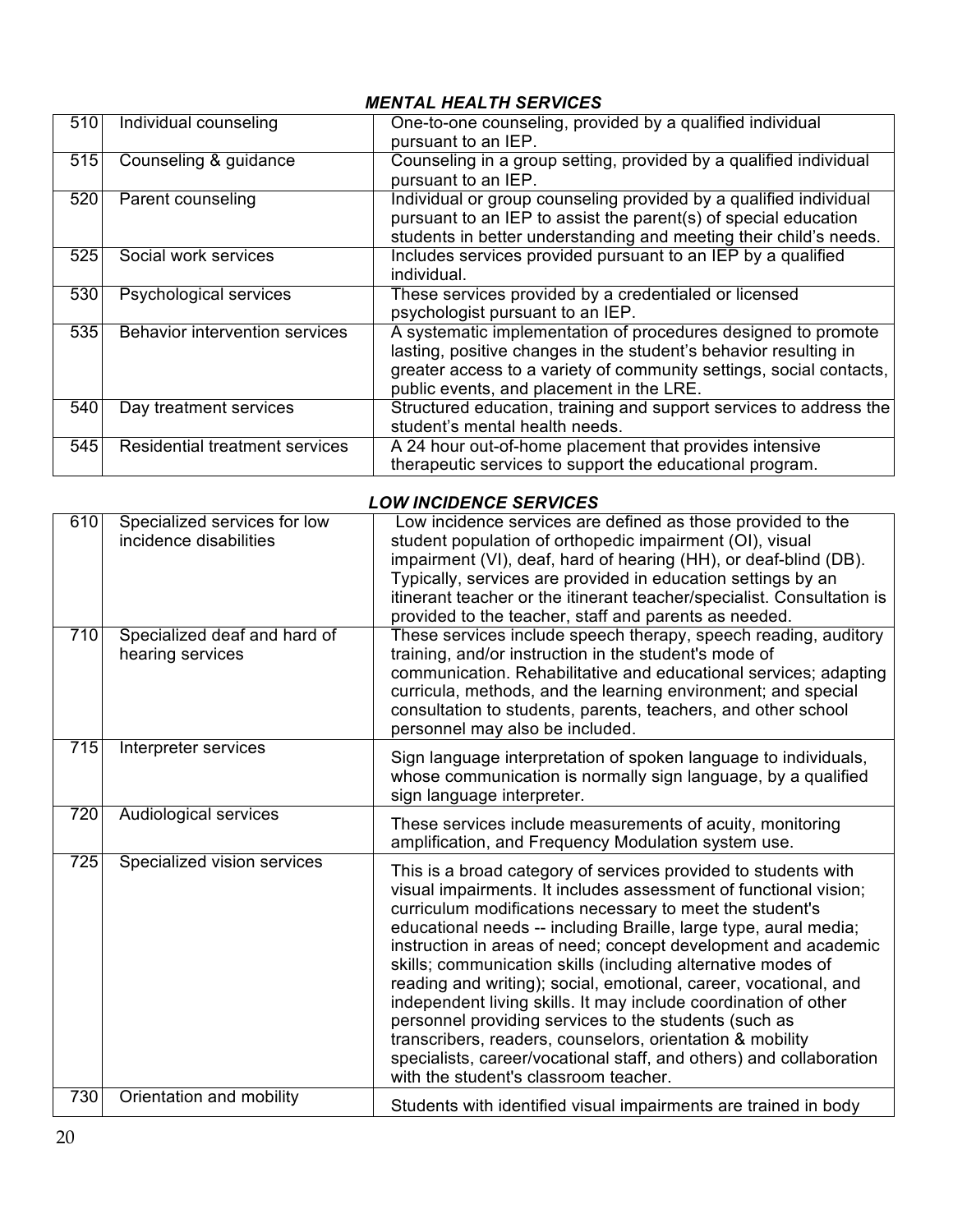|     |                                 | awareness and to understand how to move. Students are trained<br>to develop skills to enable them to travel safely and independently<br>around the school and in the community. It may include<br>consultation services to parents regarding their children requiring<br>such services according to an IEP.                  |
|-----|---------------------------------|------------------------------------------------------------------------------------------------------------------------------------------------------------------------------------------------------------------------------------------------------------------------------------------------------------------------------|
| 735 | <b>Braille transcription</b>    | Any transcription services to convert materials from print to<br>Braille. It may include textbooks, tests, worksheets, or anything<br>necessary for instruction. The transcriber should be qualified in<br>English Braille as well as Nemeth Code (mathematics) and be<br>certified by appropriate agency.                   |
| 740 | Specialized orthopedic services | Specially designed instruction related to the unique needs of<br>students with orthopedic disabilities, including specialized<br>materials and equipment.                                                                                                                                                                    |
| 745 | <b>Reading Services</b>         |                                                                                                                                                                                                                                                                                                                              |
| 750 | Note taking services            | Any specialized assistance given to the student for the purpose of<br>taking notes when the student is unable to do so independently.<br>This may include, but is not limited to, copies of notes taken by<br>another student, transcription of tape-recorded information from a<br>class, or aide designated to take notes. |
| 755 | <b>Transcription Services</b>   | Any transcription service to convert materials from print to a mode<br>of communication suitable for the student. This may also include<br>dictation services as it may pertain to textbooks, tests,<br>worksheets, or anything necessary for instruction.                                                                   |
| 760 | <b>Recreation Services</b>      | Therapeutic recreation and specialized instructional programs<br>designed to assist pupils to become as independent as possible<br>in leisure activities, and when possible and appropriate, facilitate<br>the pupil's integration into general education programs.                                                          |
|     |                                 | <b>TRANSITION SERVICES</b>                                                                                                                                                                                                                                                                                                   |

| 820 | <b>College Awareness</b>                                                 |                                                                                                                                                                                                                                                                                                                                                                                                                                             |
|-----|--------------------------------------------------------------------------|---------------------------------------------------------------------------------------------------------------------------------------------------------------------------------------------------------------------------------------------------------------------------------------------------------------------------------------------------------------------------------------------------------------------------------------------|
| 830 | Vocational assessment,<br>counseling, guidance, and<br>career assessment | Organized educational programs that are directly related to the<br>preparation of individuals for paid or unpaid employment and may<br>include provision for work experience, job coaching, development<br>and/or placement, and situational assessment. This includes<br>career counseling to assist student in assessing his/her aptitudes,<br>abilities, and interests in order to make realistic career decisions.                      |
| 840 | Career awareness                                                         | Transition services include a provision for in self-advocacy, career<br>planning, and career guidance.                                                                                                                                                                                                                                                                                                                                      |
| 850 | Work experience education                                                | Work experience education means organized educational<br>programs that are directly related to the preparation of individuals<br>for paid or unpaid employment, or for additional preparation for a<br>career requiring other than a baccalaureate or advanced degree.                                                                                                                                                                      |
| 855 | Job Coaching                                                             | Job coaching is a service that provides assistance and guidance<br>to an employee who may be experiencing difficulty with one or<br>more aspects of the daily job tasks and functions. The service is<br>provided by a job coach who is highly successful, skilled and<br>trained on the job who can determine how the employee that is<br>experiencing difficulty learns best and formulate a training plan to<br>improve job performance. |
| 860 | Mentoring                                                                | Mentoring is a sustained coaching relationship between a student                                                                                                                                                                                                                                                                                                                                                                            |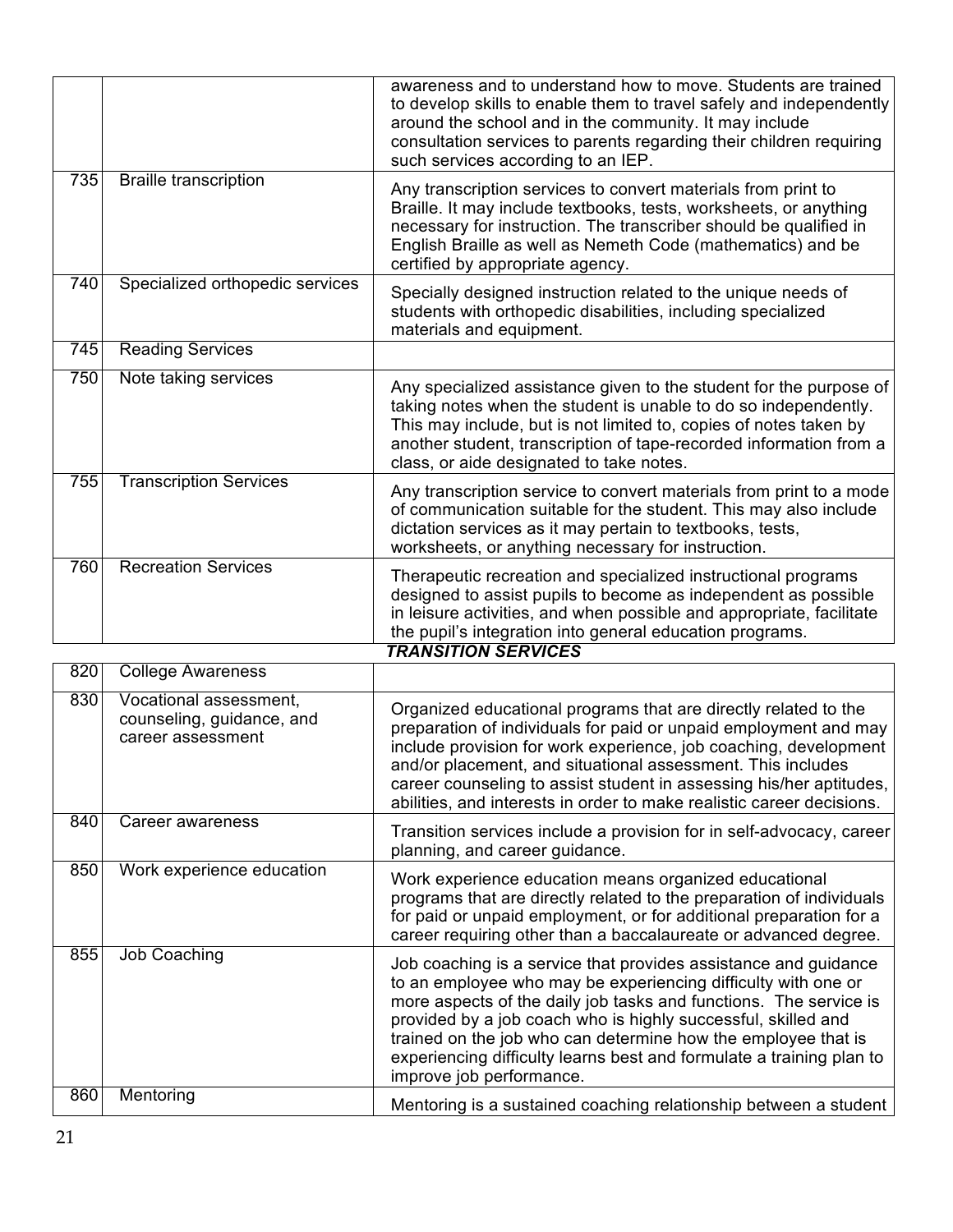|     |                                                           | and teacher through on-going involvement and offers support,<br>guidance, encouragement and assistance as the learner<br>encounters challenges with respect to a particular area such as<br>acquisition of job skills. Mentoring can be either formal as in<br>planned, structured instruction of informal that occurs naturally<br>through friendship, counseling and collegiality in a casual,<br>unplanned way. |
|-----|-----------------------------------------------------------|--------------------------------------------------------------------------------------------------------------------------------------------------------------------------------------------------------------------------------------------------------------------------------------------------------------------------------------------------------------------------------------------------------------------|
| 865 | Agency linkages (referral and<br>placement)               | Service coordination and case management that facilitates the<br>linkage of individualized education programs.                                                                                                                                                                                                                                                                                                     |
| 870 | <b>Travel Training (includes mobility</b><br>training)    |                                                                                                                                                                                                                                                                                                                                                                                                                    |
| 890 | Other transition services                                 | These services may include program coordination, case<br>management and meetings, and crafting linkages between<br>schools and between schools and post-secondary agencies.                                                                                                                                                                                                                                        |
| 900 | <b>Other Special Education/Related</b><br><b>Services</b> | Any other specialized service required for a student with a<br>disability to receive educational benefit.                                                                                                                                                                                                                                                                                                          |

- 3. Start and End Date: This will often be the same start/end dates for the primary service on the IEP.
- 4. Provider: Note the title of the provider of the service (do not put the person's name).
- 5. Frequency: Indicate the frequency of the service being provided, such as daily, weekly, monthly, yearly, or any other frequency.
- 6. Duration: Indicate number of times per frequency (see CASEMIS for examples).
- 7. Location: Select the location of where the service is provided to the student from the following:
	- 210 Home instruction based on IEP team determination (not medical)<br>220 Hospital
	- 220 Hospital<br>310 Head Sta
	- Head Start center
	- 320 Child development or childcare facility
	- 330 Public preschool<br>340 Private preschool
	- 340 Private preschool<br>350 Extended day care
	- Extended day care
	- 360 Residential facility
	- 510 Regular classroom/public day school

Includes students who are fully included in general education classrooms. Also includes students who are seen under a "push in" model in the general education classroom and students who receive DIS services in the general education classroom. Additionally, students who receive services in a setting that includes other students with special needs are included here if there are general education students who are "reverse mainstream" students in that class for that portion of the day.

- 520 Separate class in public integrated facility Includes students receiving special education "pull-out" services, including RSP and DIS, or in a "special day class" model," etc.
- 530 State Special School
- 540 Separate school or special education center or facility
- 550 Public residential school
- 560 Other public school or facility
- 570 Charter school operated by an LEA/district
- 580 Charter school operated as an LEA/district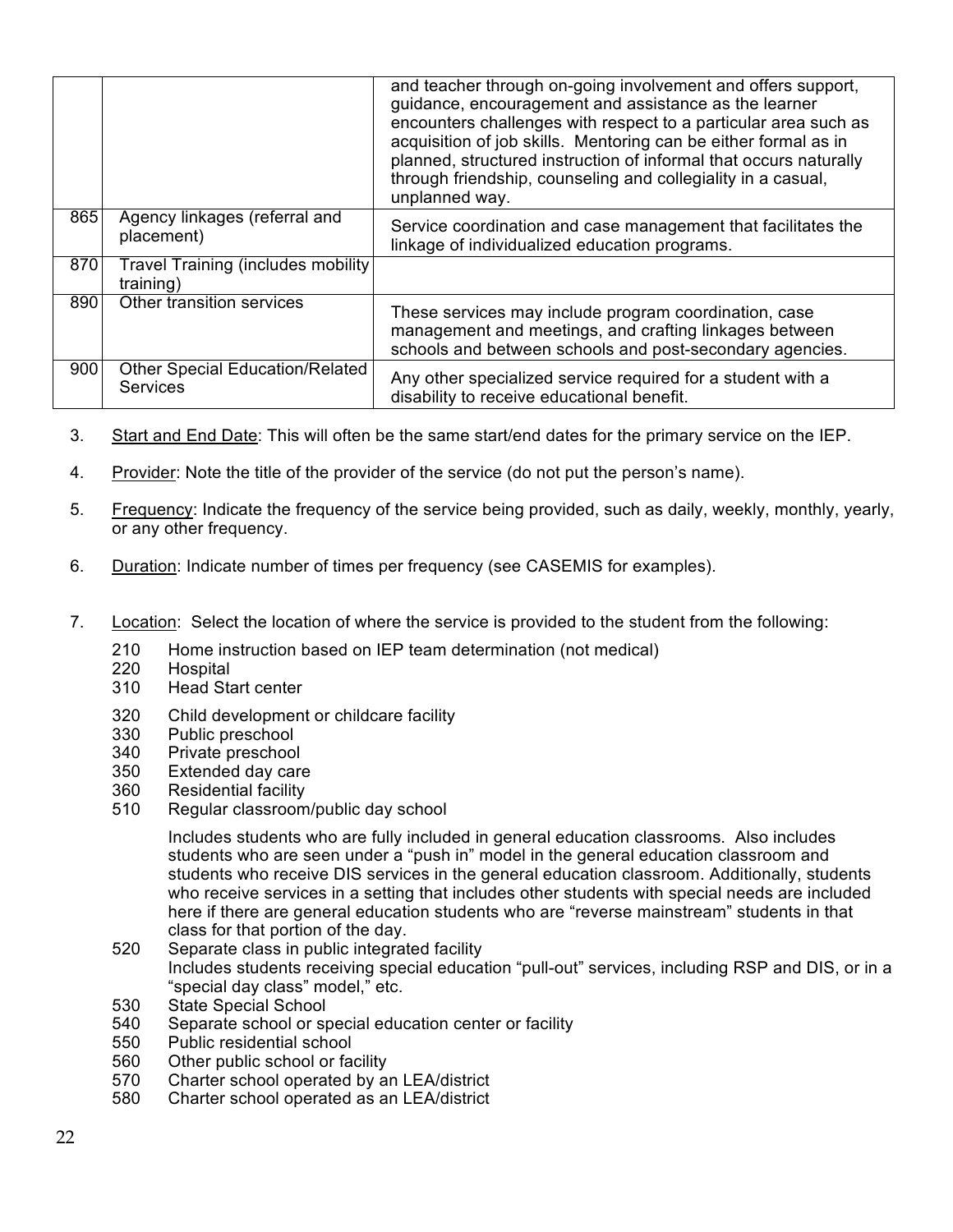- 610 Continuation school
- 620 Alternative work education center/work study facility
- 630 Juvenile court school
- 640 Community school
- 650 Correctional institution or facility
- 710 Community college
- 720 Adult education facility
- 810 Nonpublic day school
- 820 Nonpublic residential school-in California
- 830 Nonpublic residential school-outside California
- 840 Private day school (not certified by CDE Special Education Division)
- 850 Private residential school (not certified by CDE Special Education Division)
- 860 Parochial school
- 890 Service provider location This would include CMH Outpatient Services provided at a clinic or other outside medical/therapeutic setting.
- 900 Any other location or setting
- 8. Extended School Year (ESY): Discuss if the student needs ESY to receive FAPE. Check yes or no. If yes, specify in the grid the services the student will receive, the start and end date, provider, frequency, duration, and location.

Note: *ESY shall be provided to a student with a disability who the IEP deems requires special education and related services in excess of the regular academic year. Such students shall have disabilities which are likely to continue indefinitely or for a prolonged period of time, and interruption of the student's educational programming may cause regression, when coupled with limited recoupment capacity, rendering it impossible or unlikely that the student will attain the level of self-sufficiency and independence that would otherwise be expected in view of his or her disability.* (5 CCR 3043)



- *Was the determination of the appropriate supplementary aids and services, and special education and related services completed after the goals were finalized?*
- *Are the appropriate services identified to support progress toward all goals including: progress in the general curriculum, participation in extracurricular activities, and other nonacademic activities?*
- *Are the special education, related services, and supplementary aids and services based on peerreviewed research to the extent practicable?*
- *Are the start/end dates, provider, frequency, duration, and location specified for supplementary aids and services as well as special education and related services?*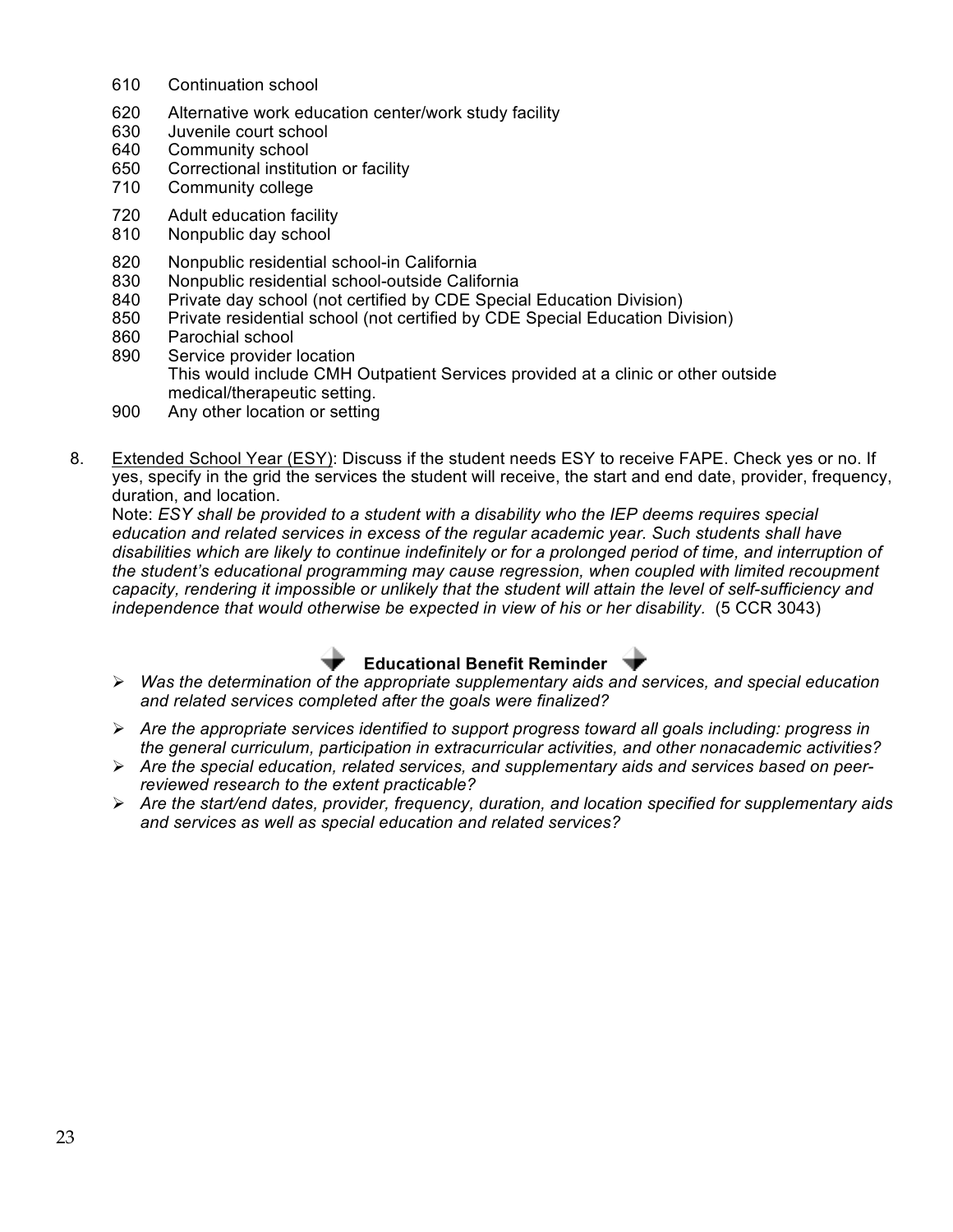#### **IEP FORM – EDUCATIONAL SETTING OFFER OF FAPE**

- 1. Physical Education: Check the type of physical education, if applicable.
- 2. District of Service: Specify district providing the majority of services to the student.
- 3. School of Attendance: This is the school where the student is enrolled.
- 4. School Type: Select one of the following:
	- No school (0-5)
	- Public day school
	- Public residential school
	- Special education center or facility
	- Other public school or facility (i.e., store front transition program)
	- Continuation school
	- Alternative work education center/work study program
	- Independent study
	- Juvenile court school
	- Community school
	- Correctional institution or facility
	- Home instruction based on IEP team determination
	- Hospital facility
	- Community college
	- Adult education program
	- Charter school operated by an LEA/district
	- Charter school operated as an LEA/district
	- Head Start program
	- Child development or childcare facility
	- State preschool
	- Private preschool
	- Extended day care
	- Nonpublic day school
	- Nonpublic residential school-in California
	- Non-public residential school- outside California
	- Private day school (not certified by CDE Special Education Division)
	- Private residential school (not certified by CDE Special Education Division)
	- Nonpublic agency
	- Parochial school
- 5. Federal Setting (ages 6-22): Indicate the type of school setting the student attends. If the student turns 6 years old on or before December 2 of the current school year, this category is completed. Regular classroom/public day school

Select if the student attends classes on a general education school campus regardless of the type of program

Separate school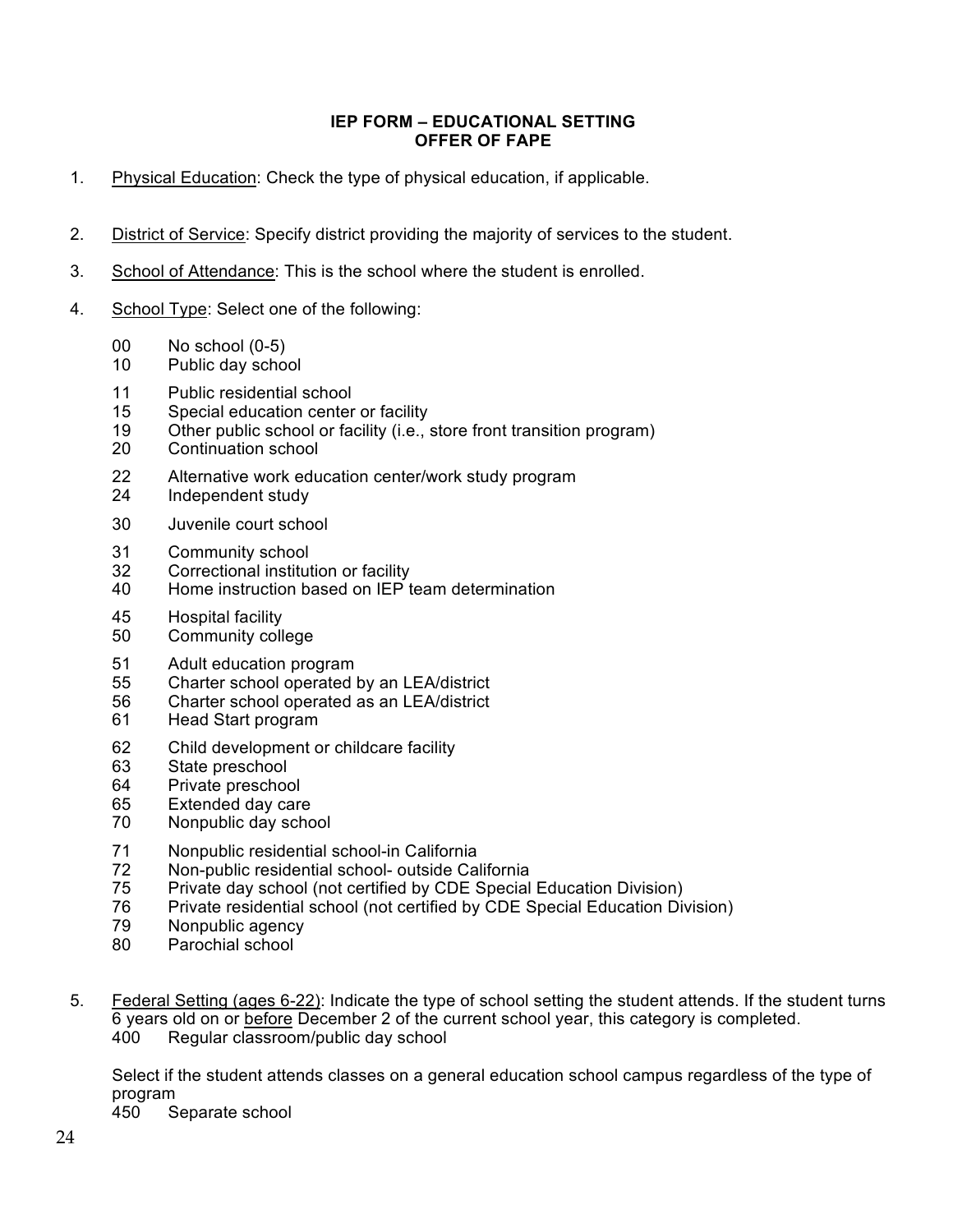- 460 Residential facility
- 470 Homebound/hospital
- 480 Correctional facility
- 490 Parentally placed in private school
- 6. Federal Preschool Setting (ages 3-5): Indicate the type of school setting the student attends. If the student turns 6 years after December 2 of the current year, this category is completed. *If the student is dually or concurrently enrolled in general education and a special education program for an equal amount of time, consider the student as being in a regular early childhood or kindergarten program.* 
	- 400 Regular early childhood or kindergarten program- more than ten hours per week-majority of special education services provided in the regular early childhood program or kindergarten.

405 Regular early childhood program or kindergarten-more than ten hours per week-majority of special education services provided in some other location than the regular early childhood program or kindergarten.

410 Regular early childhood program or kindergarten-less than ten hours per week-majority of special education services provided in the regular early childhood program or kindergarten.

415 Regular early childhood program or kindergarten-less than ten hours per week-majority of special education services provided in some other location than the regular early childhood program or kindergarten.

440 Separate class

- 450 Separate school
- 460 Residential facility
- 470 Home
- 475 Service provider location
- 7. All Special Education Services Provided at Student's School of Residence: Check yes or no to the question "all special education services provided at the student's school of residence." If the team determines "no," rationale must be documented.
- 8. Percentage of Time Outside and In Class & Extracurricular & Non Academic Activities: Document the percentage of time the student is *outside* the regular environment and document percentage of time the student is *in* the regular education environment. Consider the full day including lunch, recess, passing periods, etc.
- 9. Student Will Not Participate in the Regular Class & Extracurricular & Non Academic Activities: Document the regular education environments where the student will not participate with typically developing peers: Provide rationale for non-participation.
- 10. Other Agency Services: Note other agency services the child is receiving.
- 11. Student Eligible for Mental Health Services under Chapter 26.5: Check yes or no. NOTE: This box should only be checked if the student is eligible under 26.5 and receiving mental health services.
- 12. Mental Health Services Included on the IEP: Check yes or no. (Be sure to list the service received from County Mental Health on the Services page (Form 5A). (i.e. counseling, day treatment, etc.)
- 13. Promotion Criteria: Check appropriate box. District criteria are the same for students without disabilities. Progress on goals or 'other' should be noted if the child's curriculum has been modified to meet his/her unique needs.
- 14. Parents will Be Informed of Progress and How: Check the frequency and how the progress will be reported. NOTE: Progress reporting should match frequency of report card schedule.
- 15. Activities to Support Transition: If the student is going through a transition (preschool to kindergarten, special education to general education, etc.), document the activities to support the transition.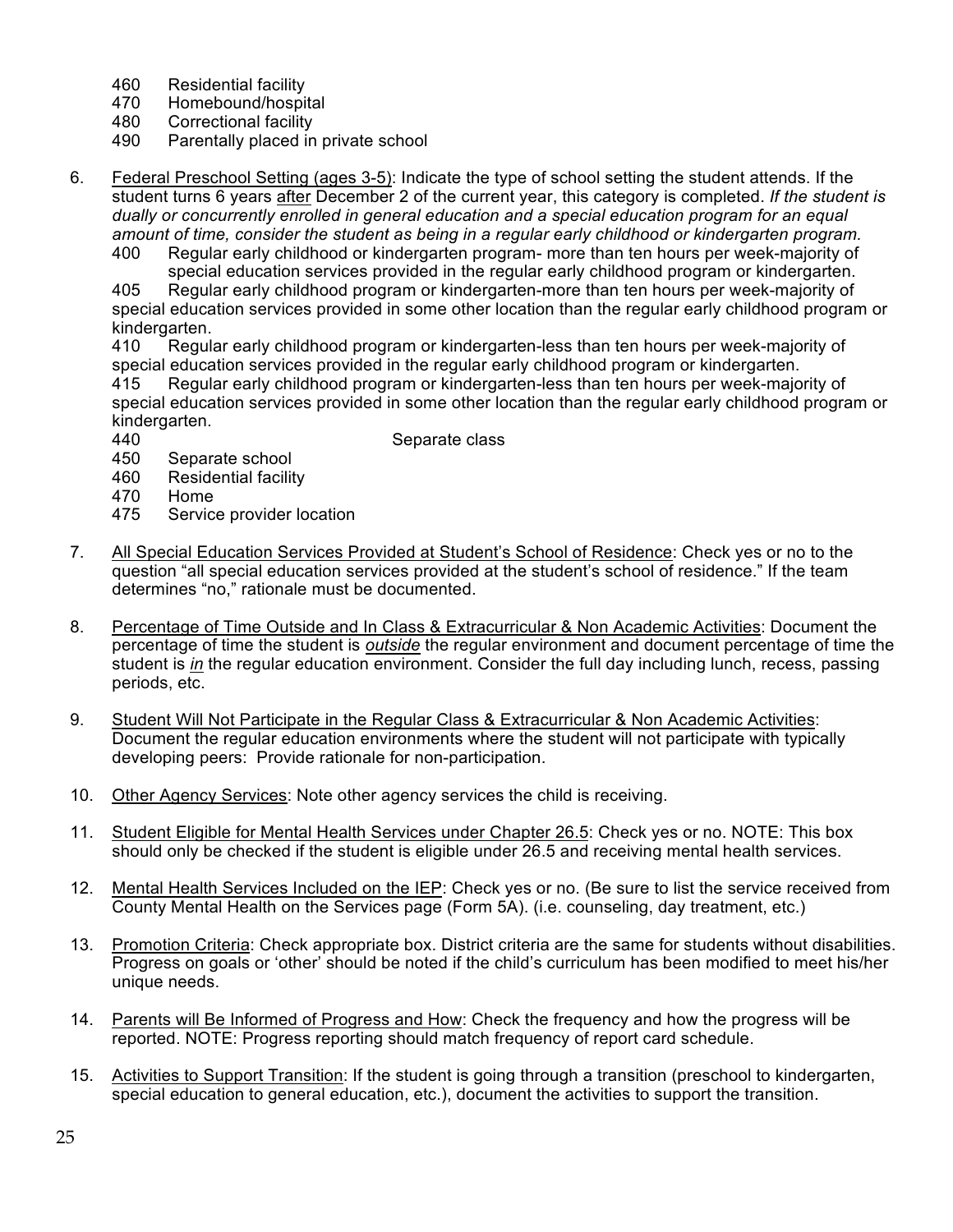16. Graduation Plan: This needs to be done for students in grade 8 and higher. NOTE: The IEP Team must use caution when determining if the student will be working towards a diploma or a certificate of completion. Students must have the opportunity to work toward a diploma if he/she has the ability to do so. This must be considered on an annual basis. Check appropriate box.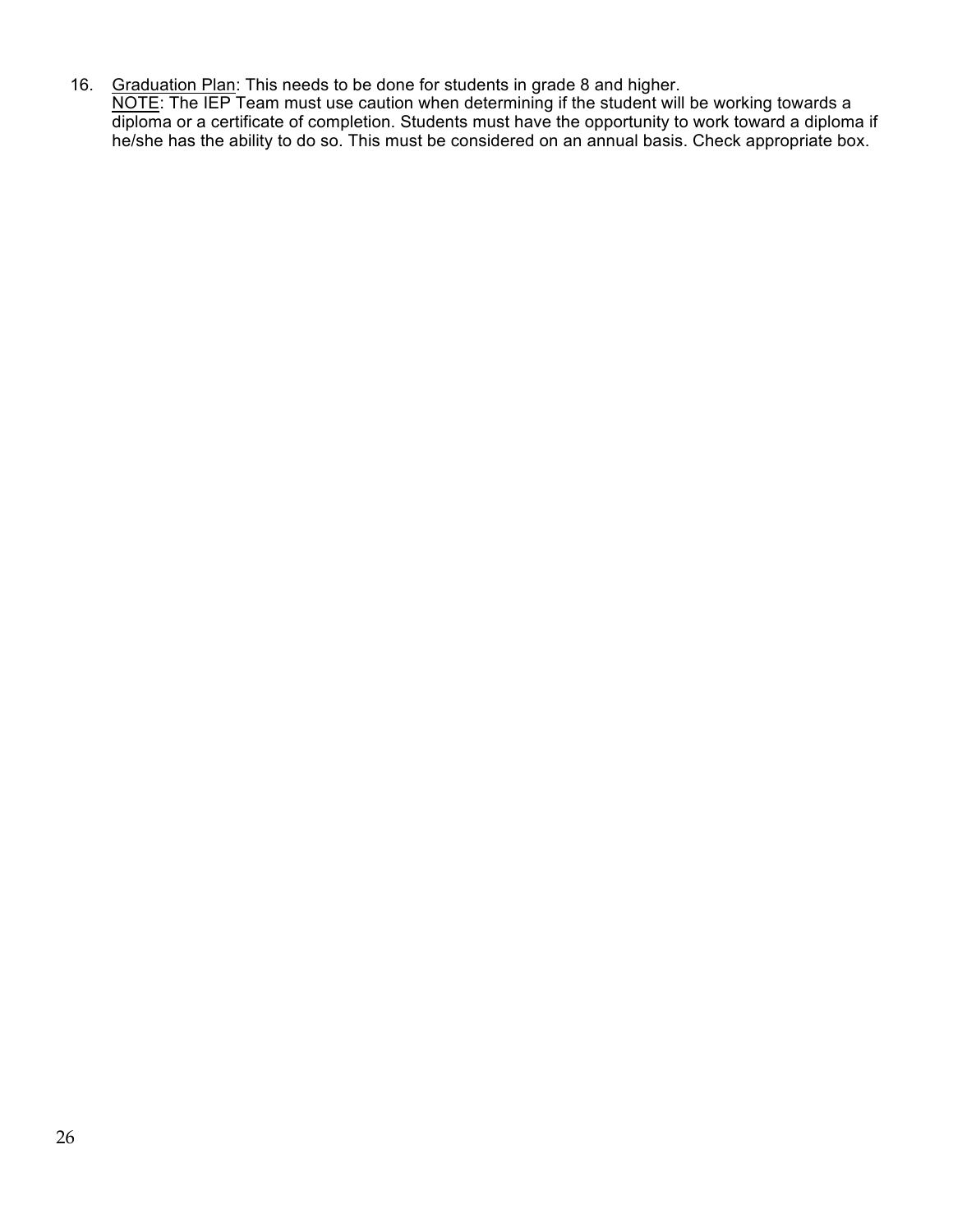## **Educational Benefit Reminder**

- *Is there a clear description of the location of services, including why some services may not be provided at the child's school of residence, if appropriate?*
- *Is there a clear description of the amount of time the student is outside the general education environment, including an explanation of why the student will not participate in general education for all or part of the day?*
- *If appropriate, are the activities clearly identified to support transition from preschool to kindergarten, from special education and/or NPS to general education, 8th-9th grade, etc?*
- *If appropriate, is the graduation plan identified for students Grade 8 or higher?*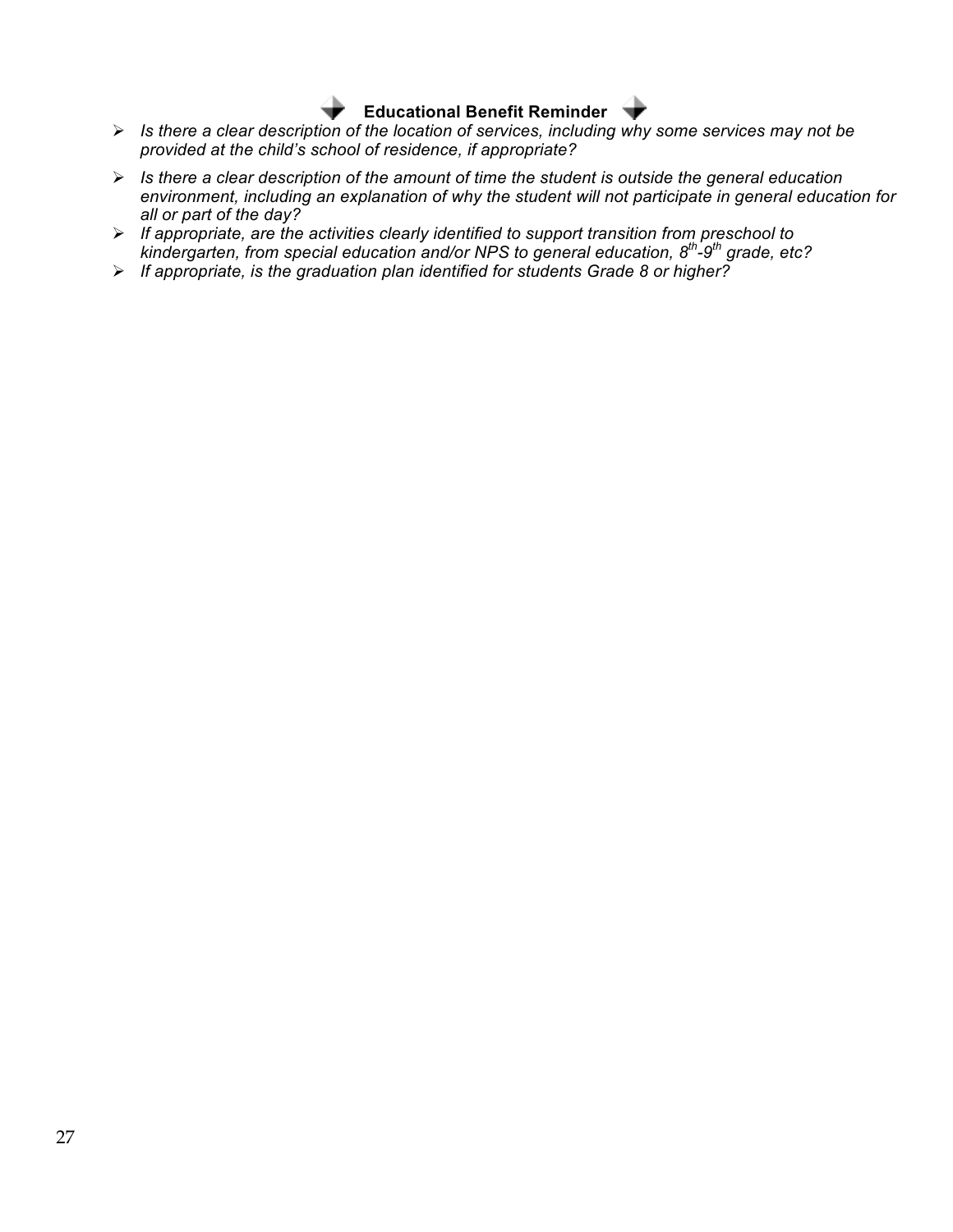### **IEP FORM – SIGNATURE AND PARENT CONSENT**

- 1. IEP Meeting Participants: Have all meeting participants sign and date that they were in attendance. Make sure to include titles of each participant.
- 2. Consent: Have the parent initial, if they agree in-whole or in-part to the IEP. If they agree only in-part, document the areas they are not in agreement with. Steps to resolve the disagreement should be documented on Form 7.
- 3. Not Eligible: If team determines child is not eligible for special education, check the appropriate box.
- 4. If the parent declines the initiation of special education and related services, check the box.
- 5. No Longer Eligible: If team determines child is no longer eligible for special education, check the appropriate box.
- 6. **As a means of improving services and results for your child did the school facilitate parent involvement?** Check the appropriate box. This is a required CASEMIS data field. One of the boxes must be checked.
- 7. Parent received a copy of the assessment report if applicable. Check this box if the parent received a copy of the assessment report.
- 8. Signature: Have parent(s)/guardian/surrogate/adult student sign and date.
- 9. Public Benefits: If parent agrees to authorize district access to health insurance benefits provided by Medi-Cal, check box and have parent/guardian sign.
- 10. Students Enrolled in Private Schools by Their Parents: If the student is enrolled in private school by his/her parent, check the box and develop a Services Plan, if appropriate.





- *Did all IEP Meeting participants sign and date, if required?*
- *Do the parent(s) consent to all components of the IEP?*
- *If not, are areas of agreement and/or disagreement clearly specified?*
- *Are the next steps identified for reaching resolution, if appropriate?*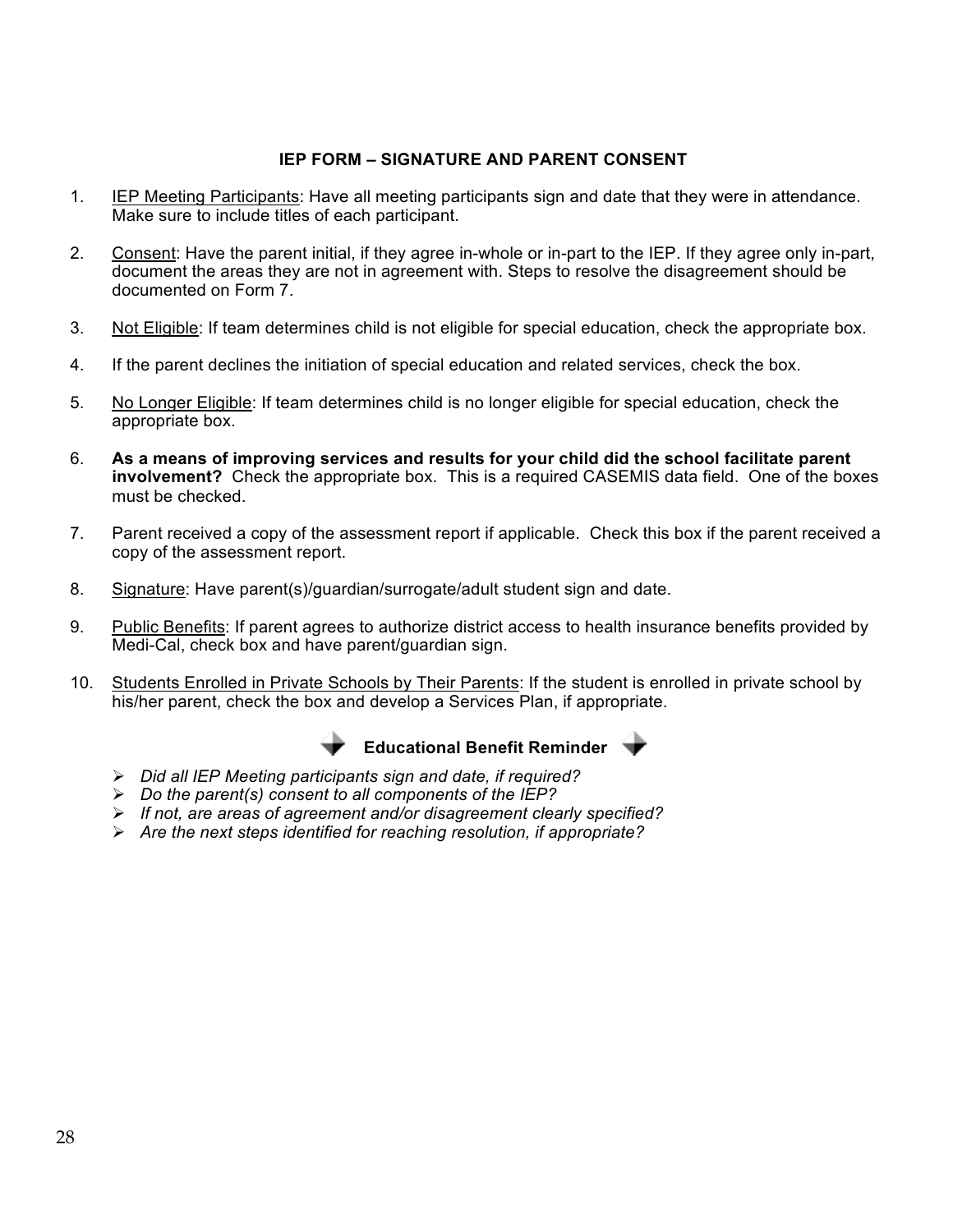## **IEP FORM – IEP TEAM MEETING NOTES**

- This is not a required component.
- It is used by most districts to document key points of agreement and/or areas of disagreement.
- It should be a summary of what was discussed.
- Document that parent received a copy of the IEP.
- Document if there needs to be further clarification on the *Offer of FAPE*.
- Document parent participation.





- *Is this information a summary of the meeting?*
- *Does everyone agree that the information accurately reflects what was discussed and the agreements that were made?*
- *Are next steps clearly identified, including individuals responsible, if needed?*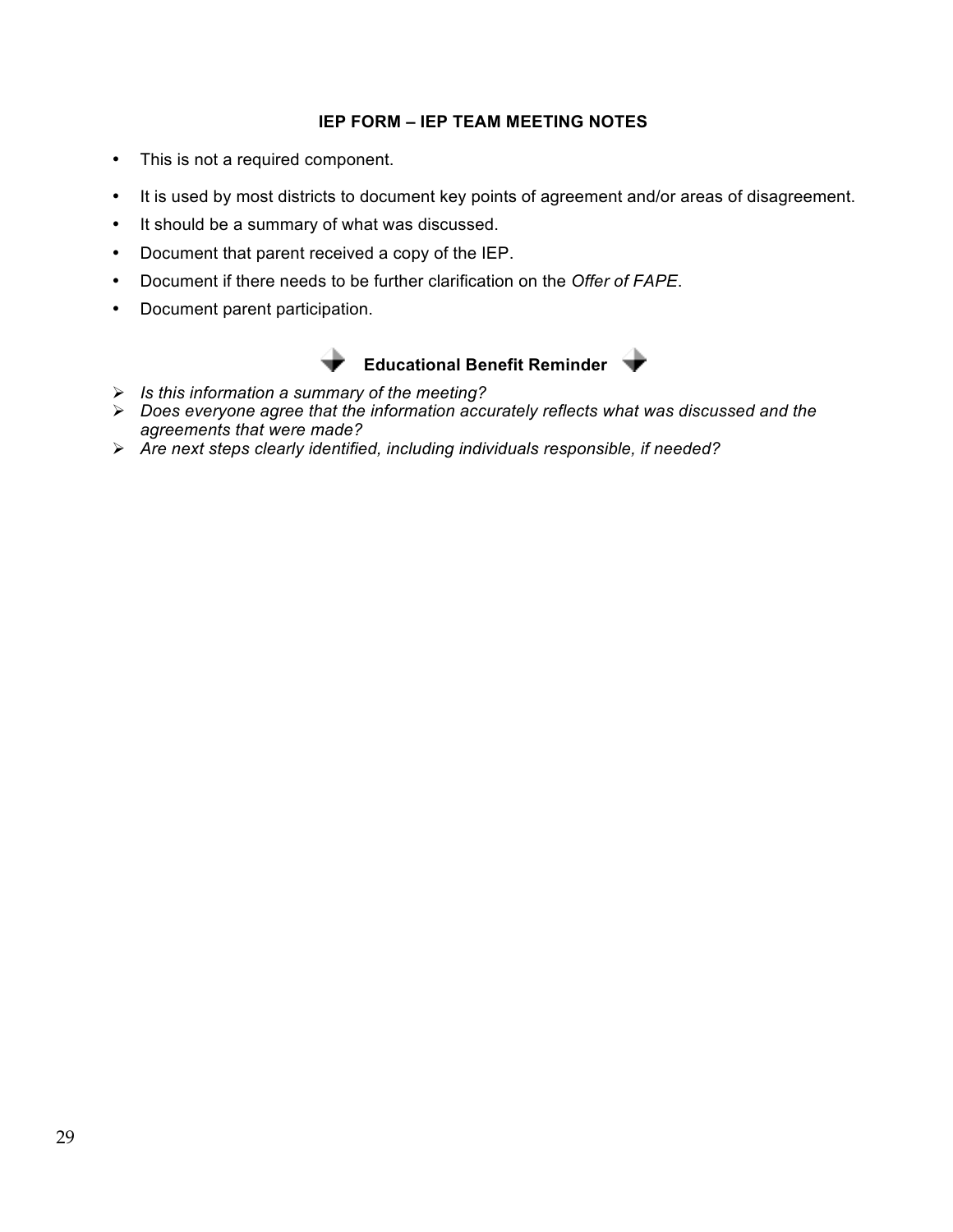### **IEP FORM – IEP AMENDMENT(S) / ADDENDUM PAGE**

*IDEA Section 614(d) (3) (D) In making changes to a child's IEP after the annual IEP meeting for a school year, the parent of the child with a disability and the LEA may agree not to convene an IEP meeting for the purposes of making such changes, and instead develop a written document to amend or modify the child's current IEP.*

*IDEA Section 614(d) (3) (F) Changes to the IEP may be made either by the entire IEP Team by amending the IEP rather than by redrafting the entire IEP. Upon request, a parent shall be provided with a revised copy of the IEP with the amendments incorporated.*

- Serves as the option for making minor amendments to the IEP if the parent(s) and district agree that a meeting is not needed (adding additional DIS LSH minutes after a phone conversation with the parents and agreement with school staff, etc.)
- Attach this form to current IEP after getting signature from parent(s).
- Districts need to designate who can serve as the LEA representative. LEA representative is authorized to approve the amendments.
- Parents may request a copy of the IEP with the amendments incorporated.



## **Educational Benefit Reminder**

- *Is the amendment clear?*
- *Do the parents and staff agree on the amendment?*
- *Are all affected staff (special education teacher(s), DIS provider(s), general education teacher(s), etc.), including the LEA representative, informed of the amendment/change?*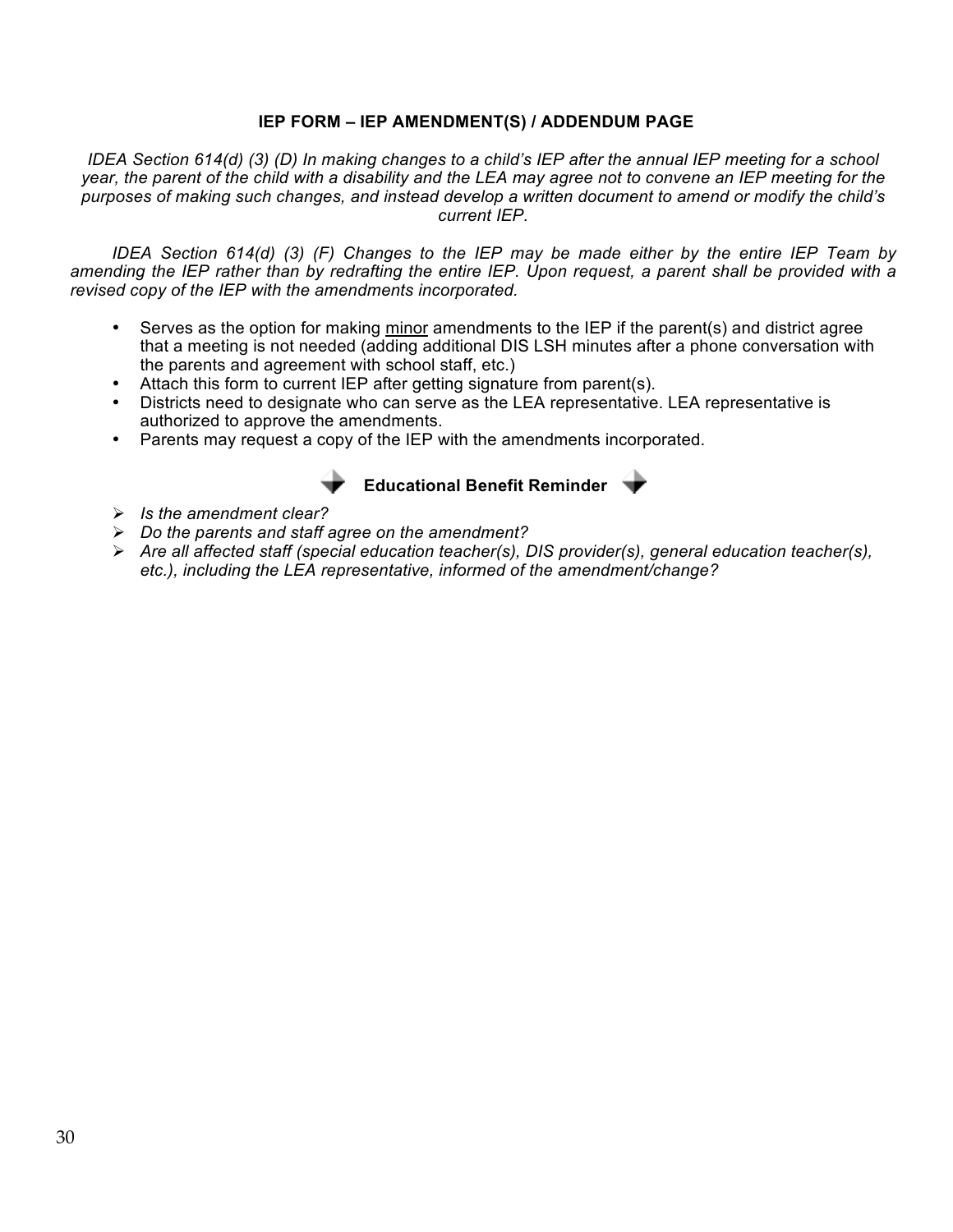## **SUPPLEMENTAL STATE SELPA TEMPLATE FORMS**

Referral for Special Education and Related Services

Notice of Receipt of Referral for Special Education Assessment

Assessment Plan

Prior Written Notice for Initial Assessment

Notice of Meeting Individualized Education Program (No names of personnel)

Specific Learning Disability – Team Determination of Eligibility

Specific Learning Disability – Discrepancy Documentation Report – IEP Team Certification

Manifestation Determination

Summary of Academic Achievement and Functional Performance

Summary of Recommendations of Accommodations, Supports and Resources

Prior Written Notice

Prior Written Notice When Parent Revokes Consent to Special Education and Related Services

Individual Service Plan for Parentally Placed Private School Students

Interim Special Education Services

IEP Team Member Excusal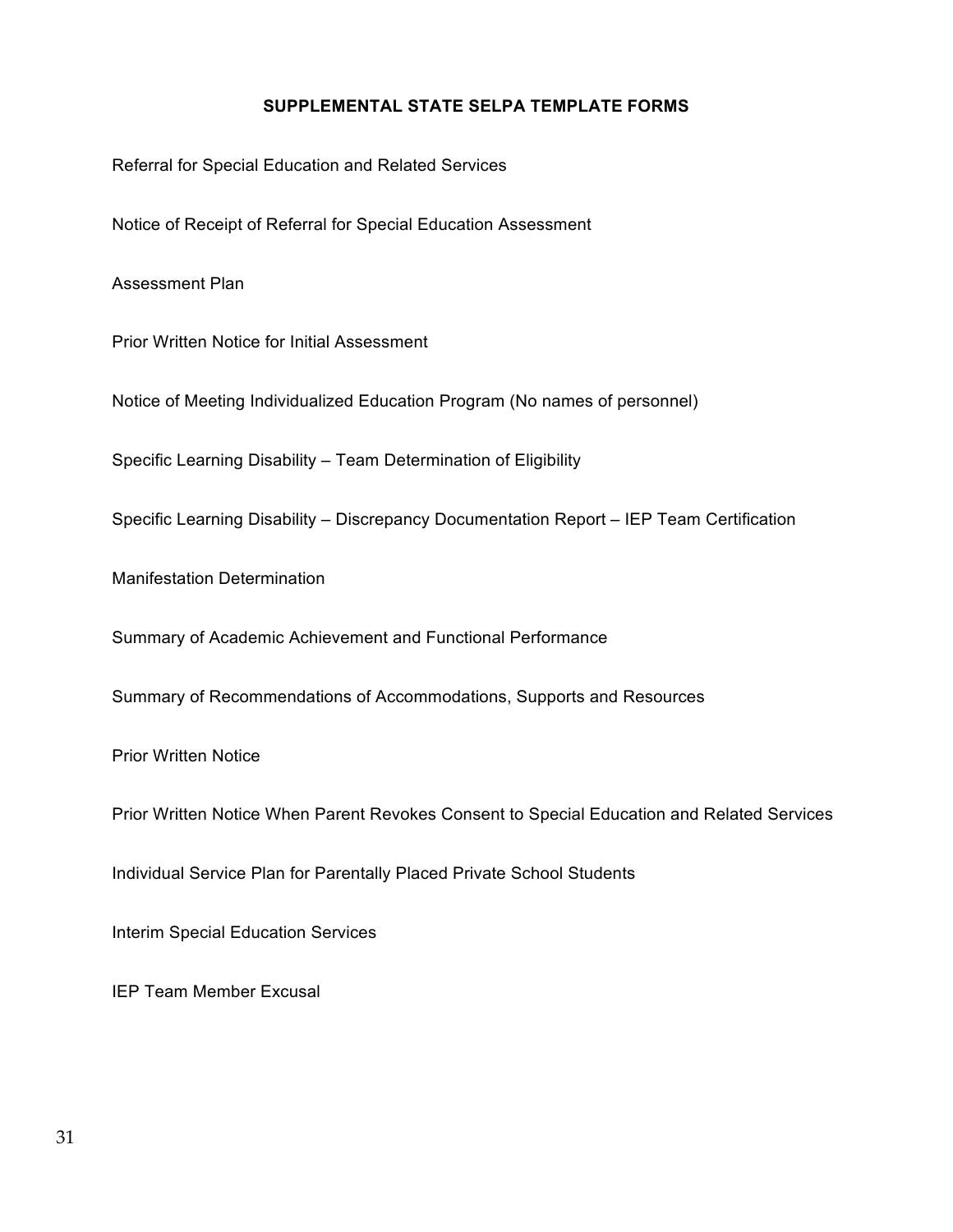### **REFERRAL FOR SPECIAL EDUCATION AND RELATED SERVICES**

This form is used by school personnel when requesting an assessment for eligibility for special education and related services.

*A pupil shall be referred for special educational instruction and services only after the resources of the regular education program have been considered and, where appropriate, utilized.* EC 56303

- **Student Name:** Use legal first and last name.
- **D.O.B.:** Enter date of birth
- **Grade:** Enter current grade designation.
- **Name of parent or legal guardian:** Enter first and last name of parent or legal guardian.
- **Address:** Enter complete address and phone number.
- **Date parent notified of intent to refer:** Enter exact date parent notified.
- **Method of notifying parent of intent to refer:** Check method used to notify parent.
- **Parent's native language:** If other than English enter language or primary mode of communication.
- **Primary Concern Regarding Student:** This should be the specific reason or area where you suspect a disability.
- **Specific Reason for Referral:** Check the appropriate box or enter a description of the reason next to "other".
- **General Education Interventions Attempts:** Describe the interventions attempted and attach documentation.
- **Name of Referring Person:** Enter the name of referring person and title.

The bottom part of the form "For District Use Only" is helps keep track of the assessment timelines.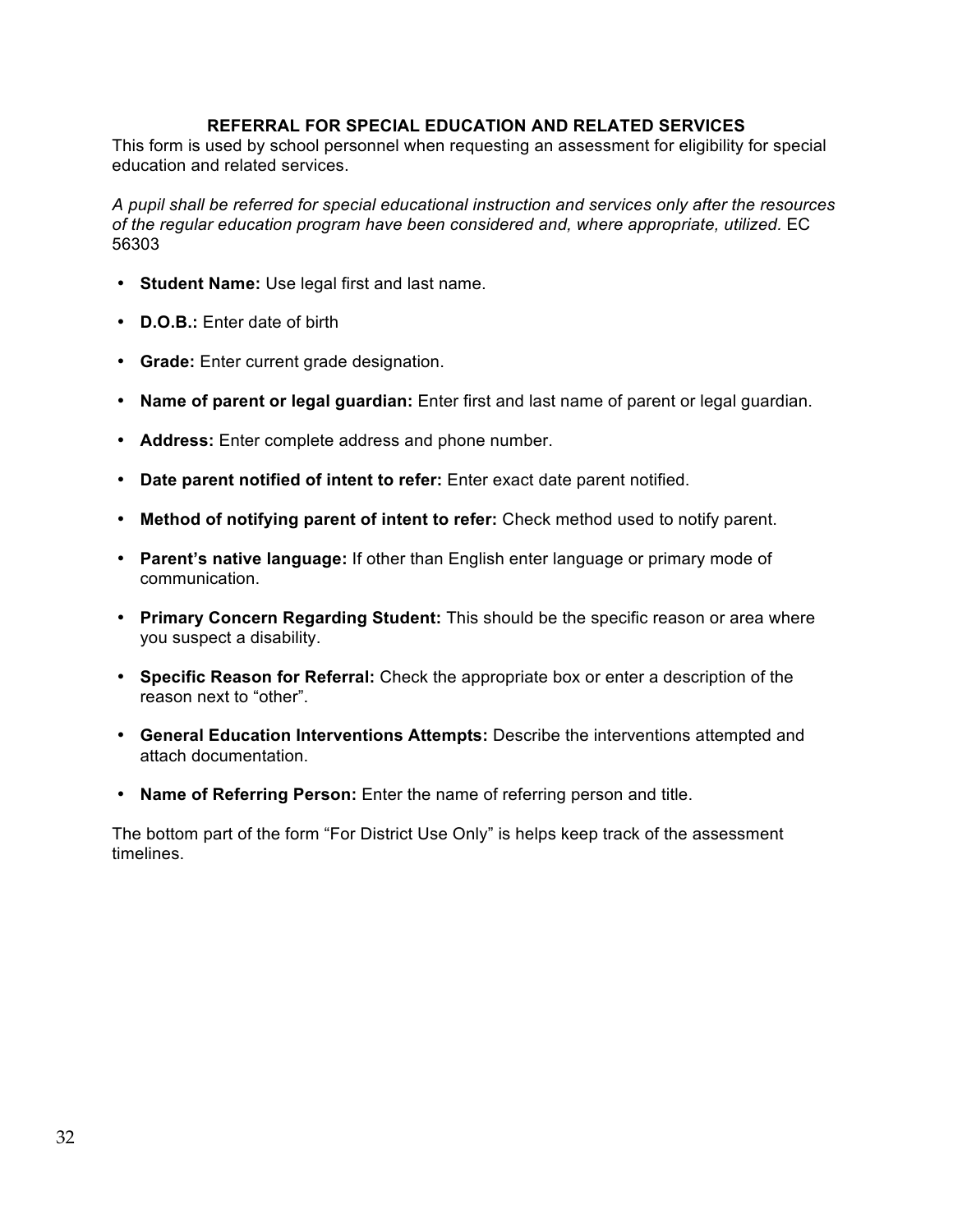## **NOTICE OF RECEIPT OF REFERRAL FOR SPECIAL EDUCATION ASSESSMENT**

This form serves as a notice to parent or guardian that their child has been referred for assessment. It is in a letter format and should be put on district letterhead.

- Enter date referral received
- Enter child's name
- Enter the name of the people who will be attending the IEP meeting.
- Enter name of contact person and phone number.

## **ASSESSMENT PLAN**

The assessment plan is to be completed by the assessment team and approved by the parent in writing at the initial referral for special education and/or request for assessment and each time the Local Education Agency (LEA)/District proposes to conduct assessment. There are two versions of the Assessment Plan Form. Form 22A does **not** have the titles of the personnel that made the referral for assessment. This is a requirement for Medi cal billing. Form 22C does have the referral section.

NOTE: For initial assessments*,* Some SELPAs use a *Prior Written Notice* Form 22B.

Assessment" means an individual evaluation of a pupil in all areas of suspected disability in accordance with Sections 56320 through 56329 of the Education Code and Sections 300.530 through 300.534 of Title 34 of the Code of Federal Regulations.

 "**Assessment plan**" means a written statement that delineates how a pupil will be evaluated and meets the requirements of Section 56321 of the Education Code.

*Note: An assessment plan must be completed and signed and agreed to by the parent if the district plans to administer testing to the student that is not part of an assessment being administered to all or a group of students.* 

- Mark the **reason** the assessment plan is being sent: Initial, Annual, Triennial, Transition, or Interim (or other such as Manifest Determination, Special Requested, etc.).
- Check the boxes to the left of each **category of assessment** that will be administered. In the right column, state the professional title of the examiner that will be administering the assessment such as Speech & Language Specialist, Special Education Teacher, School Psychologist, NPA, etc. For **"alternate means of assessment"** list the alternate types of assessment that will be conducted such as criterion referenced, observation.
- Enter date that signed consent was received.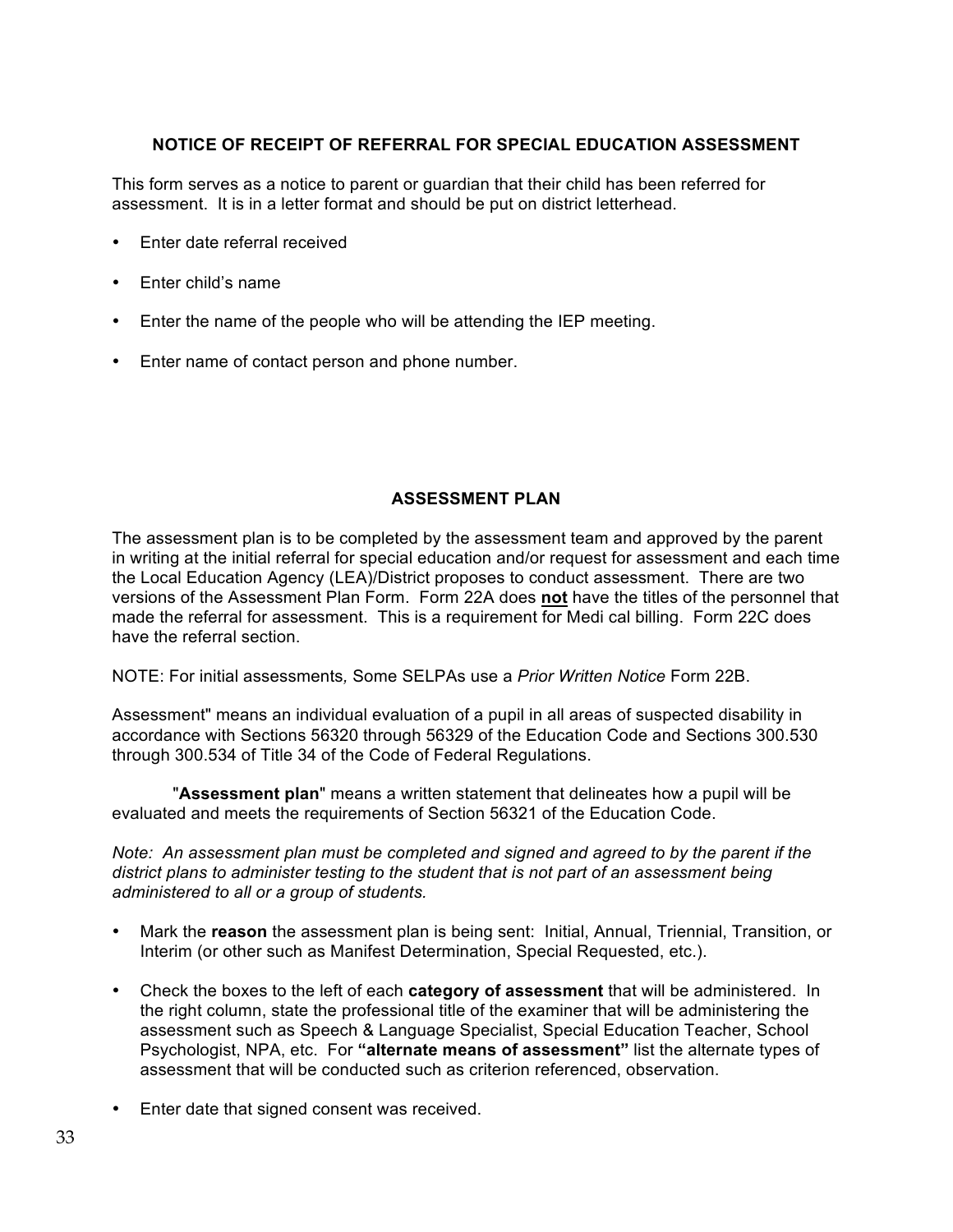Legal Citations: 2 CCR 60010; 30 EC 56321; 1 GC 7572; 30 EC 56043 (see below)

## **PRIOR WRITTEN NOTICE FOR INITIAL ASSESSMENT**

The Prior Written Notice form must be completed and sent with the Assessment Plan for all initial referrals for assessment.

- Enter date.
- **Evaluation procedure(s)** *–* List the types of assessment data that were used in making the decision to assess the student (i.e., observation, standardized testing, state-wide assessment, etc.).
- **Assessments** *–* List the assessments used to make the determination to engage in further assessment
- **Record(s)** List any records that are or are not part of the student's cumulative file to make the determination to assess.
- **"Alternatives considered/rejected" –** List any other options that were considered and rejected such as intervention programs offered, curriculum adaptations, etc.
- **"Other factors" –** list any other relevant factors to be considered such as: the student has been retained, the student is working far below grade level, the student has received scientific-based intervention and has not responded, etc.

Legal Citations: 30 EC 56500.4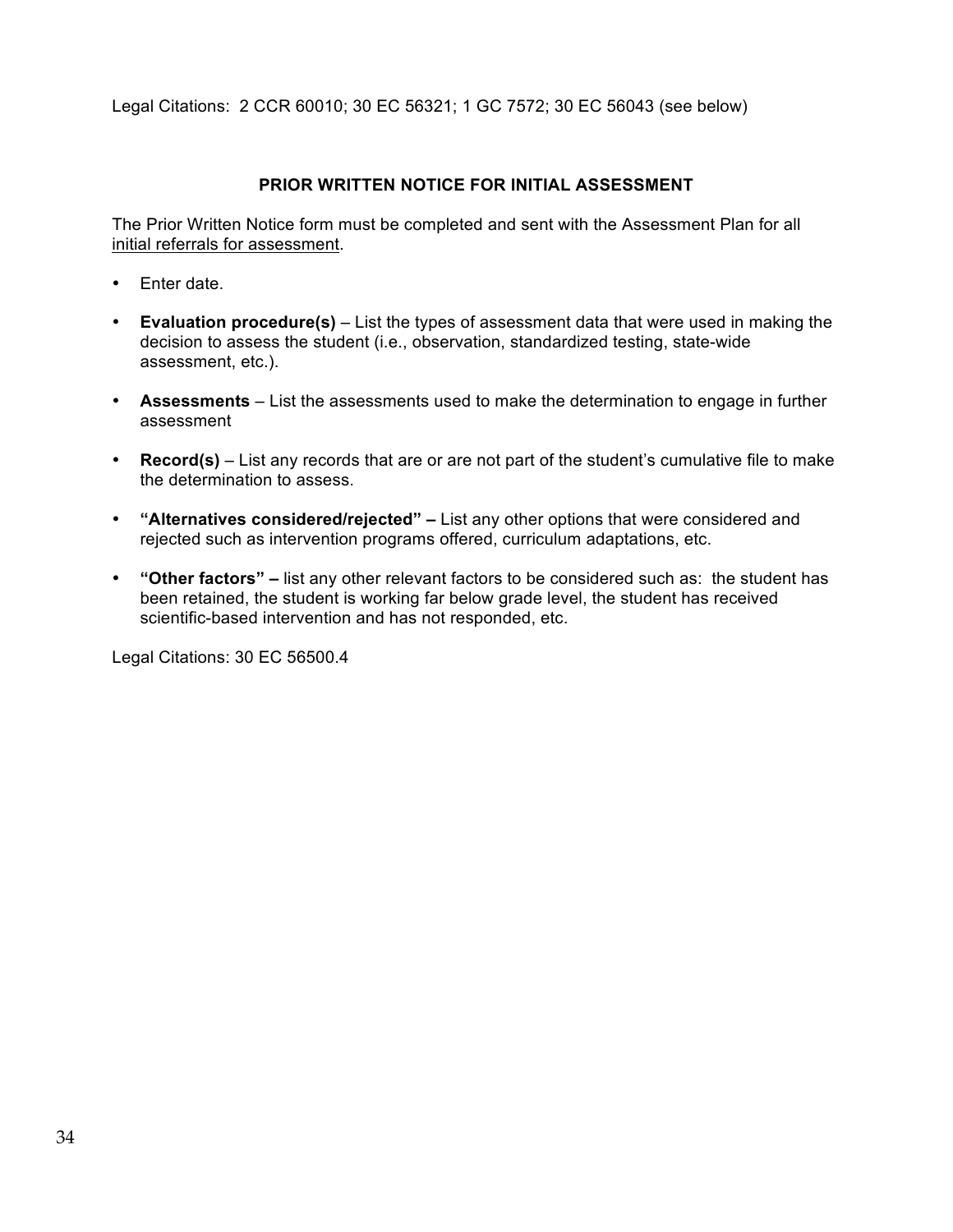### **NOTIFICATION OF MEETING**

30 EC 56341.5 - Parent Participation in IEP Team Meeting

The State Template has two meeting notification forms, one listing school district titles and the other with the title and a line to write in specific staff names. It is up to your local district//SELPA to determine which form to use.

**Type of Meeting:** Check the box to indicate what type of meeting is being proposed. Example: Initial, Annual, Transition etc.

**Student Name etc.** Complete all demographic information, including date.

**Parent's Name:** Enter the name of the person you are inviting to the meeting (Parent/Guardian)

**Meeting Schedule:** Enter Date, Time and location of the proposed meeting.

**Anticipated Team Members:** Check appropriate boxes to indicate IEP team members that may attend the meeting. Form 2 would include the member's name next to their title. Specialist type: indicate any related service providers that may be attending, such as SLP, OT, APE etc. **NOTE**: This gives the parents notice that if they wish to audio tape the meeting, they must give 24 hour notice and the school would be taping also.

**Further Information**: Enter Name, Title and contact information for your District Director or contact person.

**Return To:** Enter the name of the case carrier. **Note;** It is often helpful to highlight this so the parent realizes they should complete the form and return it to school.

**Parent Response:** Parent is to check the appropriate boxes, indicating attendance, sign, date and return the form to school.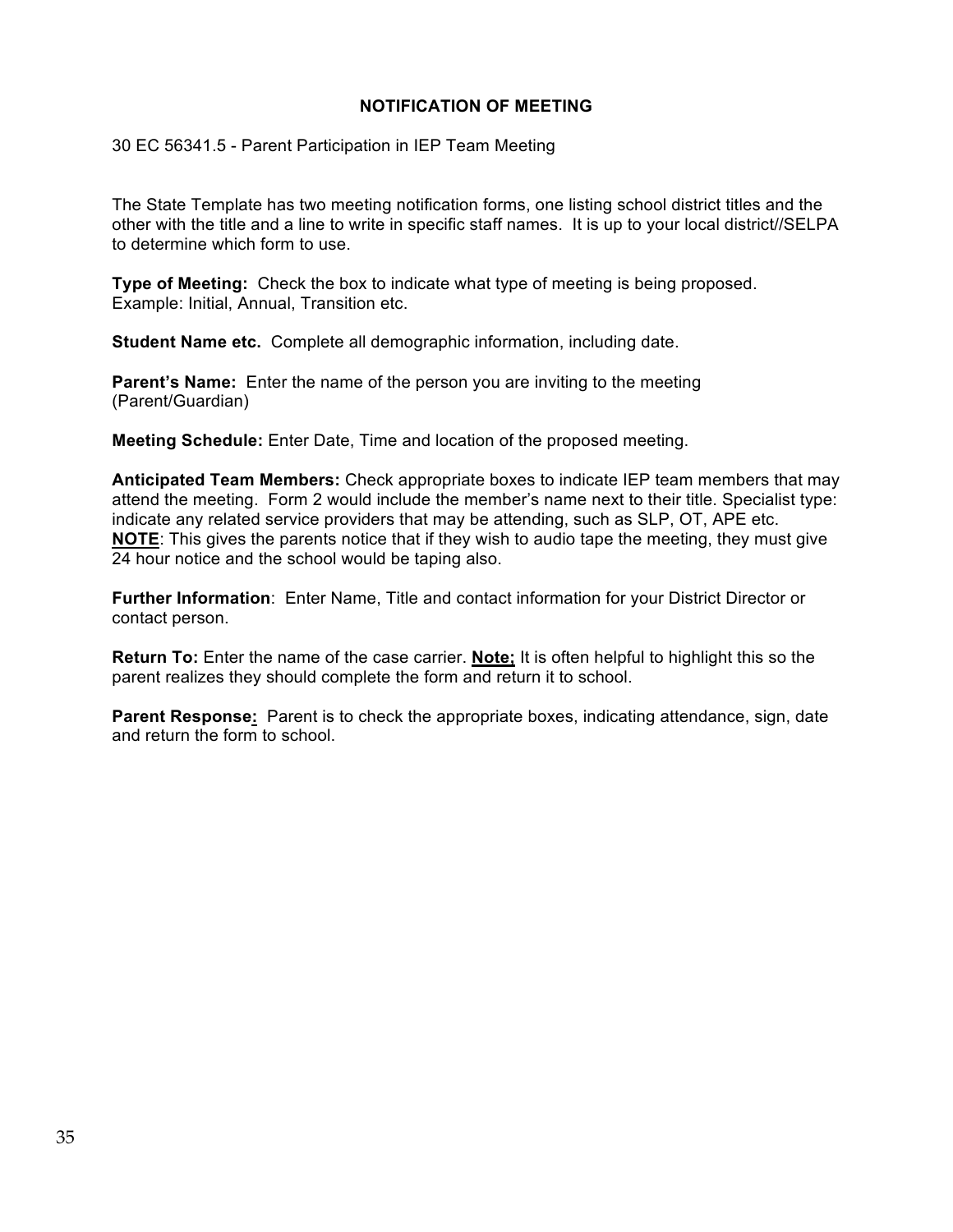#### **FORM 9A**

## **SPECIFIC LEARNING DISABILITY – DETERMINATION OF ELIGIBILITY**

This form documents the requirements for identifying a student as having a *specific learning disability.*

A draft of this form is typically completed prior to the IEP meeting with a discussion and final decision reached by the IEP team during the meeting.

The Case Manager completes the form with input from the appropriate IEP team members (School Psychologist, Special Education Teacher, General Education Teacher, etc.)

- Fill out the appropriate information based on the evaluations indicating the area of achievement that is severely discrepant from the level of intellectual ability and the processing disorder associated with this discrepancy.
- Indicate whether the discrepancy is or is not caused by poor attendance, environmental, emotional, sensory or the other reasons listed in Section III.
- Include any medical findings that are educationally relevant and the other information required on this form.
- If there is a team decision that is not based on the standard measures indicated, support that decision.
- Obtain signatures from all participants in the IEP meeting on this form.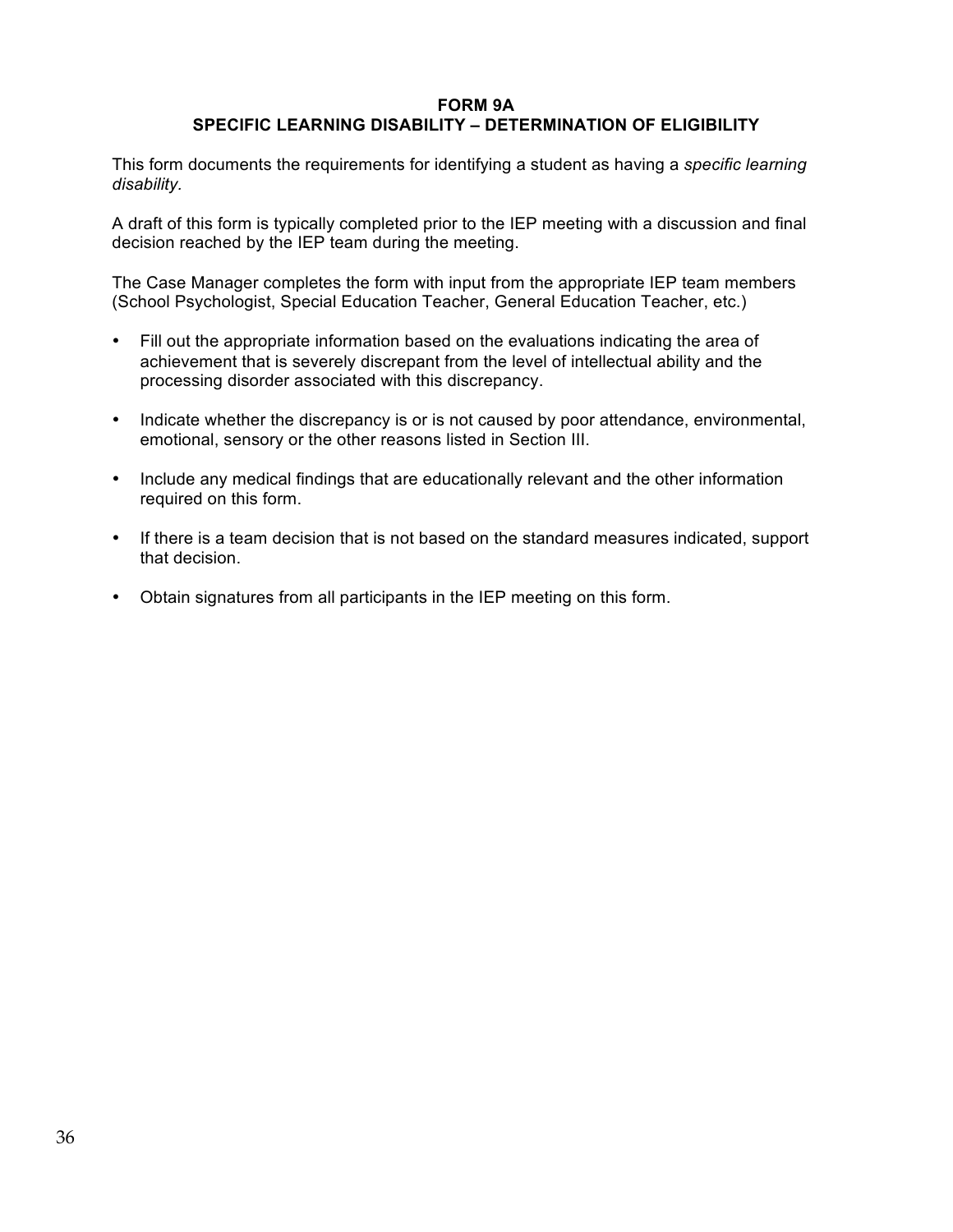#### **FORM 9B SPECIFIC LEARNING DISABILITY DISCREPANCY DOCUMENTATION REPORT IEP TEAM CERTIFICATION**

This form documents the presence of a *specific learning disability* in instances when the student's standardized testing results do not exhibit a severe discrepancy between ability and achievement. (Ed. Code Section 3030j Paragraph C)

A draft of this form may be completed prior to the IEP meeting, but more typically is completed during the IEP meeting with extensive discussion and final decision reached by the IEP team during that meeting.

The Case Manager completes the form with input from the appropriate IEP team members (School Psychologist, Special Education Teacher, General Education Teacher, etc.)

- Fill out the appropriate information based on the evaluations including intellectual ability and academic achievement.
- As the testing results did not indicate a severe discrepancy the decision is based on information provided by the parent, information provided by the student's teacher, observations, work samples, state testing results or other group testing scores.
- The student's chronological age is taken into consideration and any other relevant supporting information is documented.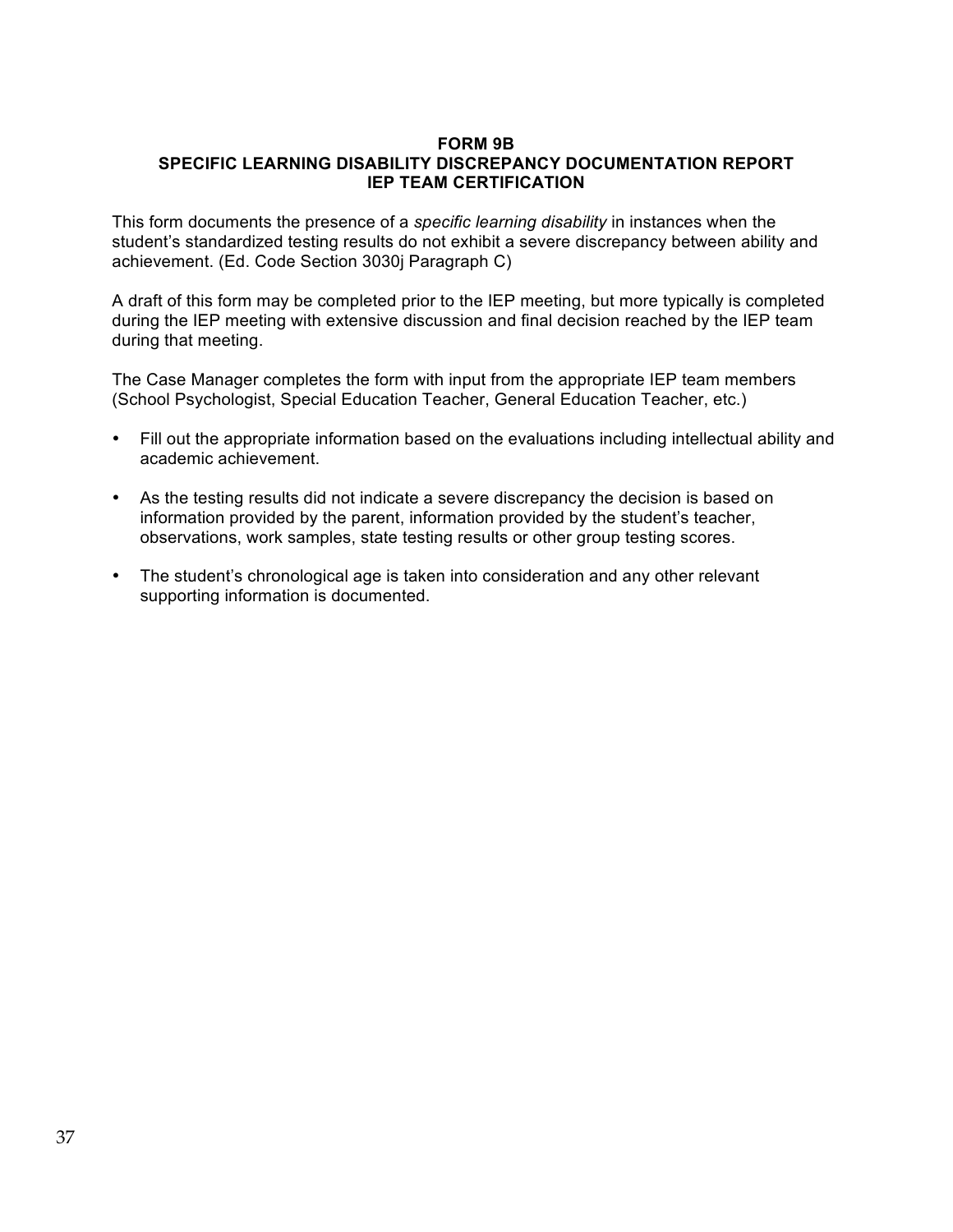### **MANIFESTATION DETERMINATION FORM**

The Manifest Determination form is used to report findings for a Manifest Determination Review each time the Local Education Agency (LEA) / recommends a student in special education (or on a 504 Plan) for expulsion and/or when the student is removed from his/her current educational placement (is suspended for more than 10 consecutive days or suspended for more than 10 days in a school year if the behavior constitutes a pattern).

Legal Citations: Title 34 Part CFR §300.530 -300.536; 27 EC 48900; 27 EC 48915

- **Part I. Student Information** Lines 1 through 6 – fill in information about the student as stated
- **Date of the Current IEP** is the date of the last agreed upon, signed IEP (by the parent/guardian)
- **Date of Last Assessment –** List the date of the last three year triennial or complete psycho-educational assessment conducted (it may be an assessment that was conducted as part of the Manifest Determination).
- **Disability –** State the "primary" disability of the student
- **Current Educational Setting**  List the current placement (i.e., special class, regular education class, etc.)
- **Description of the Behavior –** Write a brief statement about the behavior that occurred (it is best to list factual information or investigation findings/outcomes)
- **Disciplinary Action Taken and Date –** This refers to suspension and the first date of the suspension

#### **Part II. In determining whether the student's behavior was a manifestation of his/her disability, the manifestation determination team considered the following:**

- **Evaluation and diagnostic results –** Check this box if formal assessment results helped the team to make the decision regarding whether or not the behavior was a manifestation of the student's disability. List the specific evaluations/dates used).
- **Observations –** Check this box if student observation data was used to help the team make the decision regarding whether or not the behavior was a manifestation of the student's disability. List who observed and when.
- **Student's IEP, services, and placement –** Check this box if the IEP, services or placement of the student at the time of the behavior incident were used to help the team make the decision regarding whether or not the behavior was a manifestation of the student's disability. Describe how used (relevant information from IEP).
- **Other relevant information –** List any other information that contributed to the decision such as past discipline history of the student, reports from staff, etc.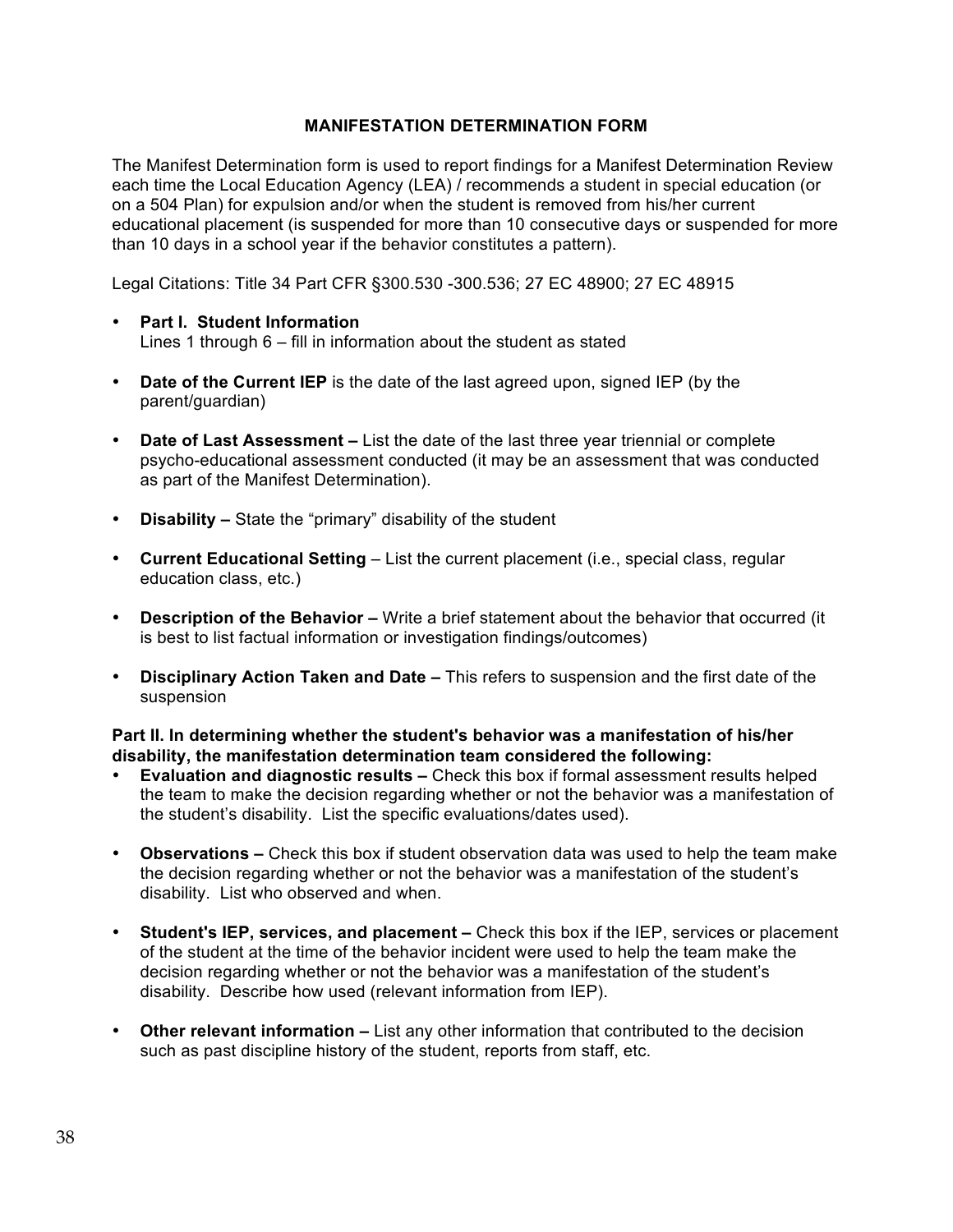#### **Part III. The Manifestation Determination team determined that, in relation to the behavior subject to disciplinary action the following is true:**

- Check "yes" if the team feels the behavior was caused by or had a direct or substantial relationship to the disability. Check no if team feels it did not.
- Check "yes" if the team feels the behavior was the direct result of a failure to implement the IEP (for example, if all the supports and services listed on the IEP were not taking place as outlined as the time of the incident)

**Part IV. The Manifestation Determination team decided that the student's behavior (check one of the following two boxes as appropriate based on the boxes check above:**

- Check the first box "**was a manifestation of his/her disability"** if the answer to the two questions above (steps 12 and 13) were "yes" – if this box is check the discipline proceedings may not go forward (in most cases this will mean that the case cannot go forward to the Board of Education for to recommend expulsion)
- Check the second box if one of the answer to both of the two questions above was "no." This means the behavior **was not a manifestation of his/her disability.**
- On this line indicate **"yes" or "no"** to indicate if the parent agreed with the findings.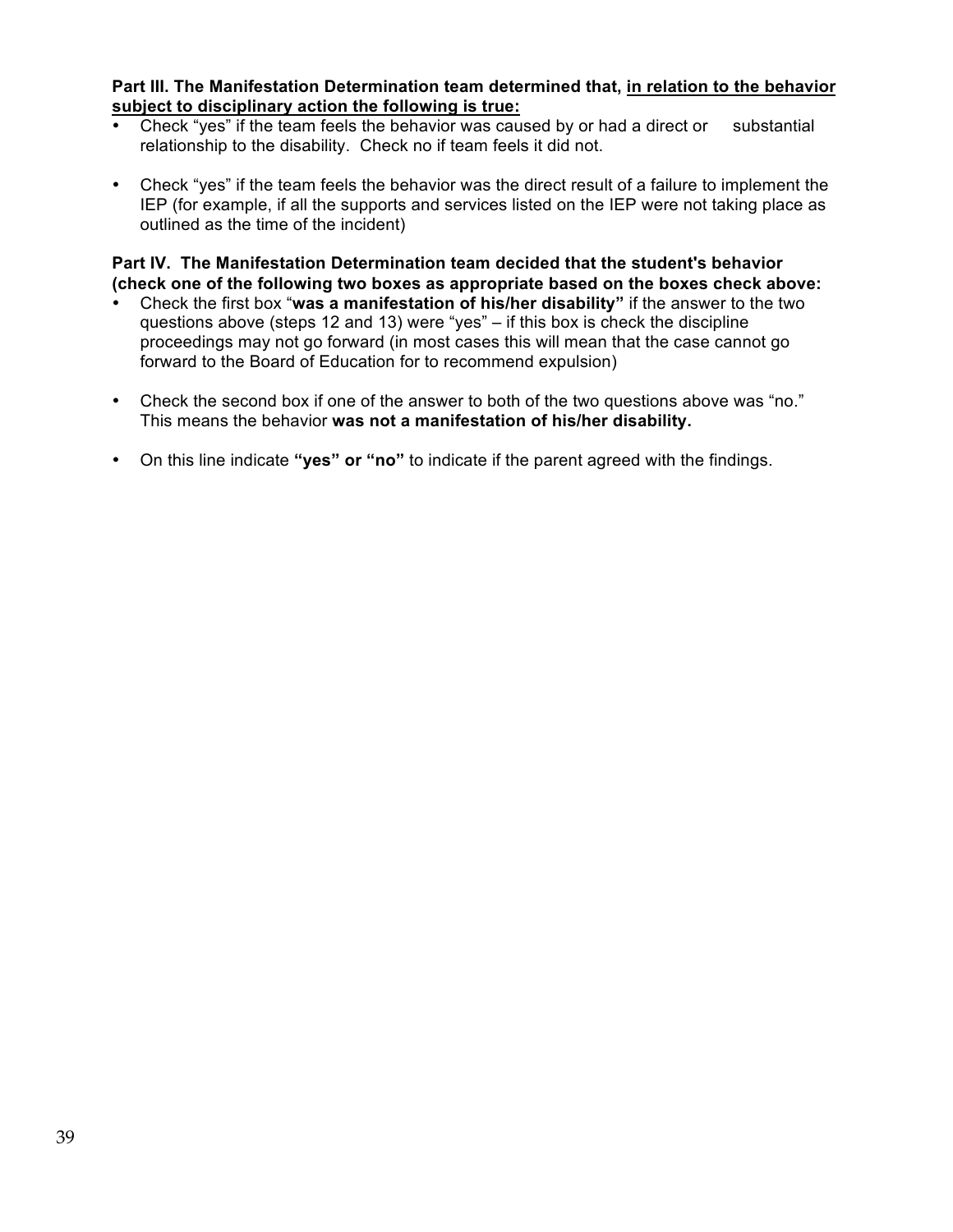## **SUMMARY OF ACADEMIC ACHIEVEMENT AND FUNCTIONAL PERFORMANCE**

The Summary of Performance (SOP) is required under the reauthorization of the Individuals with Disabilities Education Act of 2004. §Sec. 300.305(e) (3).

The SOP must be completed during the final year of a student's high school education. The timing of completion of the SOP may vary depending on the student's postsecondary goals. If a student is transitioning to higher education, the SOP, with additional documentation, may be necessary as the student applies to a college or university. Likewise, this information may be necessary as a student applies for services from state agencies such as vocational rehabilitation. In some instances, it may be most appropriate to wait until the spring of a student's final year to provide an agency or employer the most updated information on the performance of the student.

**Reason for Exit**: Check the appropriate box.

#### **Summary of Academic Achievement and Functional Performance**:

- **Strengths/Interests/Learning Preferences:** Specify in each of these areas.
- **Pre-Academic/Academic/Functional Skills:** Check the appropriate box. If checked other, briefly describe.
- **Cognitive Abilities:** Check the appropriate box. If checked other, briefly describe.
- **Communication Skills:** Check the appropriate box. If checked other, briefly describe.
- **Motor Skills (Fine/Gross):** Check the appropriate box. If checked other, briefly describe.
- **Health:** Check the appropriate box. If checked other, briefly describe.
- **Social/Emotional/Behavioral:** Check the appropriate box. If checked other, briefly describe.
- **Self Help/Adaptive:** Check the appropriate box. If checked other, briefly describe.
- **Pre-Vocational/Vocational:** Check the appropriate box. If checked other, briefly describe.
- **Agency Linkages:** Check the agencies known to be working with student or could be a resource to the student. Include the agency contact person and phone number, if known.
- **Related To Support:** Check the areas that apply and other items as appropriate.
- **Related to Health Concerns:** Check the areas that apply and other items as appropriate.
- **Presentation of Materials & Instructions:** Check the areas that apply and other items as appropriate.
- **Response to Materials & Instruction:** Check the areas that apply and other items as appropriate.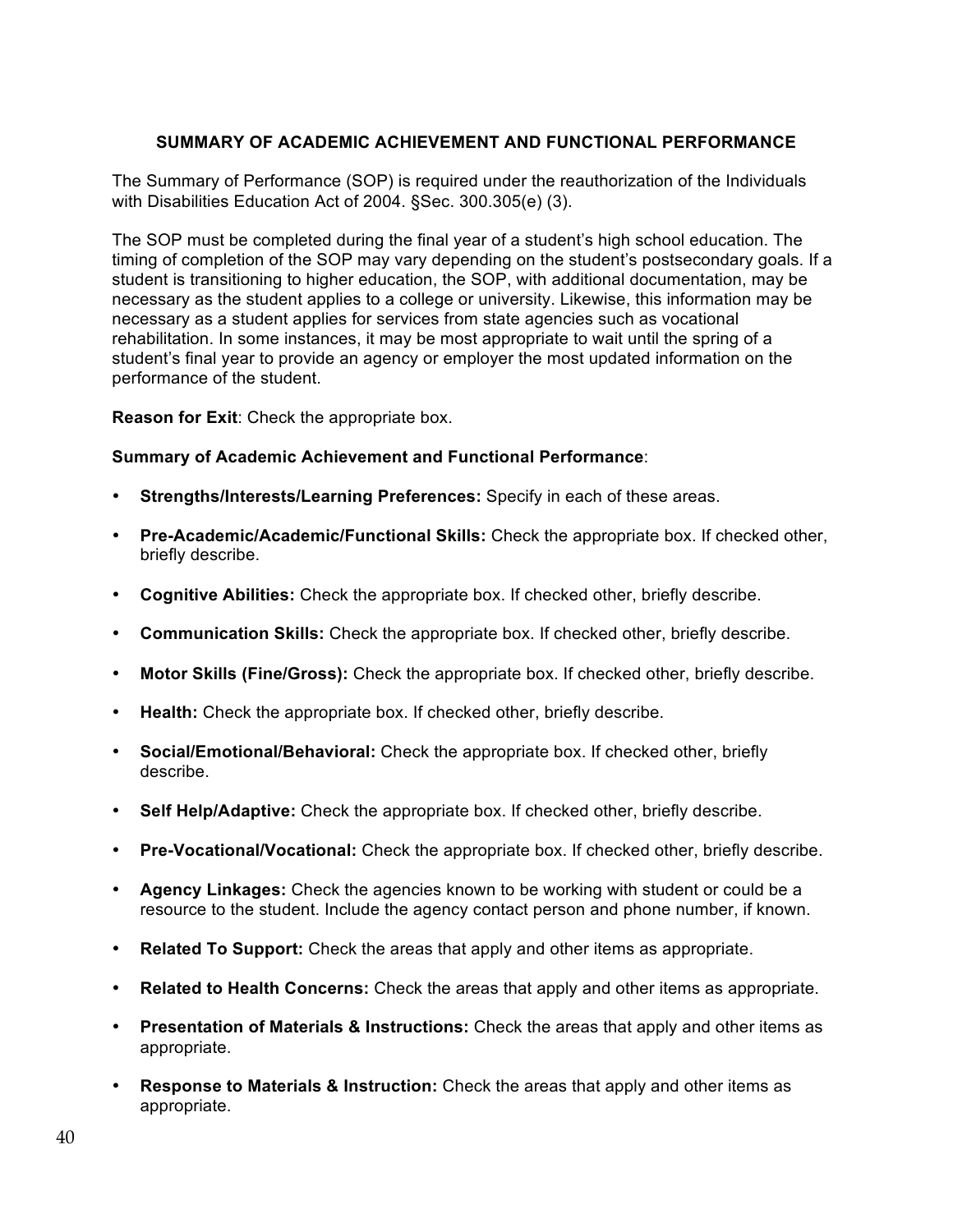- **Settings:** Check the areas that apply and other items as appropriate.
- **Timing/Scheduling of Tasks/Assignments/Tests:** Check the areas that apply and other items as appropriate.

## **Contact Information:**

- **Name of School District:** Include name of district.
- **District Phone Number:** Include phone number
- **Title of Contact Person:** Include title, not name of contact person.
- **Date of Contact:** Note date when contact can made no later than.

## **NOTE:**

The completion of this section may require the input from a number of school personnel including the special education teacher, regular education teacher, school psychologist or related services personnel. It is recommended, however, that one individual from the IEP Team be responsible for gathering and organizing the information required on the SOP.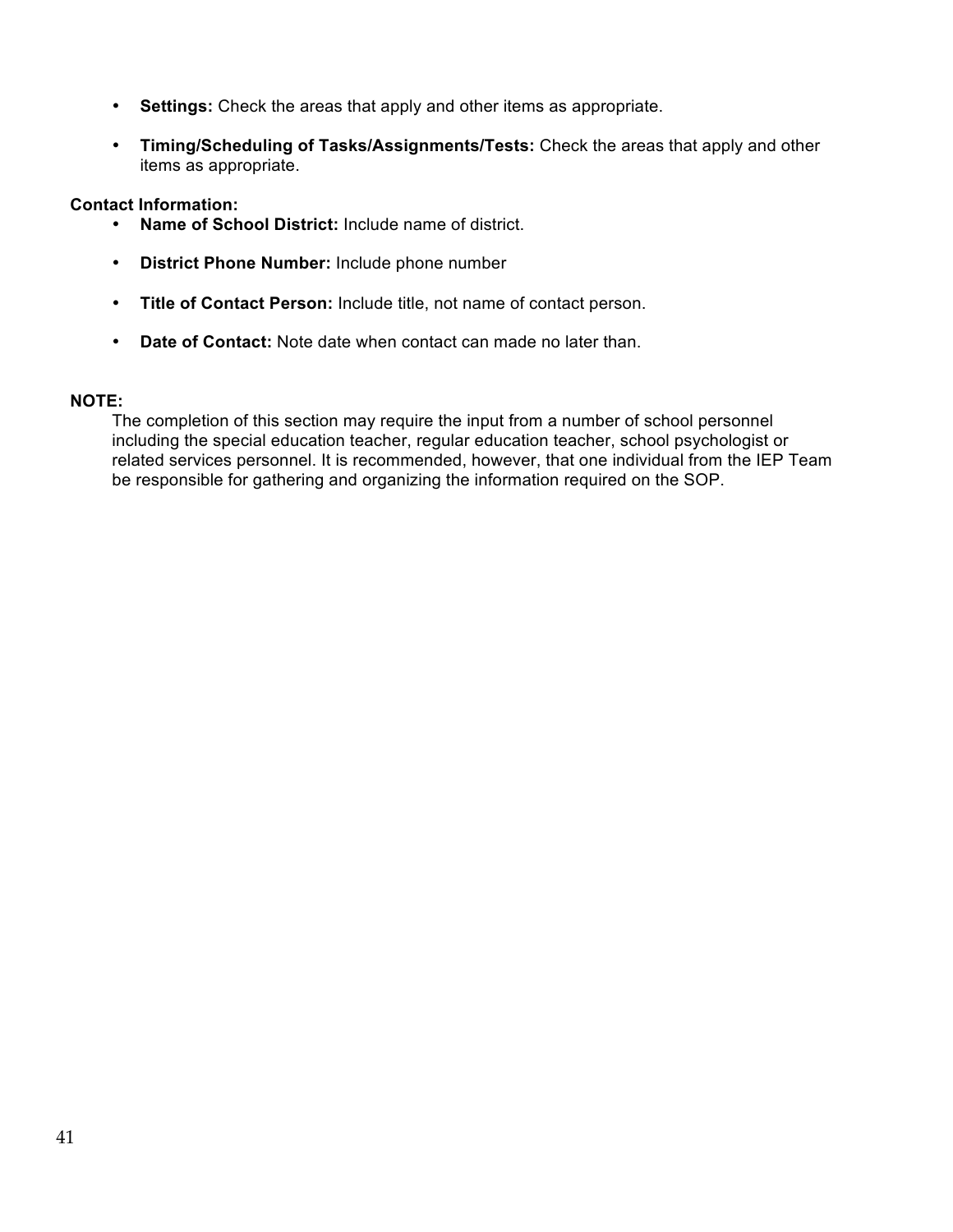## **PRIOR WRITTEN NOTICE**

This form is provided to parents prior to the district initiating or refusing to change the identification, evaluation, educational or placement or provision of a free appropriate public education.

- Fill out student name and date of birth.
- If the district is proposing to do something, check the box "Proposal to initiate or change" and then check the appropriate box that applies to the situation that has required a Prior Written Notice.
- If the district is refusing a request made by the parent, check the corresponding box and then check the box that applies to the situation that has required a Prior Written Notice.
- Description of proposed or refused action: Briefly describe the proposed action or the action that the district is refusing to take.
- Reason(s) for proposed or refused action: Note the specific reasons why the district is refusing to take a proposed action or a refused action.
- Description of evaluation procedures, tests, records, or reports used in deciding to propose or refuse this action: Document the procedures that the district used in making the determination to propose or refuse an action.
- Description of other options considered and reasons for rejecting them: Document other options that were considered and the reasons for rejecting the options.
- Other factors relevant to the proposal or refusal: Document any other factors that were relevant to the district's decision to propose or refuse to do an action.
- Print name of district contact, position, phone and email address.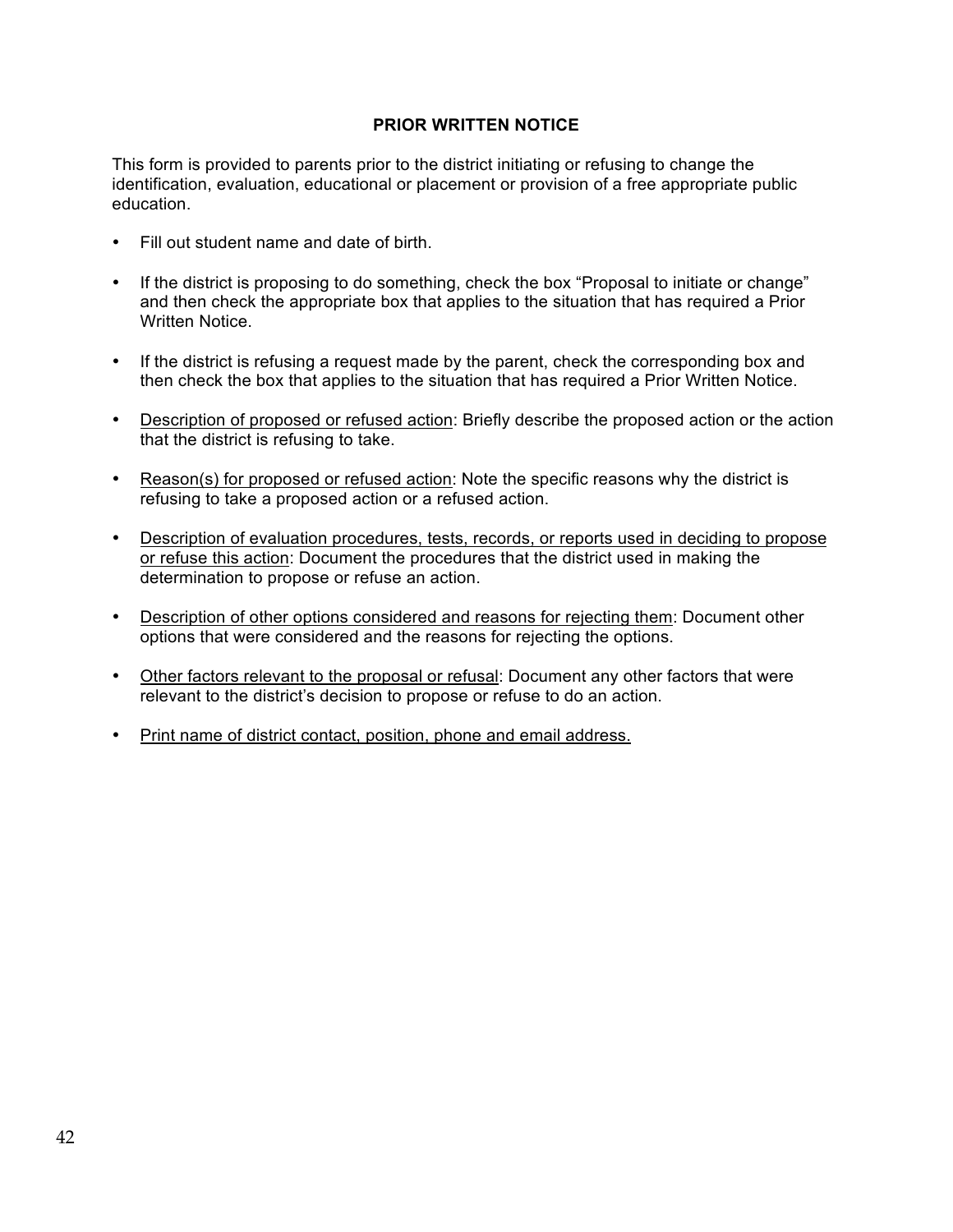## **PRIOR WRITTEN NOTICE WHEN PARENT REVOKES CONSENT TO SPECIAL EDUCATION AND RELATED SERVICES**

If at any time subsequent to the initial provision of special education and related services, the parent of a child revokes consent in writing for the continued provision of special education related services, the LEA:

- May not continue to provide special education and related services to the child, but must provide Prior Written Notice before ceasing the provision of special education and related services;
- May not use the procedures of due process;
- Will not be considered in violation of the requirement to make FAPE available to the child because of the failure to provide the child with further special education and related services; and
- Is not required to convene an IEP team meeting or develop an IEP for the child for further provision of services.

Fill out the appropriate blanks in the template letter (see sample on following page).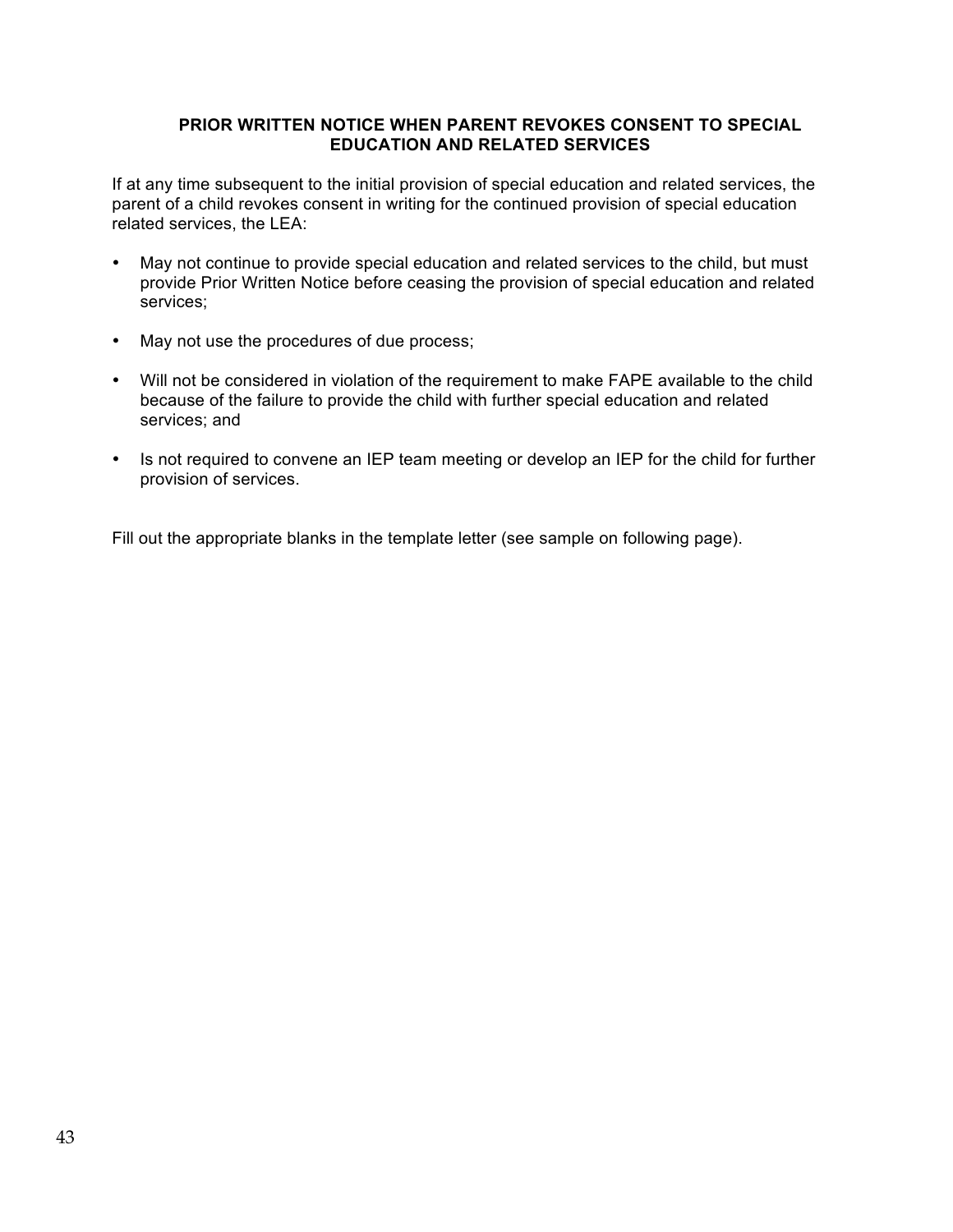## **INDIVIDUAL SERVICE PLAN FOR PARENTALLY PLACED PRIVATE SCHOOL STUDENTS**

- 1. **Student Name**: Enter the student's last name and first name.
- 2. **DOB**: Enter the student's date of birth.
- 3. **Grade**: Enter the student's current grade level.
- 4. **Date:** Enter the date.
- 5. **Parent / Guardian Names**: Enter the name(s) of the parent(s) or guardian(s).
- 6. **Address**: Enter the student's current address. If the student is living in a residential school, enter the address of the parent.
- 7. **Home Phone***:* Enter the phone number of the parent(s) or guardian(s).
- 8. **Cell Phone**: Enter the cell number of the parent(s) or guardian(s), if known.
- 9. **Work Phone**: Enter the work phone of one of the parent(s) or guardian(s), if known.
- 10. **District where private school is located**: Enter the name of the district where the private school is located (unless other agreements have been made. This would be the district drafting and implementing the Service Plan.
- 11. **District of residence**: Enter the name of the district where the student's parent(s) or guardian(s) reside.
- 12. **Home School**: Enter the name of the school the student would attend if they were living at the address of their parent(s) or guardian(s) and not attending a private school.
- 13. **Private School**: Enter the name of the private school where the student is currently attending.
- 14. **Private School Phone**: Enter the phone number of the private school.
- 15. **District of Residence Phone**: Enter the phone number of the District of Residence listed on the Service Plan (item 10 above).
- 16. **Check the following**: Check ONLY one of the following:

 **Student's parent(s) or guardian(s) have declined the district's offer of a Service Plan** – check this option if the parent(s) or guardian(s) have declined wanting a service plan. This would be applicable if they want no services or if at some time they choose to enroll the student in a public school program in the district of residence.

 **Student's parent(s) or guardian(s) have accepted the district's offer of a Service Plan.**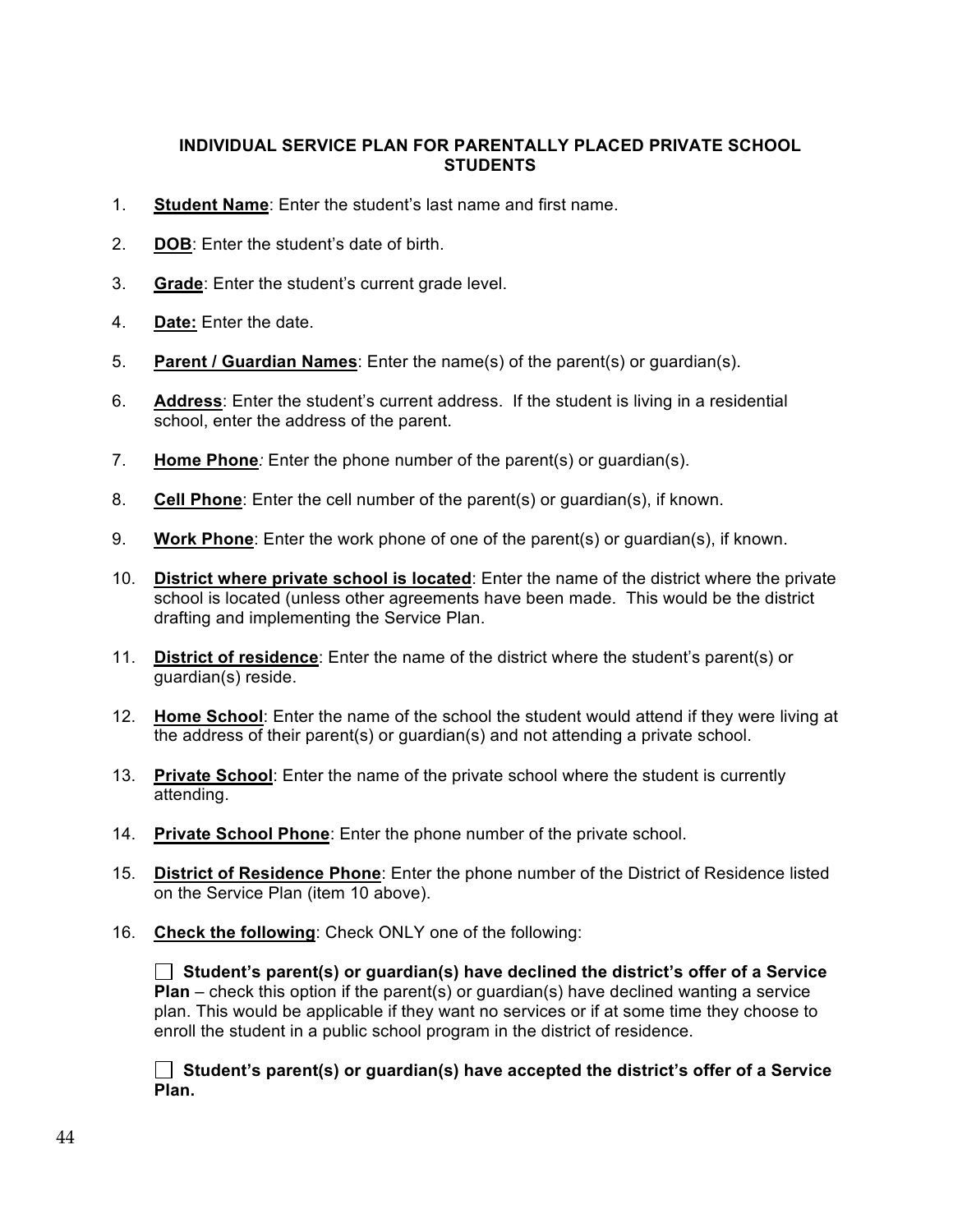- 16. **Services**: Enter the special education service(s) below for the student while enrolled in private school or until the proportionate share of federal funds have been expended for the current school year.
- 17. **Area(s) or need**: Enter the area(s) of need based on the assessment results.
- 18. **Summary of Present Levels**: Enter the present levels in relevant areas assessed (social / emotional, academic, etc.).
- 19. **Enter the service(s)**: Enter the service(s) being offered. Remember, the services offered must be based on the final decisions the SELPA / District have made with respect to private school services. (§300.320)
- 20. **Frequency**: Enter how often the service will take place or how many sessions, etc.
- 21. **Duration**: Enter how long (minutes, hours, etc.) each service will take place.
- 22. **Location**: Enter the location where services will take place.
- 23. **Start Date**: Enter the date when services will being.
- 24. **End Date**: Enter the date when services will end.
- 25. **Service Provider**: Enter the "title," not the name, of the service provider.
- 26. **Signature Lines**: Parent have the parent sign in attendance. LEA Representative – enter the name of the person who is representing the district / LEA. Remember this person must have the authority to allocate services. Other – have any other persons in attendance sign the Service Plan.
- 27. **Next Annual Review Due By**: Enter the next annual review date (approximately one year from the date of the date of the current service plan meeting).
- 28. **Triennial Review Due By**: Enter the triennial review date. This is three years from the date of the last assessment review or the initial assessment review.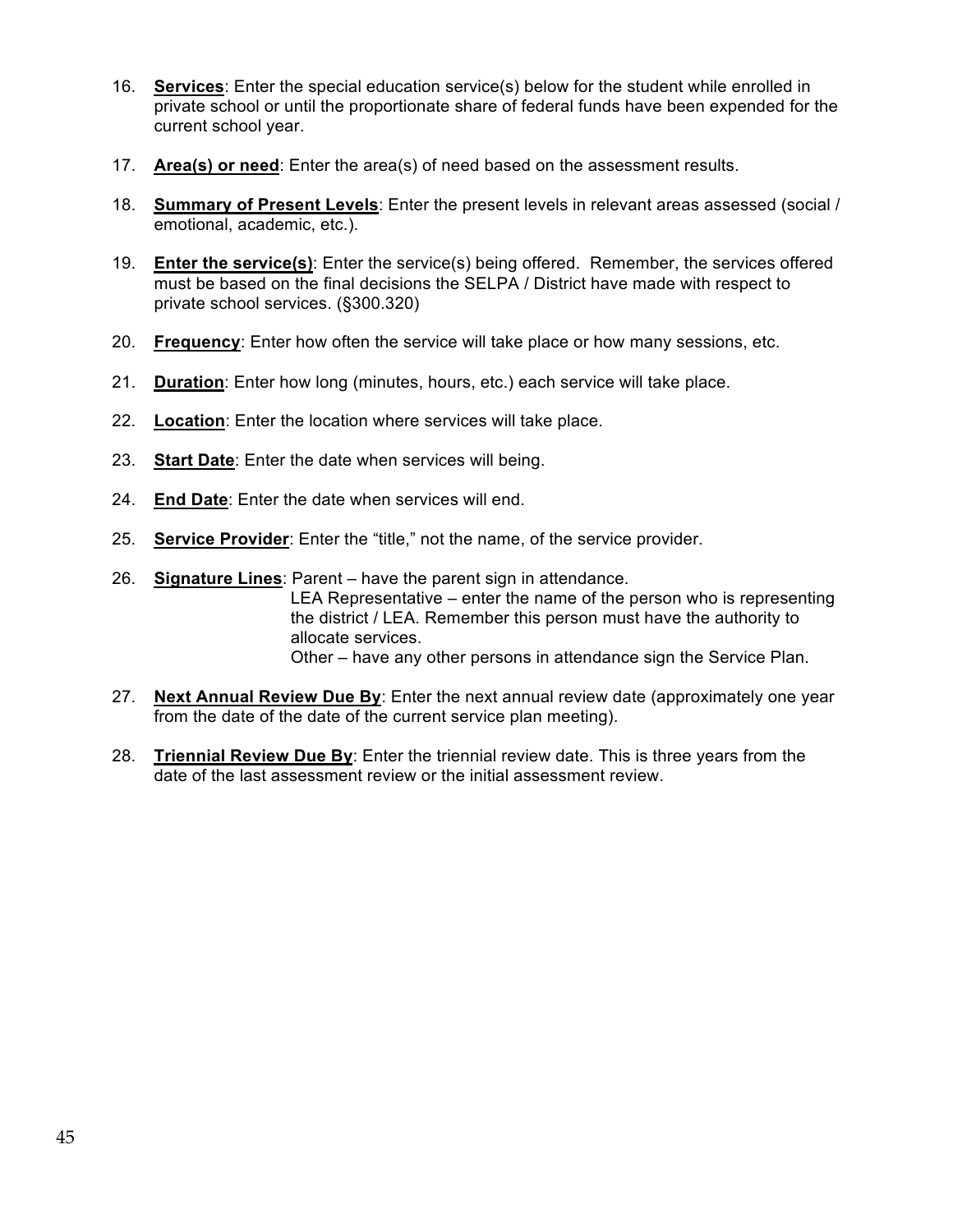## **INTERIM SPECIAL EDUCATION SERVICES**

This form is used for placement of a student coming from another SELPA or from out-of-state.

- 1. **Student Name**: Enter the student's last name and first name.
- 2. **Birth Date / Age**: Enter the student's birth date and age.
- 3. **Grade**: Enter the student's current grade.
- 4. **Gender**: Enter the student's gender (M or F).
- 5. **Parent**: Enter the parent / guardian name.
- 6. **Home Phone**: Enter the parent's / guardian's home phone and cell number, if known.
- 7. **Address**: Enter the parent's / guardian's home address, city and zip code.
- 8. **Native Language**: Enter the student's home language or birth language.
- 9. **EL**: Check if the student is an English Learner and whether or not they have been redesignated.
- 10. **Ethnicity**: Enter the student's ethnicity as it has been entered on the school enrollment form for the school.
- 11. **Residency**: Check whether the student resides with a Parent / Guardian, in a Foster Family Home, in a Licensed Children's Institution, is an Adult Student, or Other.
- 12. **Indicate Disability**: Check the appropriate disability as reflected on the IEP from the sending SELPA.
- 13. **Special Education Entry Date**: Enter the date the student first received special education services, including IFSP (0-3 infant services).
- 14. **Interim Placement to be Reviewed**: Enter the date of the next meeting to determine appropriate special education placement. This date must be within 30 calendar days.
- 15. **Triennial Date**: Enter the date when the next triennial evaluation is due to be completed.
- 16. **Last Placement**: Enter the name of the School / District / County where the student was last enrolled.
- 17. **Phone**: Enter the phone number of the student's last school.
- 18. **Contact Person**: Enter the name of an appropriate contact person at the student's last school or district. This could be the Special Education Teacher, Program Specialist, Special Education Director, etc.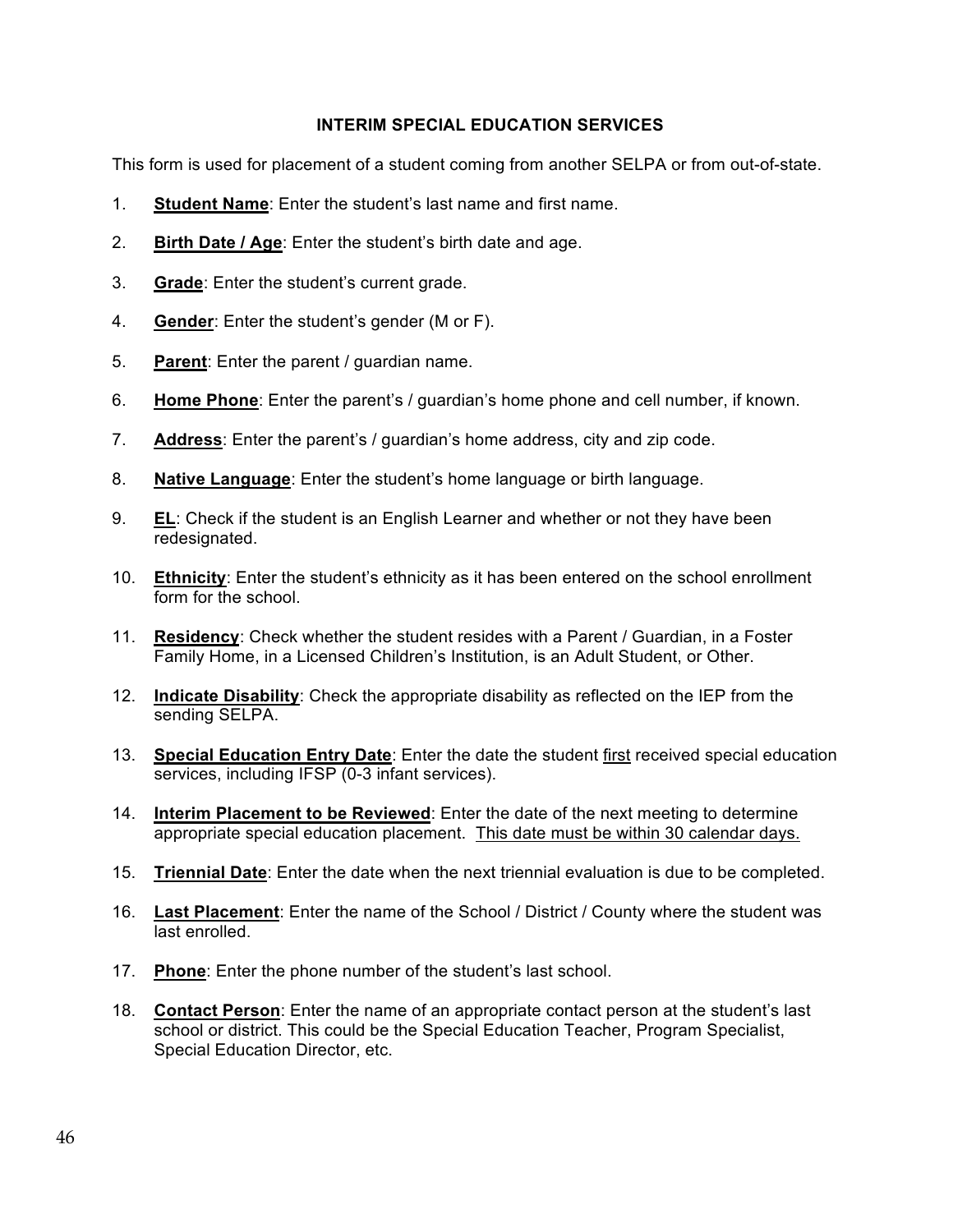- 19. **Special Education Program Authorization**: Enter the appropriate, comparable special education services, starting date of the services, frequency of that service, duration, location, and the service provider (the title, not the name).
- 20. **% of Time OUTSIDE**: Enter the % of time the student is out of the general education classroom receiving special education services.
- 21. **Name of LEA Representative**: The LEA representative, who looked at the incoming IEP and determined the appropriate placement, prints their name, signs the form, indicates their position, and dates the form.